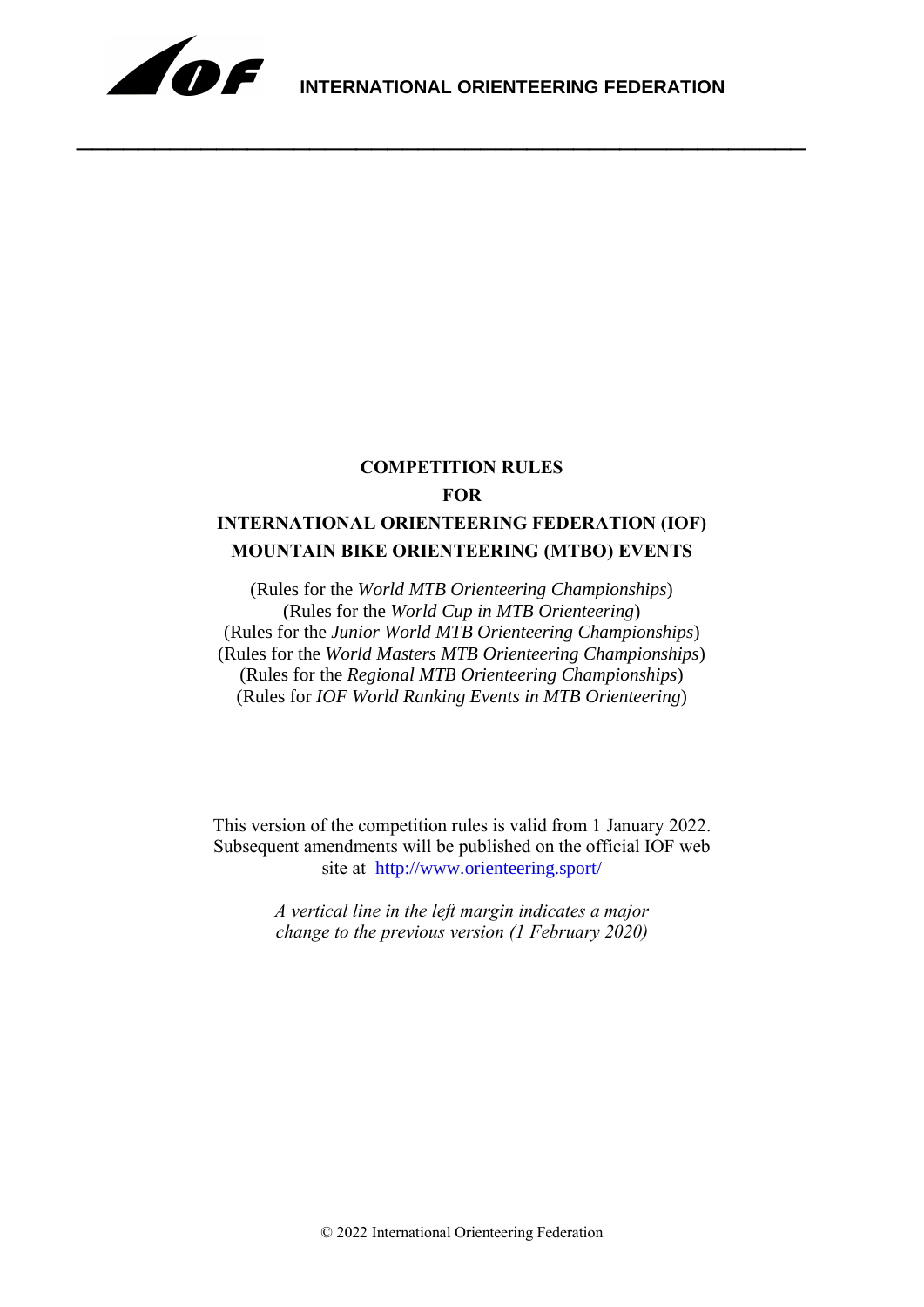# **COMPETITION RULES FOR IOF MOUNTAIN BIKE ORIENTEERING EVENTS**

| Appendix 9: The European Mountain Bike Orienteering Championships43                    |  |
|----------------------------------------------------------------------------------------|--|
| The jury consists of 3 voting members from different Federations. Two members are      |  |
| appointed by the IOF Council. One member is appointed by the Federation of the         |  |
| organiser. Appendix 10: The European Junior Mountain Bike Orienteering Championships45 |  |
| Appendix 11: The European Youth Mountain Bike Orienteering Championships 47            |  |
|                                                                                        |  |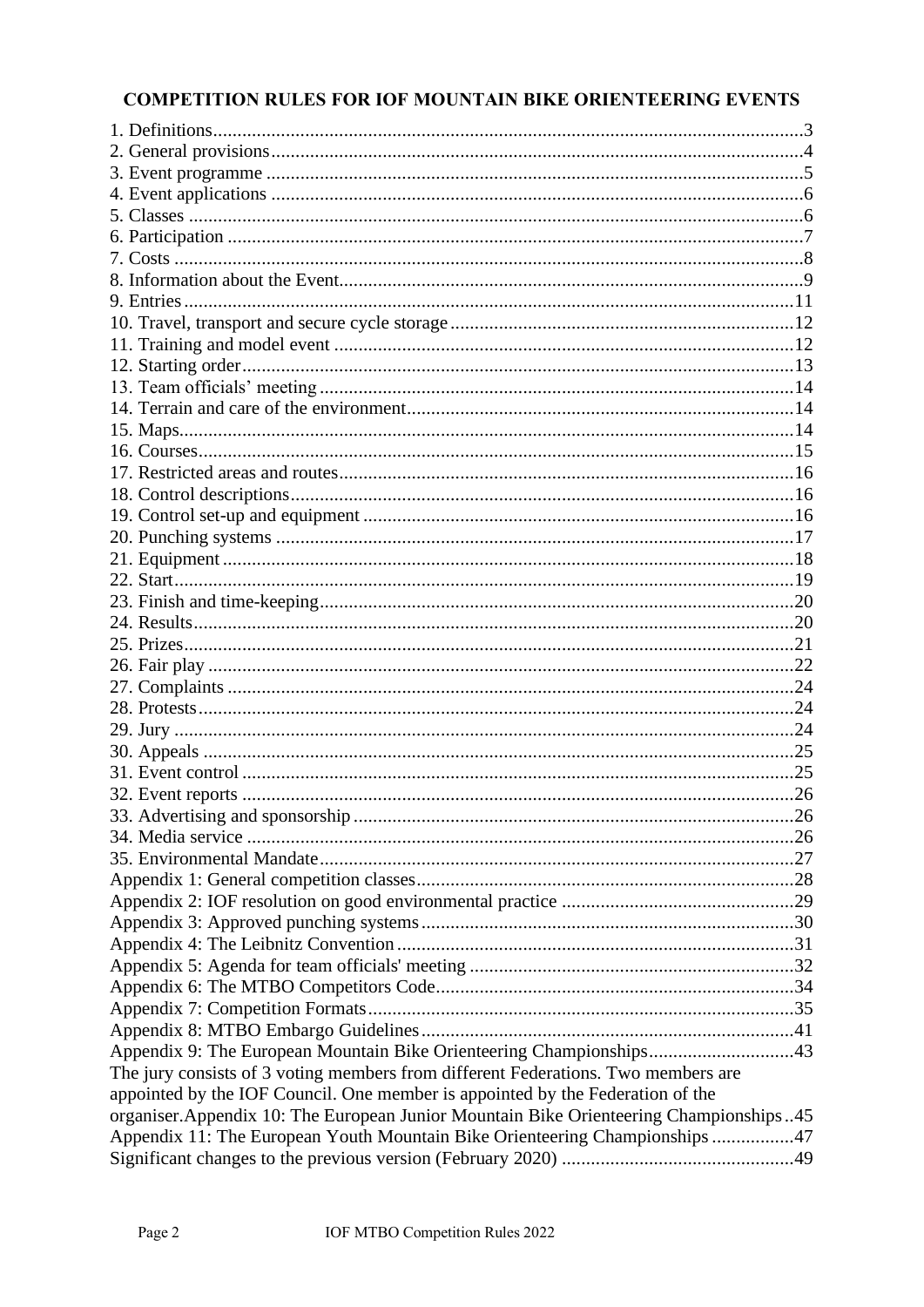## <span id="page-2-0"></span>**1. Definitions**

- 1.1 Mountain Bike Orienteering is a sport in which the competitors, using cycles, navigate independently through the terrain. Competitors must visit a number of control points marked on the ground in the shortest possible time aided only by map and compass. The course, defined by the location of the controls, is not revealed to competitors until they start. Mountain biking and navigational skills must be tested in such a way that navigational skill is the decisive element. The course must be completed by the cyclist riding, carrying or pushing his/ her mountain bike. Riding off tracks or trails is allowed only in areas shown on the map by the appropriate symbols.
- 1.2 In individual interval start races the competitors navigate and cycle through the terrain independently.
- 1.3 In mass start and chasing start races, competitors may often be cycling in close proximity to each other, but the formats still demand independent navigation.
- 1.4 The term *competitor* means an individual of either gender or a team, as appropriate.
- 1.5 Types of MTBO competition may be distinguished by:
	- the nature of the competition:
		- *individual* (the individual performs independently)
		- *relay* (two or more team members cycle consecutive individual races)
		- *team* (two or more individuals collaborate)
	- the way of determining the competition result:
		- *single-race competition* (the result of one single race is the final result. The competitors may compete in different races: the A-race, the B-race and so on, with the placed competitors of the B-race placed after the placed competitors of the A-race and so on)
		- *multi-race competition* (the combined results of two or more races, held during one day or several days, form the final result)
		- *qualification race competition* (the competitors qualify for a final race through one or more qualification races in which they may be allocated to different heats. The results of the qualification races also determine the starting order in the final. The competition's result is that of the final only. There may be A- and B-finals and so on, with the placed competitors of the B-final placed after the placed competitors of the Afinal and so on. Where there is a single heat and all competitors who are placed in the heat qualify for the final, the qualification race is called a *prologue*)
	- the order in which controls are to be visited:
		- *Specific order:* the sequence is prescribed
		- Free Order: all controls must be visited but in no specific order (the competitor is free to choose the order)
		- *Score: controls are allocated values* (the competitor is free to choose the order and which they visit, within a specified time limit)
	- the length of the race:
		- *Long distance*
		- *Middle distance*
		- *Sprint*

– the starting method for the race:

• *an interval start* (the race is a time trial; the competitor with the fastest time is the winner)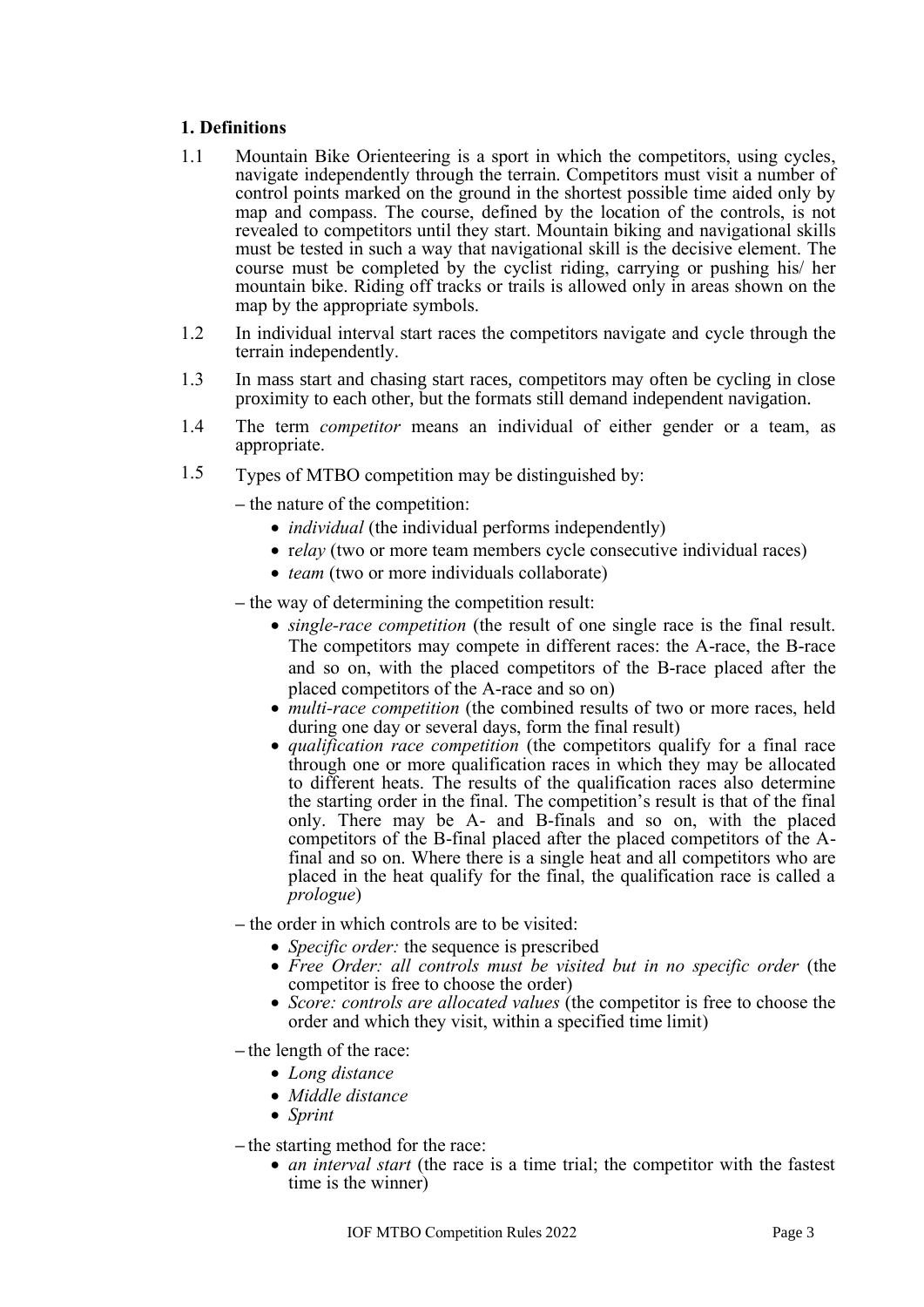- *a mass start* (the competitors start together; the first across the finish line is the winner)
- *a chasing start* (the competitors start at intervals depending on results from previous race(s); the first across the finish line is the winner).
- 1.6 The term *Federation* means a member Federation of the IOF.
- 1.7 The term *event* embraces all aspects of an MTBO meeting including organisational matters such as start draws, team officials' meetings and ceremonies. An event, e.g. a World Championships, may include more than one competition.
- WMTBOC 1.8 *The World MTBO Championships (WMTBOC)* is the official event to award the titles of World MTBO Champions. It is organised under the authority of the IOF and the appointed Federation.
- WCup 1.9 *The World Cup in MTBO (WCup)* is the official series of events to find the world's best MTB orienteers, based on several formats, over a season. The different events are organised under the authority of the IOF and the Federations of the organisers.
- JWMTBOC 1.10 *The Junior World MTBO Championships (JWMTBOC)* is the official event to award the titles of Junior World MTBO Champions. It is organised under the authority of the IOF and the appointed Federation.
- WMMTBOC 1.11 *The World Masters MTB Orienteering Championships (WMMTBOC)* is the official event to find the world's best veteran MTB orienteers. It is organised under the authority of the IOF and the Federation of the organiser.
- ROC 1.12 *The Regional Orienteering Championships (ROC)* are the official events to award the titles of Regional Champions in MTB Orienteering for each IOF Region. They are organised under the authority of the IOF and the appointed Federation. The IOF Regions are Africa, Asia, Europe, North America, Oceania and South America.
- WRE 1.13 *IOF World Ranking Events (WRE)* are international events which are accepted by the IOF Council into the official IOF Calendar. They are organised under the authority of the IOF and the Federations of the organisers.
	- 1.14 The IOF World Ranking Scheme is a system to rank the World's Elite MTB Orienteers based on their performances in the World MTB Orienteering Championships, World Cups, Regional Championships and World Ranking Events.
	- 1.15 *The IOF Event Adviser* is the person appointed to control an IOF event. In the case of World MTB Championship, Junior World MTB Championship, World Masters MTB Championship, World Cup and Regional Championship events the title *IOF Senior Event Adviser* is used.

#### <span id="page-3-0"></span>**2. General provisions**

- 2.1 These rules, together with the Appendices, are binding at the *MTBO Championships* and all other *IOF MTBO Events*. Every rules point with no event abbreviation before its number is valid for all these events. A rules point valid only for one or more of these events is marked with the specific abbreviation(s) in the margin beside the rules point number. Such specific rules take precedence over any general rules with which they conflict.
- 2.2 Where an event is of two types (e.g. the World Championships may also form part of the World Cup) the rules for the higher level event (as defined by the order in 1.8-1.13) take precedence.
- 2.3 These rules are recommended as a basis for national rules.
- 2.4 If not otherwise mentioned these rules are valid for individual day orienteering competitions on any pedal-powered cycle – normally mountain bikes.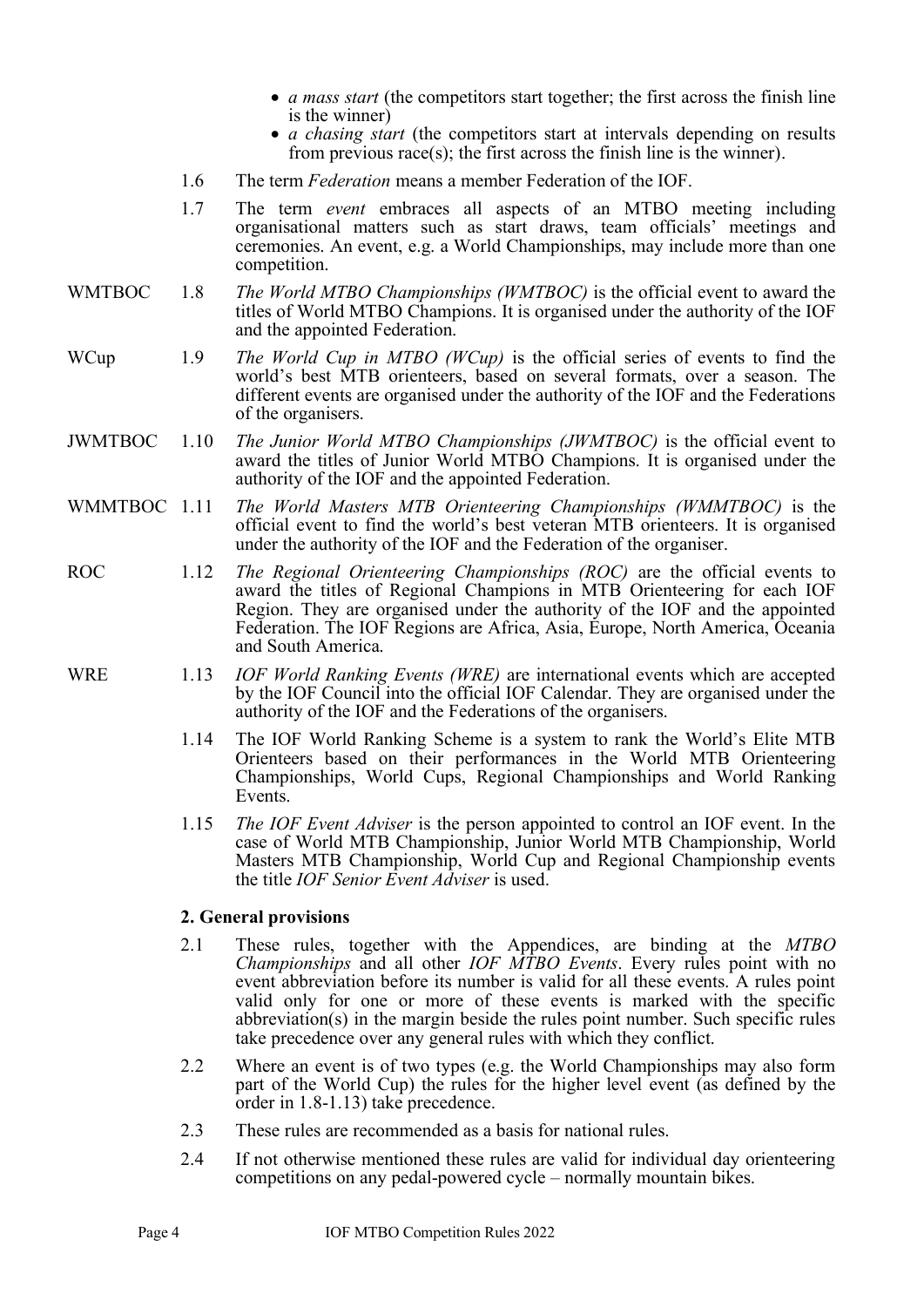|                | 2.5  | Additional regulations which do not conflict with these rules may be determined<br>by the organiser. They need the approval of the IOF Event Adviser.                                                                                                                                                                                                                                                                    |
|----------------|------|--------------------------------------------------------------------------------------------------------------------------------------------------------------------------------------------------------------------------------------------------------------------------------------------------------------------------------------------------------------------------------------------------------------------------|
|                | 2.6  | These rules and any additional regulations are binding for all competitors, team<br>officials and other persons connected with the organisation or in contact with<br>the competitors. Any additional regulations must be published in the final event<br>bulletin.                                                                                                                                                      |
|                | 2.7  | Sporting fairness must be the guiding principle in the interpretation of these<br>rules by competitors, organisers and the jury.                                                                                                                                                                                                                                                                                         |
|                | 2.8  | The English text of these rules must be taken as decisive in any dispute arising<br>from a translation into any other language.                                                                                                                                                                                                                                                                                          |
|                | 2.9  | In relays the rules for individual competitions are valid, unless otherwise stated.                                                                                                                                                                                                                                                                                                                                      |
|                | 2.10 | The IOF Council may decide special rules or norms which must be followed,<br>e.g. IOF Anti-Doping Rules, IOF Protocol Guide, International Specification<br>for MTB Orienteering Maps and the Leibnitz Convention.                                                                                                                                                                                                       |
|                | 2.11 | The IOF Council may allow deviations from these rules and norms. Requests<br>for permission to deviate from them must be sent to the IOF Office at least 6<br>months prior to the event.                                                                                                                                                                                                                                 |
|                | 2.12 | The Guidelines for Organisers of IOF MTB Orienteering Events must be<br>followed. Significant deviations require the consent of the IOF Event Adviser.                                                                                                                                                                                                                                                                   |
| <b>JWMTBOC</b> | 2.13 | The championships must be organised in accordance with the following<br>principles:<br>• The best junior orienteers of each Federation must be offered competitions of                                                                                                                                                                                                                                                   |
|                |      | high technical quality.<br>• The event must have a social, rather than a competitive atmosphere,<br>accentuating exchange of experience.<br>• The costs of participating must be kept low.                                                                                                                                                                                                                               |
| ROC            | 2.14 | The specific rules for Regional Championships are in Appendices 9-11.                                                                                                                                                                                                                                                                                                                                                    |
|                |      | 3. Event programme                                                                                                                                                                                                                                                                                                                                                                                                       |
|                | 3.1  | The event dates and programme are proposed by the organiser and approved by<br>the IOF Council.                                                                                                                                                                                                                                                                                                                          |
| <b>WMTBOC</b>  | 3.2  | The World MTB Orienteering Championships is organised every year. The<br>programme includes single-race Sprint, Middle distance, Long distance and<br>Mass start competitions, and a Relay as well as an opening ceremony, a closing<br>ceremony and adequate model events and rest. Organisers are expected to<br>provide Open International Events for spectators, and other competitors not in<br>the national teams. |
| WCup           | 3.3  | The World Cup is organised every year. The Individual World Cup is based on<br>the individual competitions. The Team World Cup is based on the relay<br>competitions.                                                                                                                                                                                                                                                    |
| WCup           | 3.4  | The IOF Council determines the number and types of World Cup events and<br>any necessary special rules.                                                                                                                                                                                                                                                                                                                  |
| WCup           | 3.5  | A World Cup event should preferably be organised in conjunction with another<br>event (e.g. national championships).                                                                                                                                                                                                                                                                                                     |
| JWMTBOC        | 3.6  | The Junior World MTB Orienteering Championships is organised every year<br>and is held in conjunction with the World MTB Orienteering Championships.<br>The programme includes Sprint, Middle distance, Long distance and Mass start<br>competitions, and a Relay as well as an opening ceremony, a closing ceremony<br>and adequate model events and rest.                                                              |
| WMMTBOC 3.7    |      | The World Masters MTB Orienteering Championships is an annual event. The<br>programme includes Sprint, Middle distance, Long distance and Mass start                                                                                                                                                                                                                                                                     |

<span id="page-4-0"></span>competitions as well as a model event.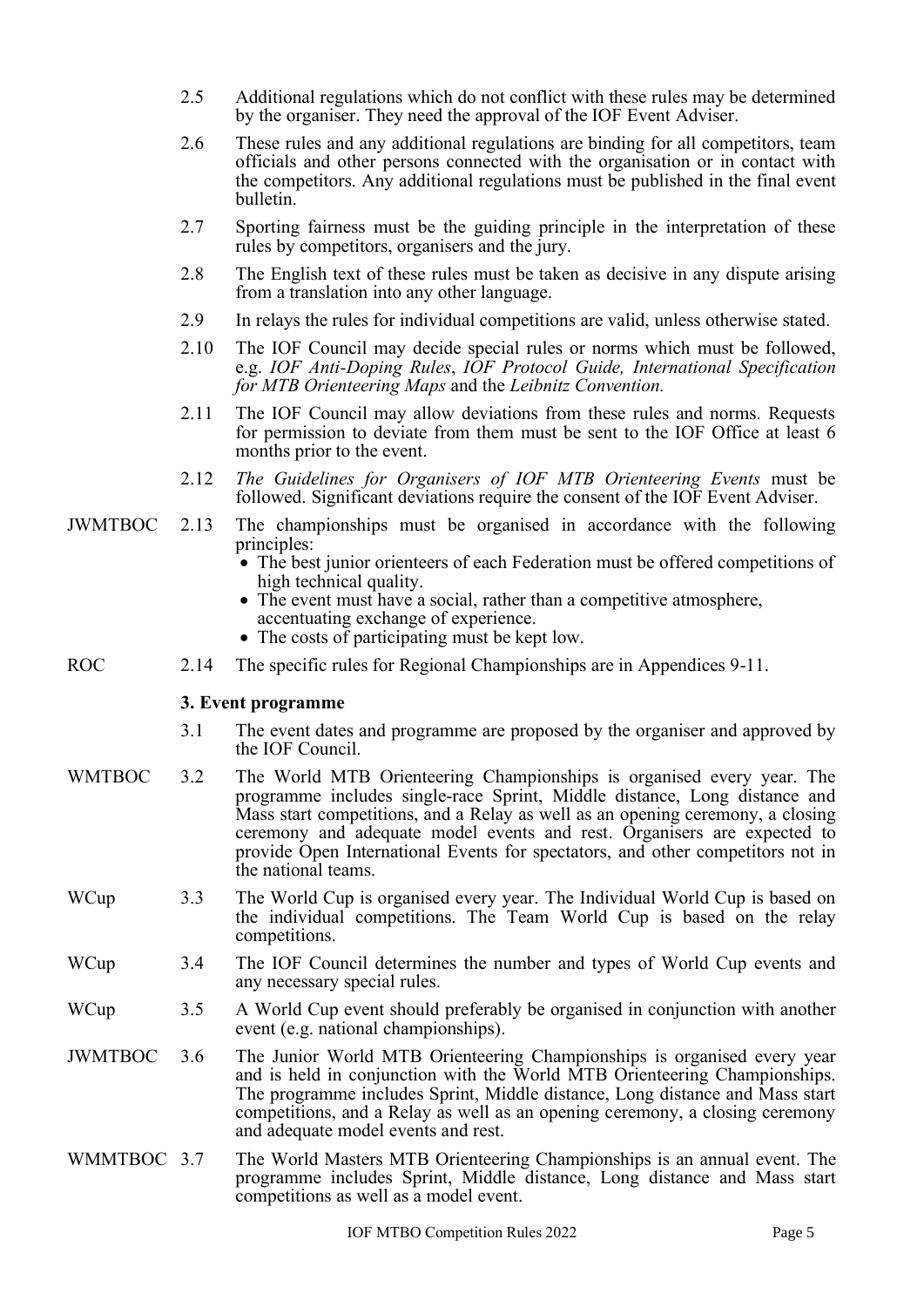- ROC 3.8 Regional MTB Orienteering Championships take place every year.
- WRE 3.9 The events which are selected to be IOF World Ranking Events are chosen by Federations according to criteria determined by the IOF.

#### <span id="page-5-0"></span>**4. Event applications**

- 4.1 Any Federation may apply to organise an IOF MTBO event.
- 4.2 Applications must be forwarded by the Federation to the IOF Office. The official application form must be used, and the applications must contain all requested information and guarantees. When there is no successful applicant, the application period will normally be extended further until a valid application has been received, evaluated and IOF Council have appointed an organiser. Such applications will be handled in the order they are received and appointed as soon as possible. IOF Council may decide not to organise an event if no suitable applications are received in appropriate time.
- 4.3 The IOF Council may impose a service fee on any IOF event. The amount of the service fee must be announced at least six months before the closing date for applications for that event.
- 4.4 The IOF Council may void the sanctioning of an event if the organiser fails to comply with the rules, the norms, the IOF Event Adviser's directions or the information submitted in the application. The organiser cannot claim damages in this case.
- WMTBOC JWMTBOC 4.5 Applications must be received no later than 1 January three years prior to the championship year. The provisional appointment of the organising Federation is made by the IOF Council no later than 31 October the same year. Each appointment must be confirmed by the signing, within 6 months, of a contract to organise the event, else Council may make an alternative appointment.
- WCup 4.6 Invitations to apply to organise World Cup competitions will be sent to all Federations. Applications must be received no later than 1 January two years prior to the competition year. The provisional appointment of organisers or organising Federations is made by the IOF Council no later than 31 October the same year. Each appointment must be confirmed by the signing, within 6 months, of a contract to organise the event, else Council may make an alternative appointment.
- WMMTBOC 4.7 Applications must be received no later than 1 January two years prior to the championship year. The provisional appointment of organisers or organising Federations is made by the IOF Council no later than 31 October the same year. Each appointment must be confirmed by the signing, within 6 months, of a contract to organise the event, else Council may make an alternative appointment.
- WRE 4.8 The IOF Council indicates the criteria these events must meet. Applications are due no later than 30 September in the year prior to the event year and are approved or rejected by the IOF Council no later than 30 November of the same year.

#### <span id="page-5-1"></span>**5. Classes**

- 5.1 Competitors are divided into classes according to their gender and age. Women may compete in men's classes.
- 5.2 Competitors aged 20 or younger belong to each class up to the end of the calendar year in which they reach the given age. They are entitled to compete in older classes up to and including 21.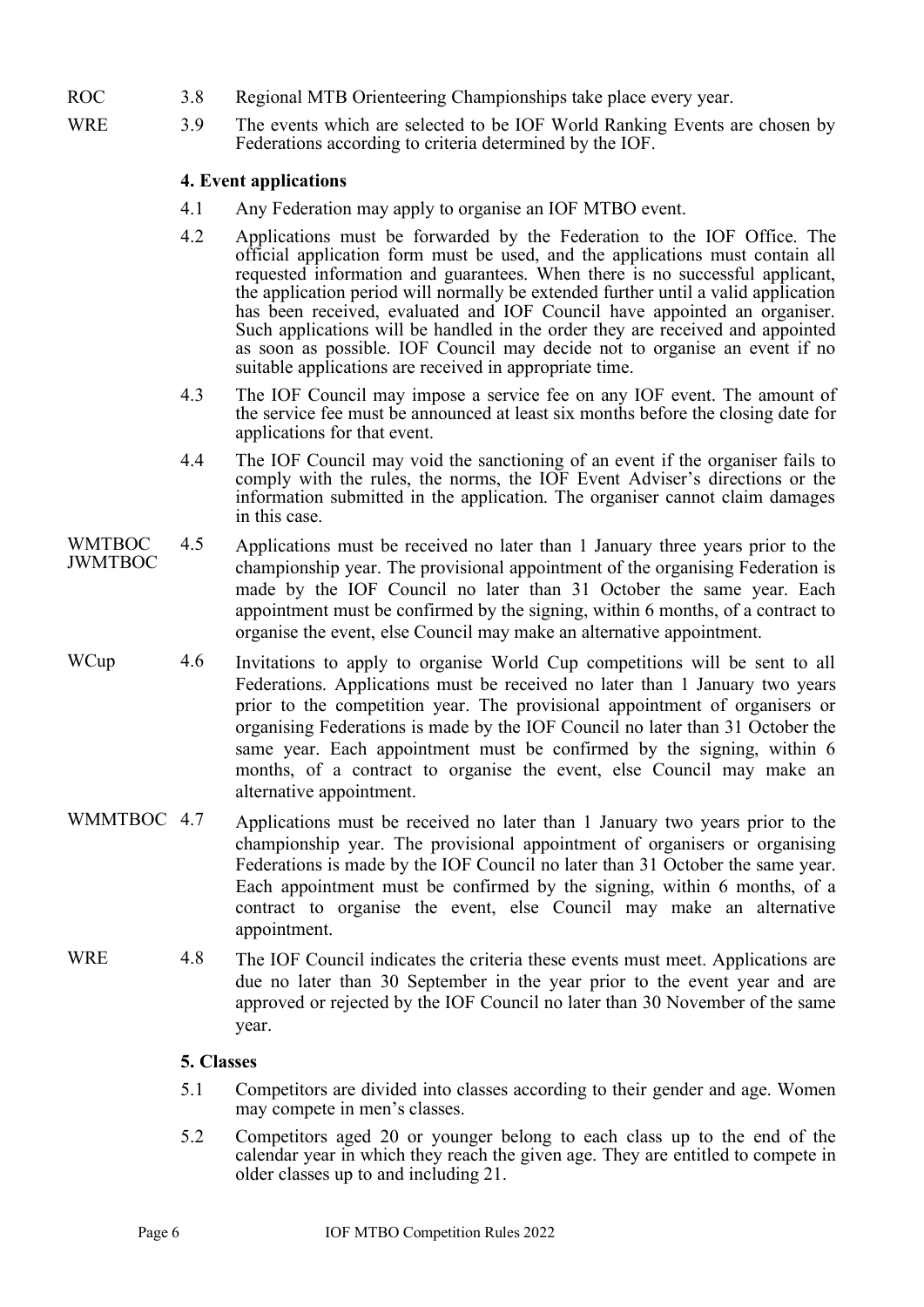- 5.3 Competitors aged 21 or older belong to each class from the beginning of the calendar year in which they reach the given age. They are entitled to compete in younger classes down to and including 21.
- WRE 5.4 The competition classes are called W21 and M21, for women and men respectively.

## WMTBOC 5.5 In both individual and relay competitions, there is one class for women and one for men. There are no age restrictions. The classes are called Women and Men.

WCup 5.6 In both individual and relay competitions, there is one class for women and one for men (except in the Mixed Relay). There are no age restrictions. The classes are called Women and Men.

In addition, there are Women U23 and Men U23 classes in the individual World Cup. Women and men belong to the Women U23 and Men U23 classes respectively up to the end of the calendar year in which they have their 23rd birthday. They compete simultaneously in the Women's and Men's classes and are treated in all respects as competitors in those classes except that their results and scores are also listed separately in Women U23 and Men U23 lists. The Women U23 and Men U23 World Cup scores are calculated separately.

- JWMTBOC 5.7 There is one class for women and one for men. Only competitors who are entitled to compete in the classes W20 or M20 may participate.
- WMMTBOC 5.8 The following classes must be offered: W35, M35, W40, M40, W45, M45, W50, M50, W55, M55, W60, M60, W65, M65, W70, M70, W75, M75, W80, M80, W85 and M85. Two adjacent classes in the same decade must be merged if either or both have fewer than 5 entries. For example, if there are fewer than 5 entries in the W50 and/or W55 classes, the two classes must be merged to make a single W50 class. The classes W70, M70, W75, M75, W80, M80, W85 and M85 must always be offered in five-year age groups, regardless of the number of entries.

## <span id="page-6-0"></span>**6. Participation**

WMTBOC 6.1 A competitor may represent only one Federation during any one calendar year.

- WCup JWMTBOC **WRE**
- WMTBOC WCup JWMTBOC 6.2 All competitors must be citizens of the country of the Federation they are representing. They must be able to provide either a passport or other valid documentation proving their citizenship.
- ROC **WRE**
- WMTBOC WCup JWMTBOC 6.3 Each participating Federation must appoint a team manager to act as a contact person between the team and the organiser. It is the team manager's duty to see that the team receives all necessary information.
	- 6.4 Competitors participate at their own risk. Third party insurance and personal injury insurance is compulsory and is the responsibility of their Federation or themselves, according to national regulations.
- WMTBOC 6.5 All competitors represent a Federation. Each Federation may enter a team of an unlimited number of competitors and a number of team officials. The organiser can set a limit on the maximum number of officials per team, in accordance with the available facilities. This maximum number is the same for each team and must be at least 5.
- WMTBOC 6.6 In the Mass start, Middle distance and the Sprint every Federation may enter up to 6 women and 6 men and, in addition, the current World Champions for the distance may be entered by their Federation(s). If an individual competition is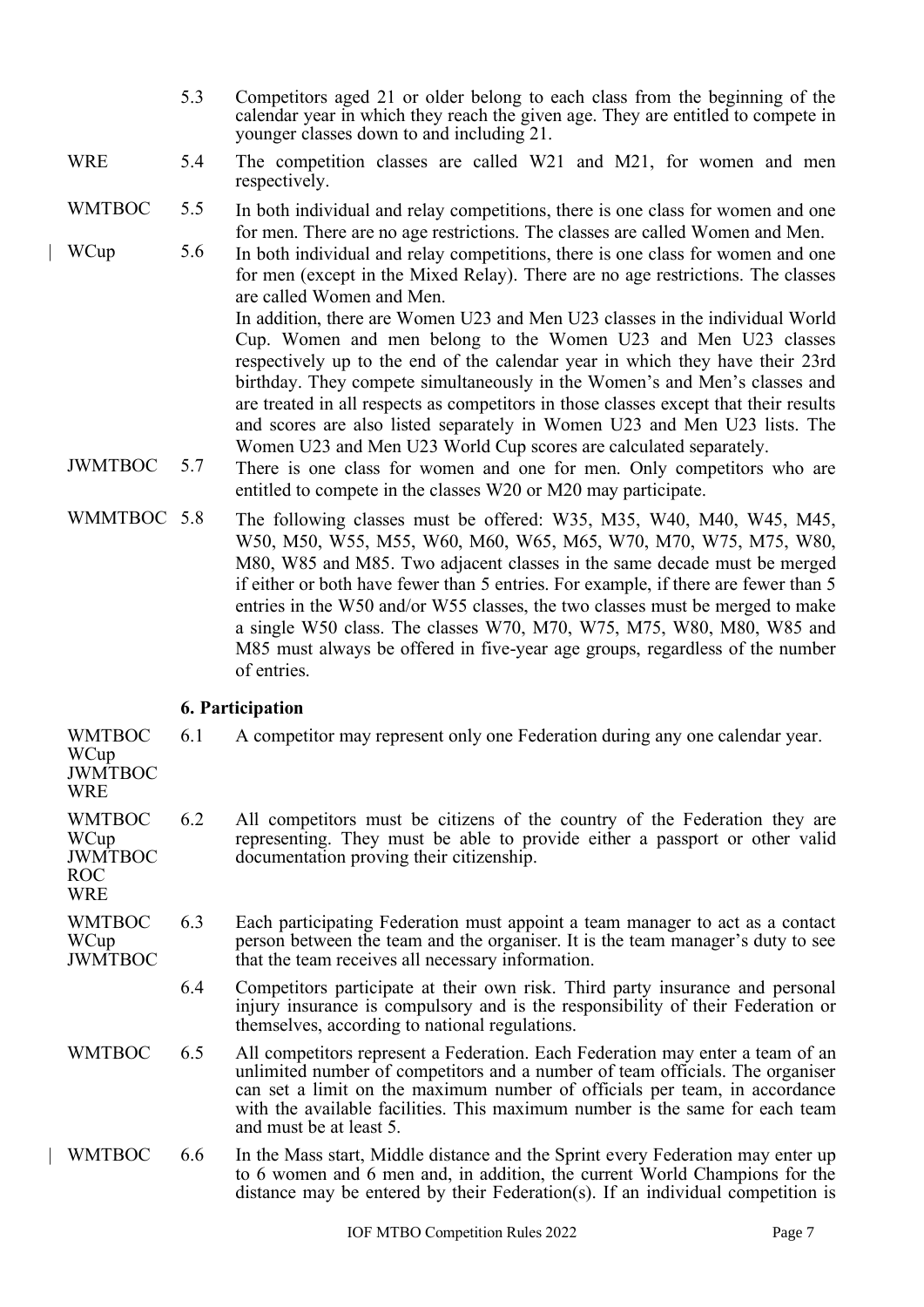also a World Cup competition, then additionally, each Federation may enter up to a further 2 women and 2 men, who qualify for the Women U23 and Men U23 classes respectively.

- WMTBOC 6.7 In the Relay, each Federation may enter up to two women's teams and two men's teams, each consisting of 3 team members. Incomplete teams and teams with cyclists from more than one Federation are not allowed. Under no circumstances may persons other than entered competitors participate in the competition.
- WMTBOC 6.8 For the Long distance competition, the number of competitors who may enter is limited. The qualification rules are published as Special Rules decided by IOF Council and published at the latest by 31 January in the year of the competition.
- | WCup 6.9 All competitors represent a Federation. Each Federation may enter up to 6 women and 6 men in each individual competition. In addition, the current World Champions for the distance may be entered by their Federation(s). If a World Cup Event is arranged in conjunction with a Regional Championships, the reigning regional champions of that region in each format are allowed to compete in the World Cup competition of that format in addition to their Federation's quotas. Additionally, each Federation may enter up to a further 2 women and 2 men, who qualify for the Women U23 and Men U23 classes respectively, in each individual competition except the WMTBOC Long distance where no U23 classes are offered.
- | WCup 6.10 In the Mixed Relay, each Federation may enter up to 4 teams. Each team consists of 3 team members and must include at least one woman. Incomplete teams and teams with cyclists from more than one Federation are not allowed. Under no circumstances may persons other than entered competitors participate in the competition.
- JWMTBOC 6.11 All competitors represent a Federation. Each Federation may enter a team of an unlimited number of competitors and a number of team officials. The organiser can set a limit on the maximum number of officials per team, in accordance with the available facilities. This maximum number is the same for each team and must be at least 5.
- JWMTBOC 6.12 In each competition every Federation may enter up to 6 women and 6 men.
- JWMTBOC 6.13 In the Relay, each Federation may enter two women's teams and two men's teams, each consisting of 3 team members. Incomplete teams and teams with cyclists from more than one Federation are not allowed. Under no circumstances may persons other than entered competitors participate in the competition.
- WMMTBOC 6.14 Participation in WMMTBOC is open to all competitors according to their age classes.
- WMTBOC 6.15 A competitor must have a valid IOF Athlete Licence.

#### **WCup**

# <span id="page-7-0"></span>**7. Costs**

7.1 The costs of organising an event are the responsibility of the organiser. To cover the costs of the competition(s), the organiser may charge an entry fee for competitors and an accreditation fee for non-competitors (team officials, media etc). This fee must be kept as low as possible and must be approved by the IOF Event Adviser. For an event with several competitions, as an alternative to a total fee for the whole event, the organiser must offer competitors the option of an accreditation fee plus a fee for each competition entered.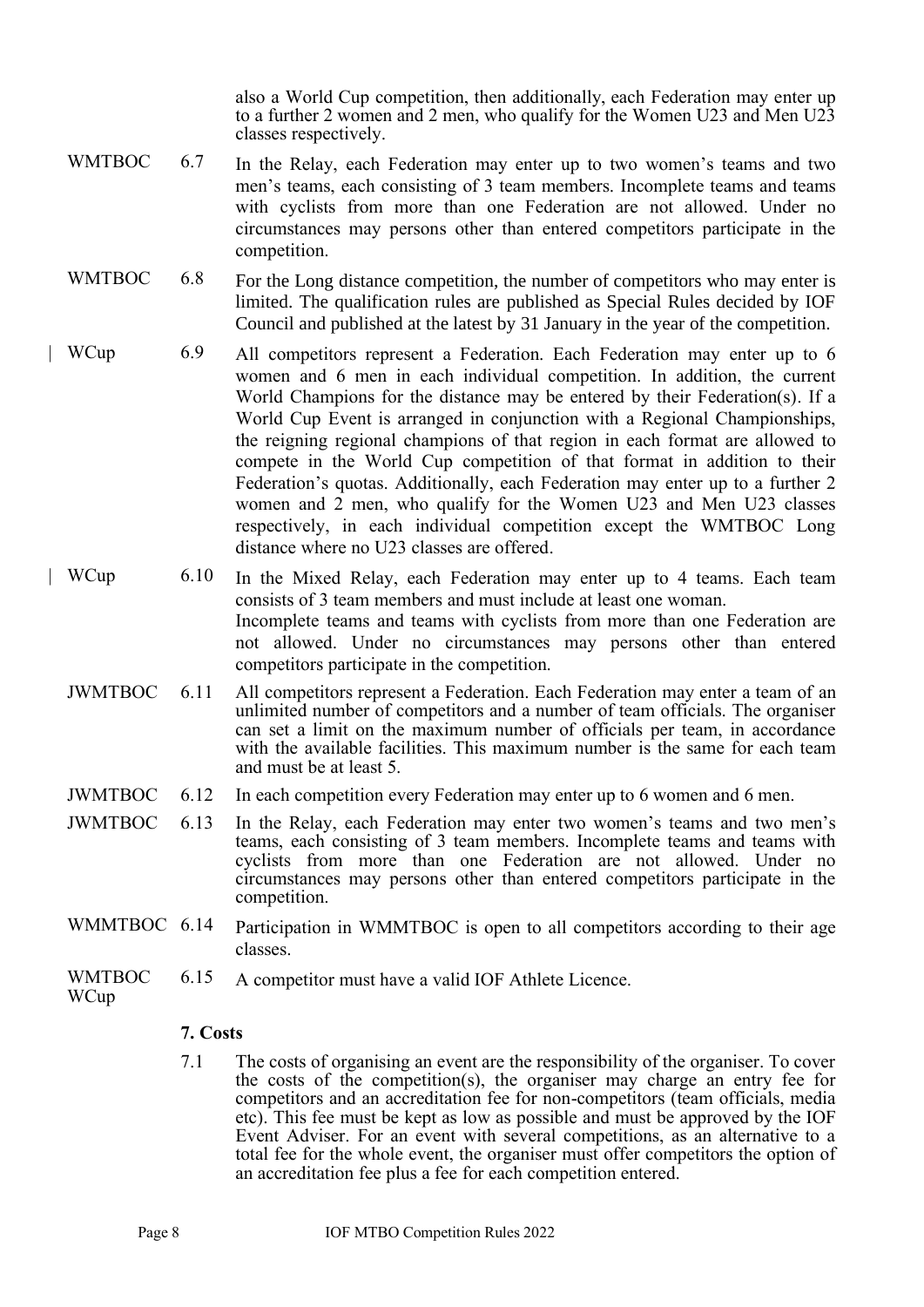- 7.2 Each Federation or individual competitor is responsible for paying the entry fee as specified in the invitation. The time limit for paying the entry fee must not be earlier than 6 weeks prior to the event. Late payment may be subject to an additional fee.
- 7.3 Late entries and changes must be accepted by the organiser if possible, and may be charged an additional fee.

WMTBOC WCup JWMTBOC

- 7.4 The following applies for late entries and changes:
	- After the team size deadline (see 9.6), additional entries may be made with a surcharge of 20% and withdrawals receive an 80% refund.
	- After the team names deadline (see 9.7), additional entries incur a surcharge of 50%, withdrawals receive a 50% refund, and name changes incur a 10 euro fee.

The organiser can decide whether to impose the surcharges for additional entries and fee for name changes. Refunds must always be given.

- 7.5 Each Federation or individual competitor is responsible for the expenses of travel to the event, accommodation, food and transport between the accommodation, event centre and competition sites. If the use of official transport to the competition sites is compulsory, the entry fee must include these costs.
- 7.6 The travelling costs of the IOF appointed Event Adviser and Assistant/s, to and from the venue, are paid by the IOF. Local costs during controlling visits and the event days are paid by the organiser or the organiser's Federation according to national agreements.
- 7.7 All costs of IOF Event Advisers and Assistants appointed by a Federation must be paid by the organiser or the Federation according to national agreements.
- WMTBOC **JWMTBOC** 7.8 Unless there is good standard accommodation and food at a low price, different standards of accommodation and food must be offered, allowing competitors a choice of price groups. The fees for the competition, the food and the accommodation must be shown as three separate amounts. In any case it must not be compulsory to use the accommodation arranged by the organiser.
	- 7.9 If the event (or part of the event) has to be cancelled, the organiser may retain a minimum proportion of the entry fee in order to cover committed costs.

#### <span id="page-8-0"></span>**8. Information about the Event**

- 8.1 All information and ceremonies must be at least in English. Official information must be given in writing. It may be given orally only in response to questions at team officials' meetings or in urgent cases.
- WMTBOC **WCup** WMMTBOC 8.2 Information from the organiser or the IOF Event Adviser must be given in the form of bulletins. Bulletins must be published on, or by being linked to, the IOF Web Site. Notification that Bulletin  $\overline{3}$  has been published must be sent by e-mail to all participating Federations. If further information is necessary, it must be given to all appropriate Federations.
- WMTBOC **WCup** JWMTBOC
- 8.3 Bulletin 1 (preliminary information) must include the following information:
	- organiser and the names of the event director, Event Adviser and controller(s)
	- telephone number, e-mail address and web page for information
	- venue
	- dates and types of the competitions
	- classes and any participation restrictions
	- opportunities for training
	- general map of the region
	- embargoed areas
	- any peculiarities of the event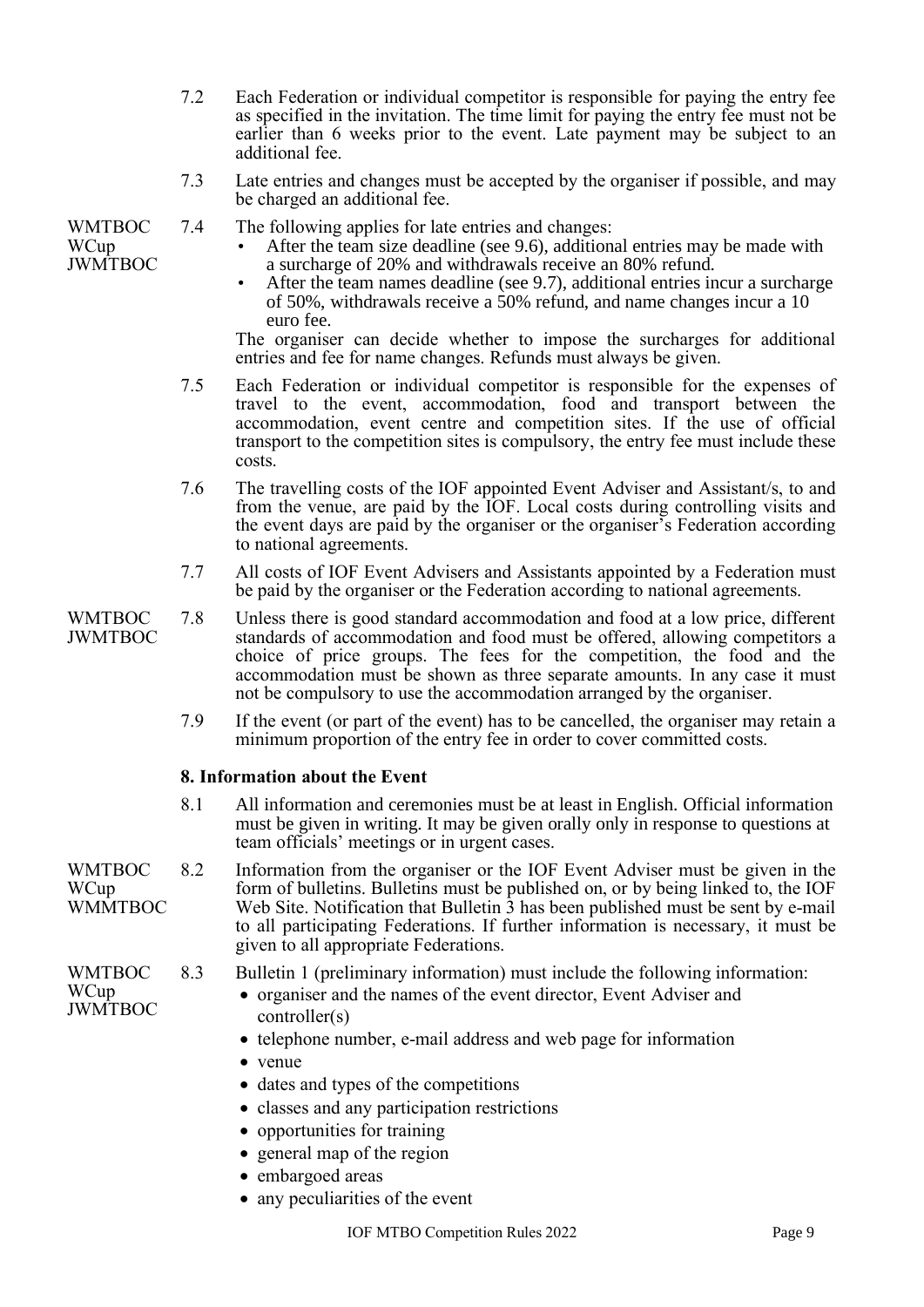• a link to a high-resolution colour copy of the most recent version of any previous orienteering map(s) of the embargoed areas

#### WMTBOC **WCup** JWMTBOC

- 8.4 Bulletin 2 (invitation) must include the following information:
	- all information given in Bulletin 1
	- details of entry procedure and accommodation booking
	- latest date and address for entries
	- entry fee for competitors and team officials and any additional fees for late entries and changes (see 7.4)
	- latest date and address for the payment of the entry fees and any additional fees for late payment (see 7.2)
	- types and cost of accommodation and food
	- latest date for reservation of official accommodation
	- description of any transport offered
	- directions for obtaining entry permits (visas)
	- whether riding off the tracks is allowed see rule 17.4
	- whether there are any controls not situated on paths
	- information on public transport options for carriage of competitors and cycles from the nearest airport to the event centre
	- details of opportunities for training
	- description of terrain, climate and any hazards
	- scales and vertical contour intervals of the maps
	- the punching system to be used
	- event programme
	- notes on competition clothing, if necessary
	- winning time of each course
	- a link to a recent sample map showing the type of terrain
	- maximum number of officials per team if limited
	- telephone number and e-mail address of the official responsible for the media
	- directions for the registration of media representatives and any extra representatives of the Federations
- 8.5 Bulletin 3 (event information) must include the following information:
	- latest date for sending the exact number of participants
		- latest date for sending the names of participants
		- detailed programme of the event, including timetable for final name entries and for the allocation of start groups
		- any anti-doping requirements
		- details of the terrain
		- the allocation of start slots to Federations for the WMTBOC Long distance competition
		- summary of entries received
		- any permitted deviations from the rules
		- address, telephone number and e-mail address of the competition office
		- maps and timetable information to enable teams to travel by public transport or cycle from the nearest international airport or railway station to the event centre
		- details of accommodation and food
		- transport schedule
		- the length, total climb, number of controls and number of possible refreshment controls on each individual course and, for relays, on each leg

| WMTBOC **WCup** JWMTBOC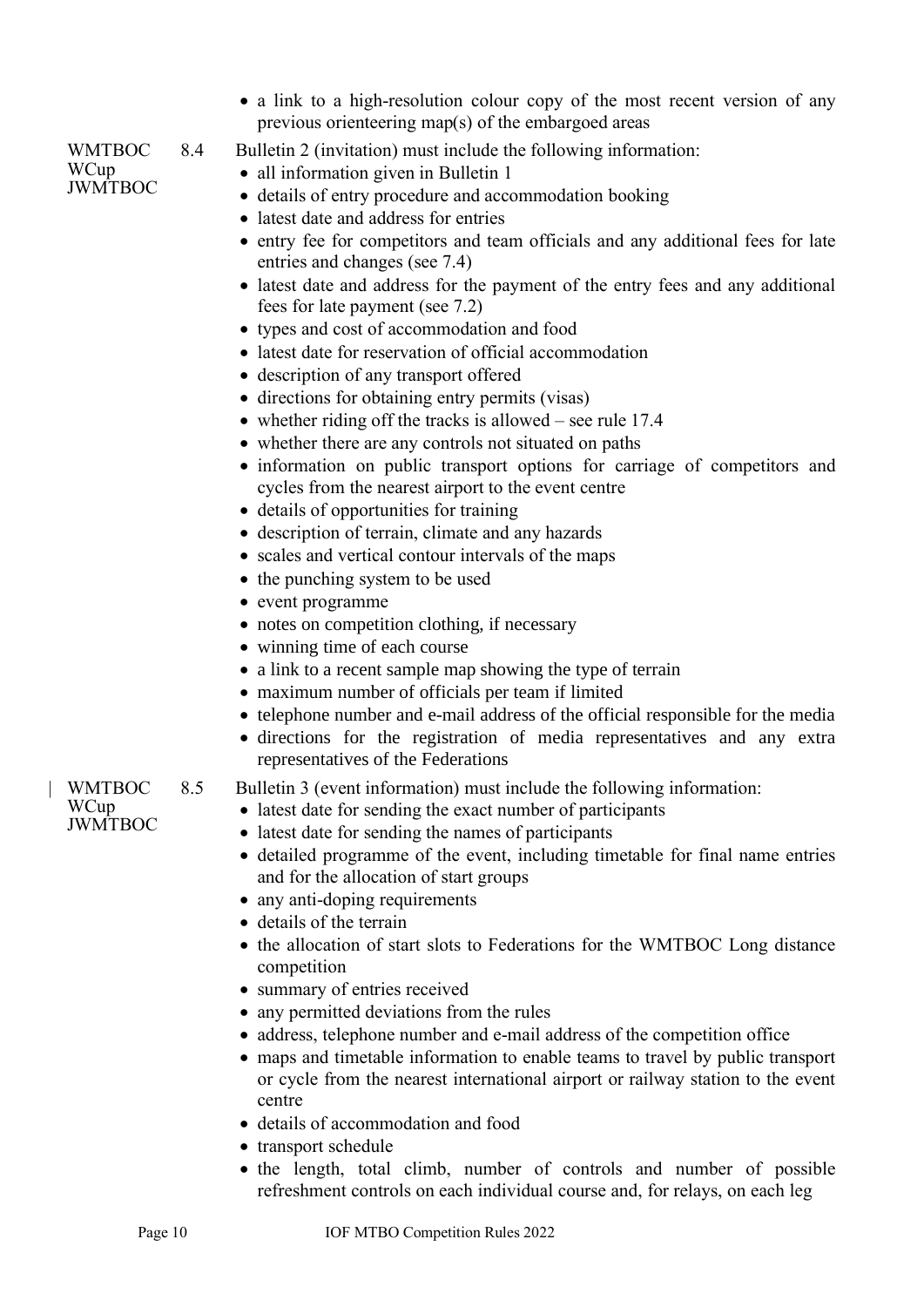• team officials' meetings

| <b>WMTBOC</b><br>WCup<br>JWMTBOC | 8.6 | Bulletin 4 (additional event information) must be available in printed form on<br>arrival of the competitors and must include final details of event information<br>including: |
|----------------------------------|-----|--------------------------------------------------------------------------------------------------------------------------------------------------------------------------------|
|                                  |     |                                                                                                                                                                                |

- all Special Rules relevant to the event
- any additional regulations and any Rule Deviations that have been granted
- the location of quarantine zones and the time when competitors and officials must enter and may exit them
	- the time limits for Complaints
	- the location for making Complaints
	- maximum cycling times (if set)
	- names and federations of jury members
- WMTBOC **IWMTROC** 8.7 Bulletin 1 must be published 24 months before the event, Bulletin 2 must be published 12 months before the event and Bulletin 3 must be published 2 months before the event.
- **WCup WMMTBOC** 8.8 Bulletins 1 and 2 must be published no later than 12 months before the event. Bulletin 3 must be published 2 months before the event.
- WMMTBOC 8.9 Information from the organisers must be given in the form of three bulletins. Bulletin 1/2 must contain the relevant details in 8.3 and 8.4 and Bulletin 3 must contain the relevant information in 8.5. Bulletin 4 must contain the relevant information in 8.6 and must be available in printed form on arrival.
- WRE 8.10 Information from the organisers must be given in the form of two bulletins. Bulletin 1/2 must contain the relevant details in 8.3 and 8.4 and Bulletin 3 must contain the relevant information in 8.5. Bulletin 1/2 must be available on the internet via the IOF web site at least 4 months before the event. Bulletin 3 must be available on the internet via the IOF web site at least 2 weeks before the event.

#### <span id="page-10-0"></span>**9. Entries**

- 9.1 Entries must be submitted according to the instructions given in Bulletin 2. At least the following details must be supplied for each competitor: family name and first name, gender, year of birth, Federation. The names of the team officials must be supplied. Late entries must be accepted by the organiser if possible, and may be charged an additional fee.
- 9.2 A competitor may only enter one class in any one competition.
- 9.3 The organiser may exclude competitors or teams from starting if their entry fee is not paid and no agreement has been reached about payment.
- WMTBOC **WCup** 9.4 Reservations and reservation fees for accommodation must reach the organiser at the times specified in Bulletin 2.

**JWMTBOC** 

**WCup** JWMTBOC

- WMTBOC 9.5 Competitors may only be selected and entered by their Federation.
- WMTBOC **WCup JWMTBOC** 9.6 Entries giving the total number of competitors of each gender, the number of competitors in each competition, the number of relay teams, the number of team officials and the team manager's name, e-mail address and mobile phone number must reach the organiser by the *team size deadline* which must not be earlier than 2 months before the event
- WMTBOC WCup 9.7 Each competitor's name, gender and the competition in which they will compete plus the names of the team officials must reach the organiser by the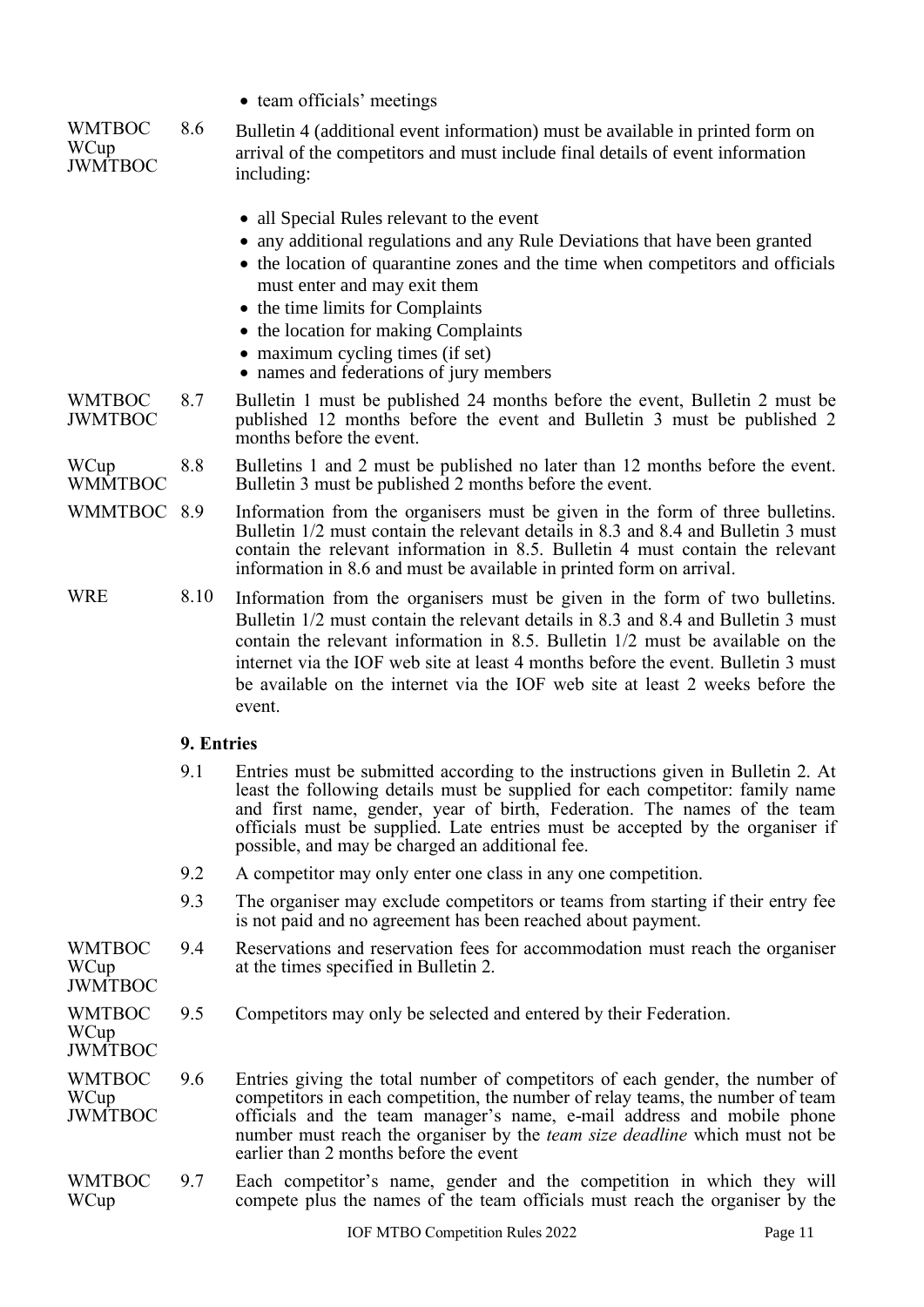<span id="page-11-1"></span><span id="page-11-0"></span>

| <b>JWMTBOC</b>                                            |      | <i>team names deadline</i> which must not be earlier than 10 days before the first race<br>of the event. Changes may be made until 12 noon on the day before the first<br>race of the event. After that time, no further changes to the team are allowed<br>under any circumstances.                                                                                              |
|-----------------------------------------------------------|------|-----------------------------------------------------------------------------------------------------------------------------------------------------------------------------------------------------------------------------------------------------------------------------------------------------------------------------------------------------------------------------------|
| <b>WMTBOC</b><br>WCup<br><b>JWMTBOC</b>                   | 9.8  | Names of the competitors and, if required, their cycling order within a relay<br>team must reach the organiser by the <i>competition entry deadline</i> which must not<br>be earlier than 12 noon on the day before the competition.                                                                                                                                              |
| <b>WMTBOC</b><br>WCup<br><b>JWMTBOC</b>                   | 9.9  | No competitor may be replaced within two hours of the first start. In relays, this<br>also applies to the cycling order of the team members.                                                                                                                                                                                                                                      |
| <b>WMTBOC</b><br>WCup<br><b>JWMTBOC</b>                   | 9.10 | In individual competitions, between the competition entry deadline and two<br>hours before the first start in the class, a competitor may be replaced for a valid<br>reason (e.g. accident or illness). Change of start group is not permitted. No<br>replacement is possible for multi-race competitions after the first race.                                                   |
| <b>WMTBOC</b><br>WCup<br><b>JWMTBOC</b>                   | 9.11 | In relays, changes of names of the relay team members and/or their cycling<br>order must reach the organiser at least two hours before the start of the relay<br>class.                                                                                                                                                                                                           |
| <b>WMTBOC</b><br>WCup<br><b>JWMTBOC</b>                   | 9.12 | Replacement of a competitor after the competition entry deadline may only be<br>made from within the entered team.                                                                                                                                                                                                                                                                |
| <b>JWMTBOC</b>                                            | 9.13 | In each individual competition each Federation must allocate its competitors to<br>3 start groups with a maximum of 2 competitors to each group. Before<br>allocating a second competitor to a group, a Federation shall allocate one<br>competitor to each group. If a Federation fails to allocate its competitors to<br>starting groups, the organiser decides the allocation. |
|                                                           |      | 10. Travel, transport and secure cycle storage                                                                                                                                                                                                                                                                                                                                    |
| <b>WMTBOC</b><br>WCup<br><b>JWMTBOC</b>                   | 10.1 | Each Federation is responsible for organising its own travel.                                                                                                                                                                                                                                                                                                                     |
| <b>WMTBOC</b><br>WCup<br><b>JWMTBOC</b>                   | 10.2 | On request, the organiser must arrange to transport teams with their bicycles<br>from the nearest international airport or railway station to the event centre or<br>accommodation. The teams may have to pay for this service.                                                                                                                                                   |
| <b>WMTBOC</b><br>WCup<br><b>JWMTBOC</b>                   | 10.3 | Transport between the accommodation, event centre, competition sites, etc may<br>either be arranged by the organiser or by the teams. On request, the organiser<br>must arrange all necessary transport during the event. The teams may have to<br>pay for this service.                                                                                                          |
|                                                           | 10.4 | The use of official transport to a competition site may be declared compulsory<br>by the organiser.                                                                                                                                                                                                                                                                               |
|                                                           | 10.5 | Organisers should provide a secure compound for the storage of cycles at the<br>event centre, and at the competition area if appropriate.                                                                                                                                                                                                                                         |
|                                                           |      | 11. Training and model event                                                                                                                                                                                                                                                                                                                                                      |
|                                                           | 11.1 | Training opportunities must be offered before the competition if requested.                                                                                                                                                                                                                                                                                                       |
| <b>WMTBOC</b><br>WCup<br><b>JWMTBOC</b><br><b>WMMTBOC</b> | 11.2 | On the day prior to the first competition of an event, the organiser must put on a<br>model event to demonstrate the terrain type, map quality, control features,<br>control set-up, refreshment points and marked routes.                                                                                                                                                        |
|                                                           | 11.3 | Competitors, team officials, IOF officials and media representatives must be                                                                                                                                                                                                                                                                                                      |
|                                                           |      | offered the opportunity to participate in the model event.                                                                                                                                                                                                                                                                                                                        |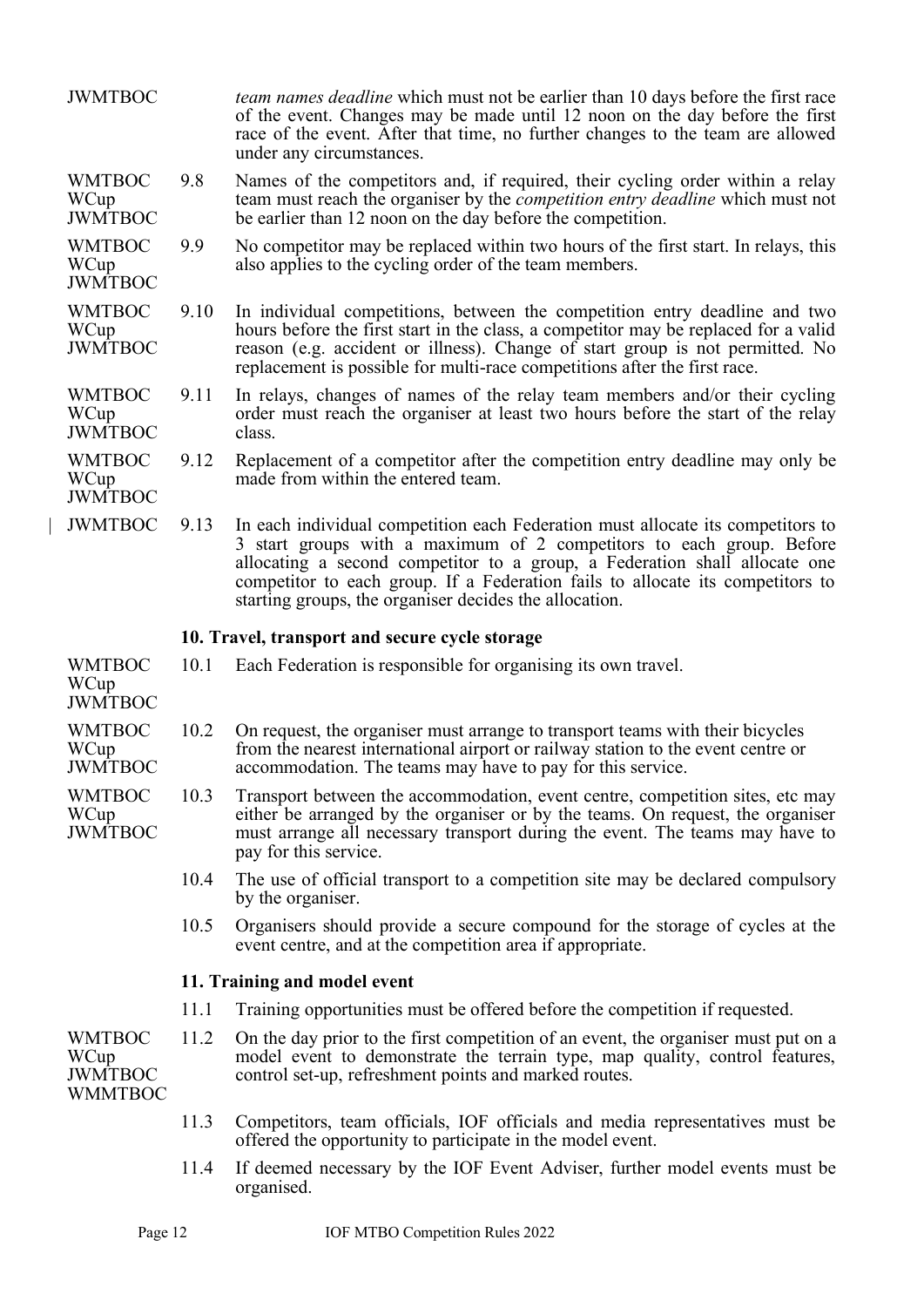- 11.5 If deemed appropriate by the IOF Event Adviser, the model event may be organised on the day of the competition.
- 
- WMTBOC 11.6 Equal opportunity for training must be offered to all Federations. The organiser must offer training opportunities in the 18 months before the Championships. Terrain and maps should as far as possible be similar to those of the championships.

#### <span id="page-12-0"></span>**12. Starting order**

- 12.1 In an *interval start*, the competitors start singly at equal start intervals. In a *mass start*, all competitors in a class start simultaneously; in relays this applies only to the team members cycling the first leg. In a *chasing start*, the competitors start singly at start times and intervals determined by their previous results.
- 12.2 The starting order must be approved by the IOF Event Adviser. The start draw may be public or private. It may be made by hand or by a computer.
- 12.3 The start list must be published on or before the day prior to the competition and before any team officials' meeting that must be held according to Rule 13.1.
- 12.4 The names of all competitors and teams correctly entered must be drawn, even if a competitor has not arrived. Entries without names (blanks) are not considered for the draw.
- | WMTBOC **WCup** 12.5 For an interval start the starting order must be drawn in up to four start groups. Competitors ranked  $1-15$  in the IOF World Ranking list as published 10 days before the event are placed in group 4, competitors ranked 16-30 are placed in group 3, competitors ranked 31-45 are placed in group 2. All other competitors are placed in group 1. For every athlete ranked 1-45 that is not entered for the competition, the size of the specific start group is reduced by one. Within every group the starting order is drawn at random.

Start group 1 starts first, followed by start group 2, 3 and at the end start group 4.

- WMTBOC WCup 12.6 The IOF MTBO Commission may provide up to three "wild cards" per class to add further top athletes without a sufficient number of ranking points into start group 4.
- JWMTBOC 12.7 For an interval start the starting order must be drawn at random. The draw must be made in three start groups (1-early, 2-middle and 3-late).
- WMTBOC **WCup** JWMTBOC 12.8 For an interval start, competitors from the same Federation must not start consecutively. If they are drawn to start consecutively, the next competitor drawn must be inserted between them. If this happens at the end of the draw or at the end of a starting group, the competitor before them must be inserted between them.
	- 12.8 In an individual Mass start race, the order of competitors in the start rows is determined by the IOF World Ranking list as published 10 days before the event. Reigning World Champions are always given the first start position, irrespective of their World Ranking. If no World Ranking is available for a category (juniors, masters), the order is determined by the results of the last competition of that type, while the order of remaining participants is drawn at random.

In relays, the order of competitors in the start rows (and their start numbers) is determined by the results of the last relay of the same type in the previous event of the same level. Where more than one team per nation is allowed to start, the order is first determined by order of teams within the same nation, then by the order of nations. (e.g. CZE-1, FRA-1, FIN-1, etc, CZE-2, FRA-2, etc.). Those not being placed in the last respective event are given the subsequent start numbers in alphabetical order of Federation abbreviation.

12.9 Before mass start draws, each of the various course combinations must be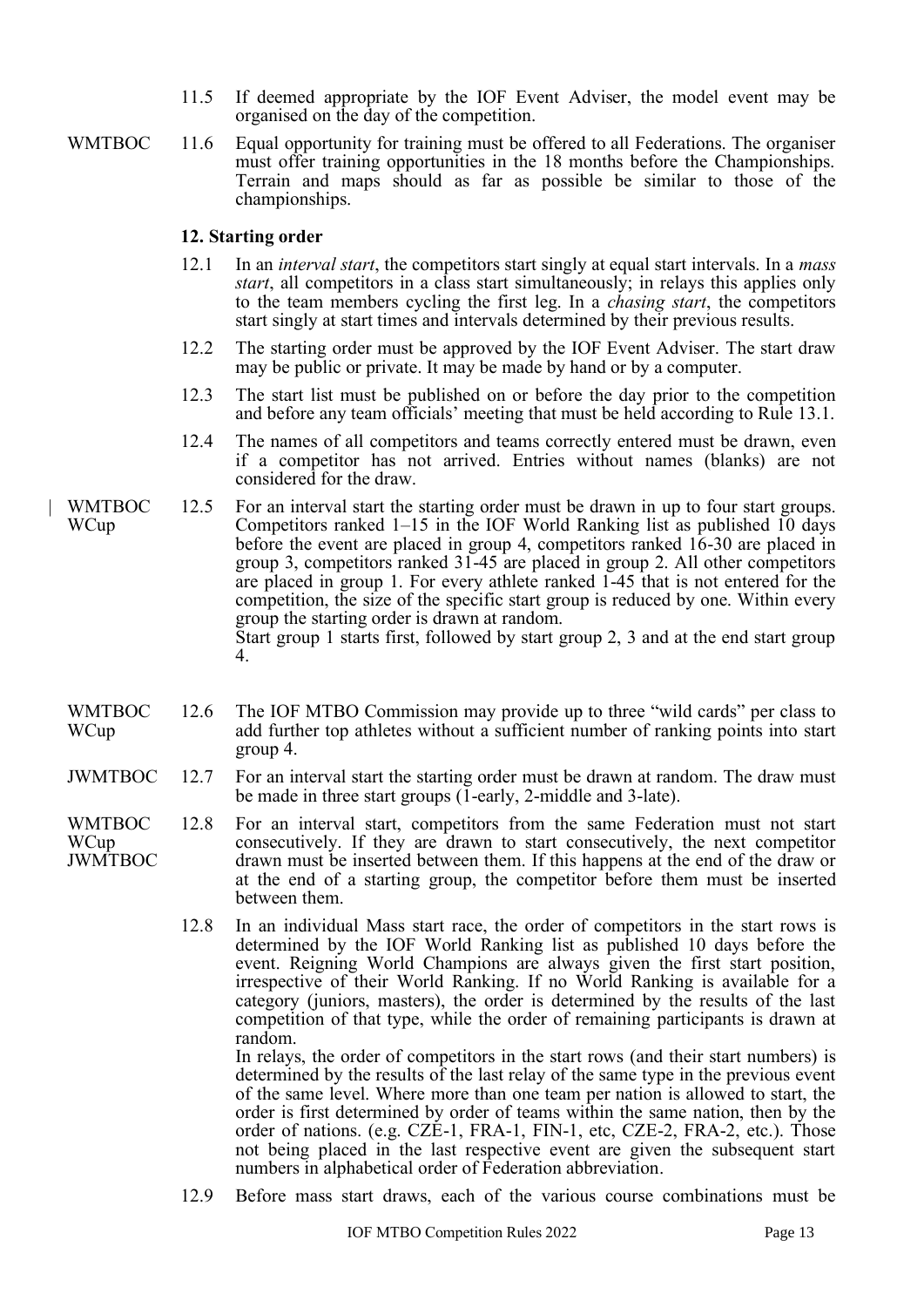allocated to start numbers. The course combinations must remain secret until after the last competitor has started.

- 12.10 For an interval start, the normal start interval is 3 minutes for Long distance, 2 minutes for Middle distance and 2 minutes for Sprint. The start interval for sprint events can be reduced to 1 minute subject to the approval of the Event Adviser.
- WMMTBOC 12.11 The starting orders are drawn at random unless specified otherwise in the special rules.

#### <span id="page-13-0"></span>**13. Team officials' meeting**

- WMTBOC WCup JWMTBOC 13.1 The organiser must hold a team officials' meeting on the day prior to the competition. This meeting must start no later than 19.00 hours. The IOF Event Adviser must lead or supervise the meeting.
- WMTBOC 13.2 A maximum of 2 team officials per federation may take part in the meeting.

WCup JWMTBOC

- WMTBOC **WCup** JWMTBOC 13.3 The competition material (start number bibs, start lists, transport schedule, latest information, weather forecast etc) must be handed out before the meeting starts.
- WMTBOC WCup JWMTBOC 13.4 Team officials must have the opportunity to ask questions during the meeting. If there are any changes decided at the meeting, they must be published on the organiser's website by 22.00 hours.
- WMMTBOC 13.5 There are no team officials' meetings.

WRE

#### <span id="page-13-1"></span>**14. Terrain and care of the environment**

- 14.1 The terrain must be suitable for setting competitive MTBO courses. The competition area must contain a comprehensive network of tracks and paths of differing qualities. The objectives of the Leibnitz convention must be considered when choosing the terrain and event arena, and in designing the courses.
- 14.2 The competition terrain must not have been used for either foot orienteering or MTBO for as long as possible prior to the competition, so that no competitor has an unfair advantage.
- 14.3 The competition terrain must be embargoed as soon as it is decided. If that is not possible, then arrangements for access to the terrain must be published as soon as possible. The MTBO Embargo Guidelines are detailed in Appendix 8.
- 14.4 Permission for access into embargoed terrain must be requested from the organiser if needed.
- 14.5 Any rights of nature conservation, forestry, hunting, etc in the area must be respected.
- 14.6 It is the responsibility of the organiser to consult with landowners and environment agencies to ensure that the competition causes the minimum disturbance to plants and wildlife.
- 14.7 Competitors have a responsibility to avoid damage to plants, wildlife, fences, walls and archaeology, and must keep out of any out of bounds areas.
- 14.8 Riding outside the mapped area is not allowed.

#### <span id="page-13-2"></span>**15. Maps**

15.1 Maps, course markings and additional overprinting must be drawn and printed according to the IOF *International Specification for MTB Orienteering Maps*. Deviations need approval by the IOF Council.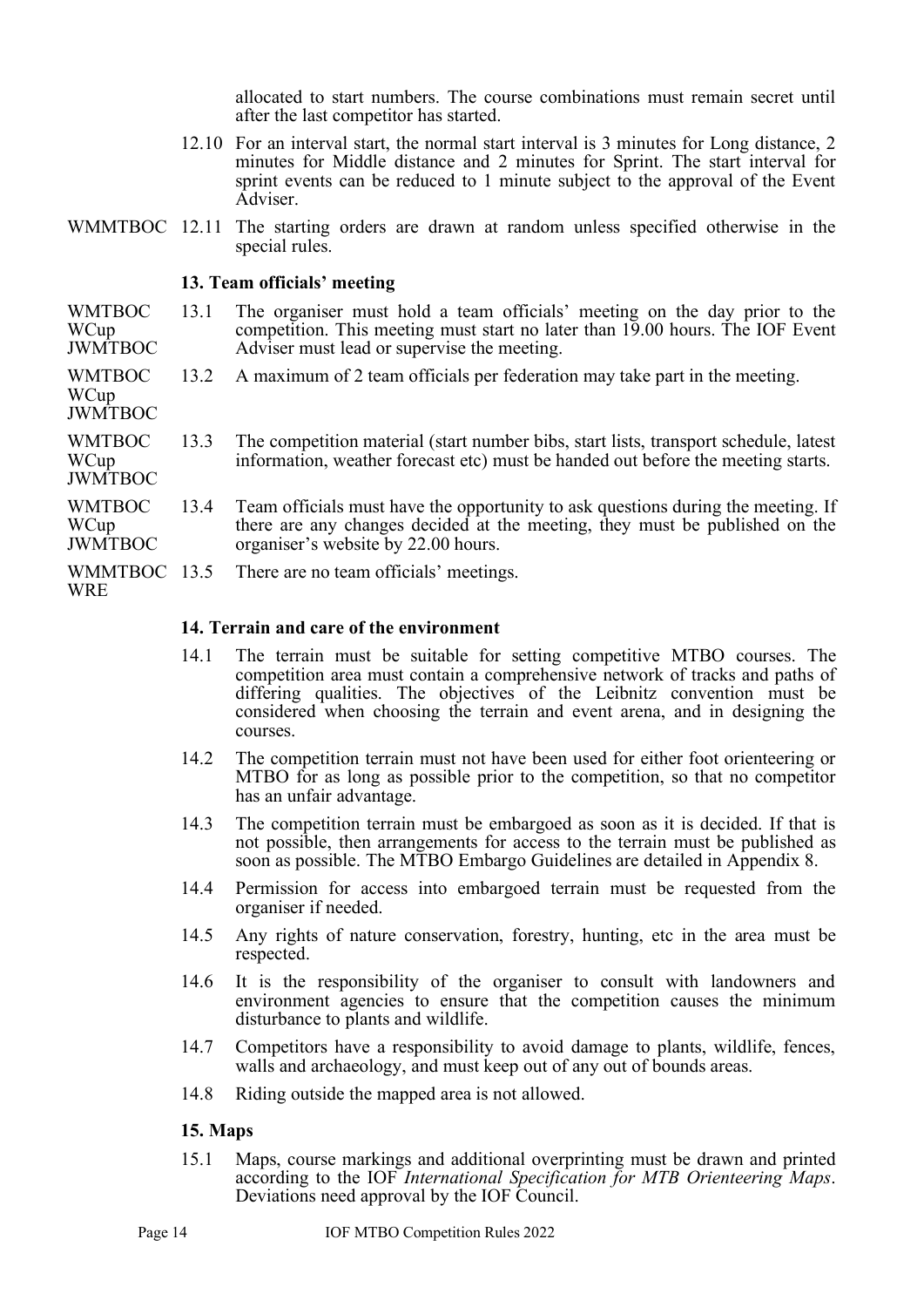- | 15.2 The maps must be drawn specifically for MTBO at an appropriate scale which will normally be: Sprint: 1:5000 or 1:7500 Middle, Mass Start and Relay: 1:7500 or 1:10000 Long: 1:10000, 12500 or 1:15000.
- 15.3 Errors on the map and changes which have occurred in the terrain since the map was printed must be overprinted on the map if they have a bearing on the event.
- 15.4 Maps must be printed on water-resistant paper.
- 15.5 If a previous orienteering map of the competition area exists, links to a highresolution version of the most recent edition must be made available for all competitors prior to the competition.
- 15.6 On the day of the competition, the use of any map of the competition area by competitors or team officials is prohibited until permitted by the organiser.
- 15.7 The competition map must not be larger than required by a competitor to complete the course.
- 15.8 On small competition areas, second or third maps may be used to complete the course.
- WMTBOC WCup JWMTBOC WMMTBOC 15.9 The IOF and its member Federations have the right to reproduce the event maps with courses in their official magazines or on their websites without having to pay a fee to the organiser.

#### <span id="page-14-0"></span>**16. Courses**

- 16.1 The valid technical specifications and standards for MTBO published by the IOF must be followed when setting the courses. The format specifications (appendix 7) must be followed.
- 16.2 The standard of the courses must be worthy of an international orienteering event. The navigational skill, concentration and cycling ability of the competitors must be tested. All courses must call upon a range of different orienteering techniques. Courses must require a high level of concentration throughout the competition, involving detailed map reading and frequent decision making. All legs should be designed to provide a variety of route choices, and must attempt to maximise competitor safety.
- 16.3 The course lengths must be given as the shortest sensible route.
- 16.4 The total climb must be given as the climb in metres along the shortest sensible route.
- 16.5 For qualification races, the courses for the parallel heats must be as nearly as possible of the same length and standard.
- 16.6 In relay competitions, the controls must be combined differently for the teams, but all teams must cycle the same overall course. If the terrain and the concept of the courses permit it, the lengths of the legs may be significantly different. However, the sum of the winning times of the legs must be kept as prescribed. All teams must cycle the different length legs in the same sequence. Within each leg all parallel forks should require approximately the same riding time.
- 16.7 In individual competitions, the controls may be combined differently for the competitors, but all competitors must cycle the same overall course.

#### WMTBOC **WCup WMMTBOC** 16.8 The courses must be set to give the following winning times in minutes: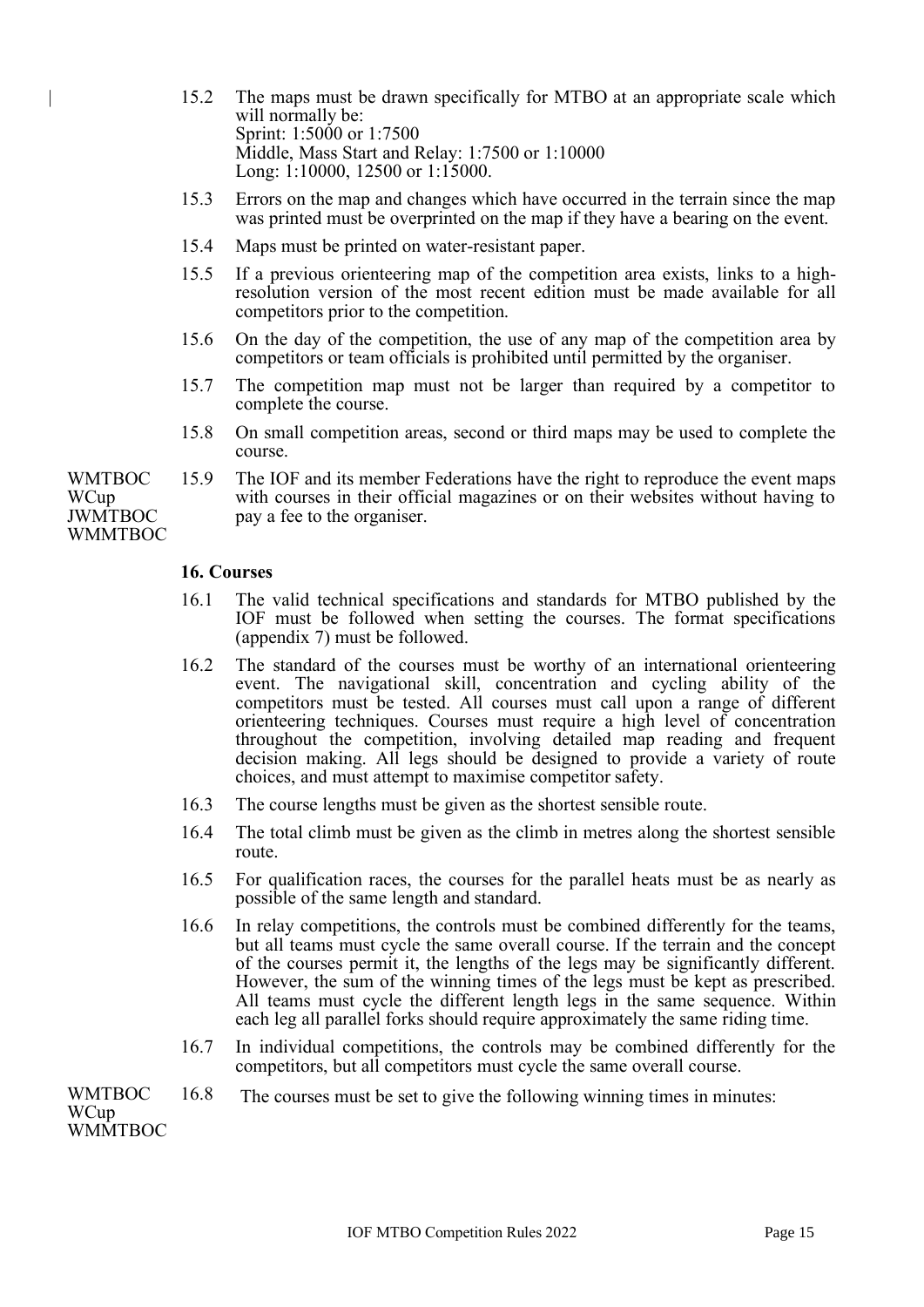| men and women |                           |
|---------------|---------------------------|
| $105 - 115$   | Long distance             |
| $75 - 85$     | <b>Mass Start</b>         |
| $50 - 55$     | Middle distance           |
| $20 - 25$     | Sprint                    |
| $40 - 45$     | Relay average per leg     |
| $120 - 135$   | Relay, total winning time |

The winning times for WMMTBOC are the same for all age classes.

| JWMTBOC 16.9 The courses must be set to give the following winning times in minutes:

men and women

| 84 - 92     | Long distance             |
|-------------|---------------------------|
| $60 - 68$   | Mass Start                |
| $40 - 44$   | Middle distance           |
| $16 - 20$   | Sprint                    |
| $35 - 40$   | Relay average per leg     |
| $105 - 120$ | Relay, total winning time |

WMTBOC **WCup** JWMTBOC WMMTBOC

# 16.10 Controls must all be visited in a specific order i.e. no parts with free order are allowed.

#### <span id="page-15-0"></span>**17. Restricted areas and routes**

- 17.1 Rules set by the organising Federation to protect the environment and any related instructions from the organiser must be strictly observed by all persons connected with the event.
- | 17.2 Out-of-bounds or dangerous areas, forbidden routes, line features that must not be crossed etc must be marked on the map. Where they are not obvious to the competitor, they must also be marked on the ground. Competitors must not enter, follow or cross areas, routes or features drawn with the following symbols:

ISMTBOM 520 Area that shall not be entered ISMTBOM 708 Out-of-bounds boundary ISMTBOM 709 Out-of-bounds area ISMTBOM 716 Forbidden route ISMTBOM 718 Forbidden to pass

- 17.3 Compulsory routes, crossing points and passages must be marked clearly on the map and on the ground. Competitors must follow the entire length of any marked section of their course.
- 17.4 Riding off the track or trail is forbidden unless specifically agreed by the organiser and the IOF Event Adviser. Any permitted off-track riding must be clearly stated in Bulletin 2 and the event instructions.
- 17.5 Any crossing point over a vehicular road must be clearly signed to warn motorists and competitors, and should be marshalled if appropriate.

## <span id="page-15-1"></span>**18. Control descriptions**

18.1 No control descriptions are used in MTBO. Any off-path controls must be set so as not to require control descriptions.

## <span id="page-15-2"></span>**19. Control set-up and equipment**

- 19.1 The control point shown on the map must be clearly marked on the ground and be equipped to enable the competitors to prove their passage.
- 19.2 Each control must be marked by a control flag consisting of three squares, about 30 cm x 30 cm, arranged in a triangular form. Each square must be divided diagonally, one half being white and the other orange (PMS 165).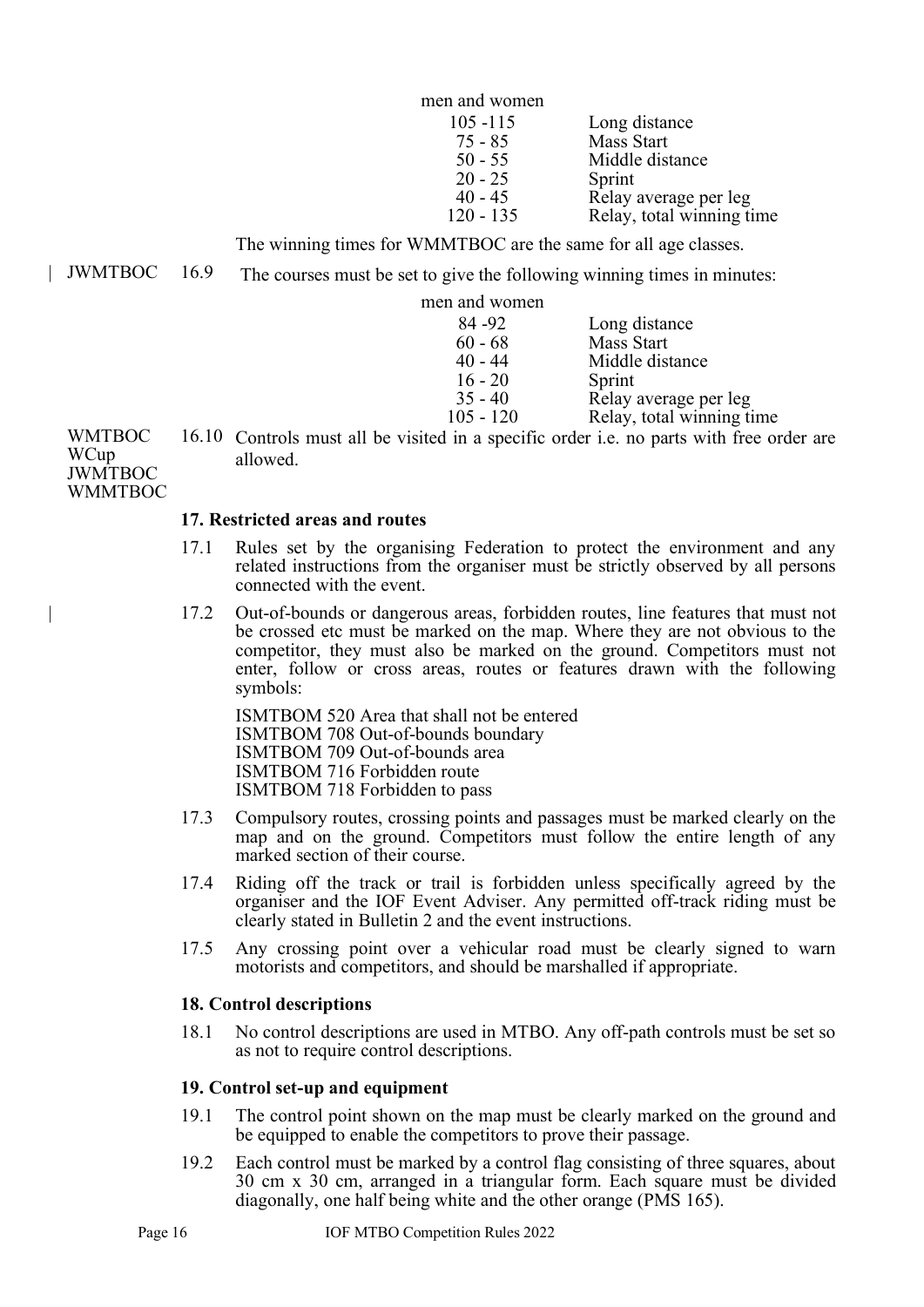- 19.3 All controls must be situated on paths shown on the competition map unless specified otherwise in Bulletin 2.
- 19.4 Controls must not be sited within 50m of each other, measured in a straight line.
- 19.5 Each control must be identified with a code number, which must be fixed to the control so that a competitor using the marking device can clearly read the code. Numbers less than 31 must not be used. The figures must be black on white, between 3 and 10 cm in height and have a line thickness of 5 to 10 mm. Horizontally-displayed codes must be underlined if they could be misinterpreted by being read upside down (e.g. 161).
- WMTBOC JWMTBOC 19.6 Code numbers must be clearly visible to competitors approaching the control from both directions.

#### WCup **WMMTBOC**

- 19.7 The code number for each control must be available to competitors as an overprint on the map adjacent to the control number.
- 19.8 To prove the passage of the competitors, there must be a sufficient number of punching devices in the immediate vicinity of each flag.
- 19.9 All controls for which there are security concerns must be guarded.
- | 19.10 If, during the race, the organiser is made aware of a problem with a control (such as a failed punching unit, incorrect positioning of the control unit or a blocked passageway) the organiser should make every effort to correct the problem as quickly as possible. After the race has ended, the organiser must consider the effect of the problem on the fairness of the results and then take any necessary action. Such action could include voiding the results.

#### <span id="page-16-0"></span>**20. Punching systems**

- 20.1 Only IOF approved (electronic or other) punching systems may be used, as per Appendix 3.
- WMTBOC 20.2 Competitors must have the possibility of practising with the electronic punching system at the model event.

#### JWMTBOC **WMMTBOC**

WCup

- 20.3 Competitors are responsible for punching their control card at each control using the punching device provided. If one unit is not working, or appears not to be working, a competitor must use the backup provided and will not be placed if no punch is recorded.
- 20.4 The control card must clearly show that all controls have been visited.
- 20.5 A competitor with a control punch missing or unidentifiable must not be placed unless it can be established with certainty that the punch missing or unidentifiable is not the competitor's fault. In this exceptional circumstance, other evidence may be used to prove that the competitor visited the control, such as evidence from control officials or cameras or read-out from the control unit. In all other circumstances, such evidence is not acceptable and the competitor must not be placed. In the case of traditional (non-contactless) SPORTident, this rule means that:
	- If a competitor punches too fast and fails to receive the feedback signals, the card will not contain the punch and the competitor must not be placed (even though the control unit may have recorded the competitor's card number as an error punch)
	- It is permitted for the organiser to read the backup from any control. A competitor can require the organiser to read the backup from a control, subject to a payment of 20 EUR (or the equivalent in local currency). If the control is found to contain a complete (non-error) punch; the competitor must be recorded as having punched that control correctly and the fee will be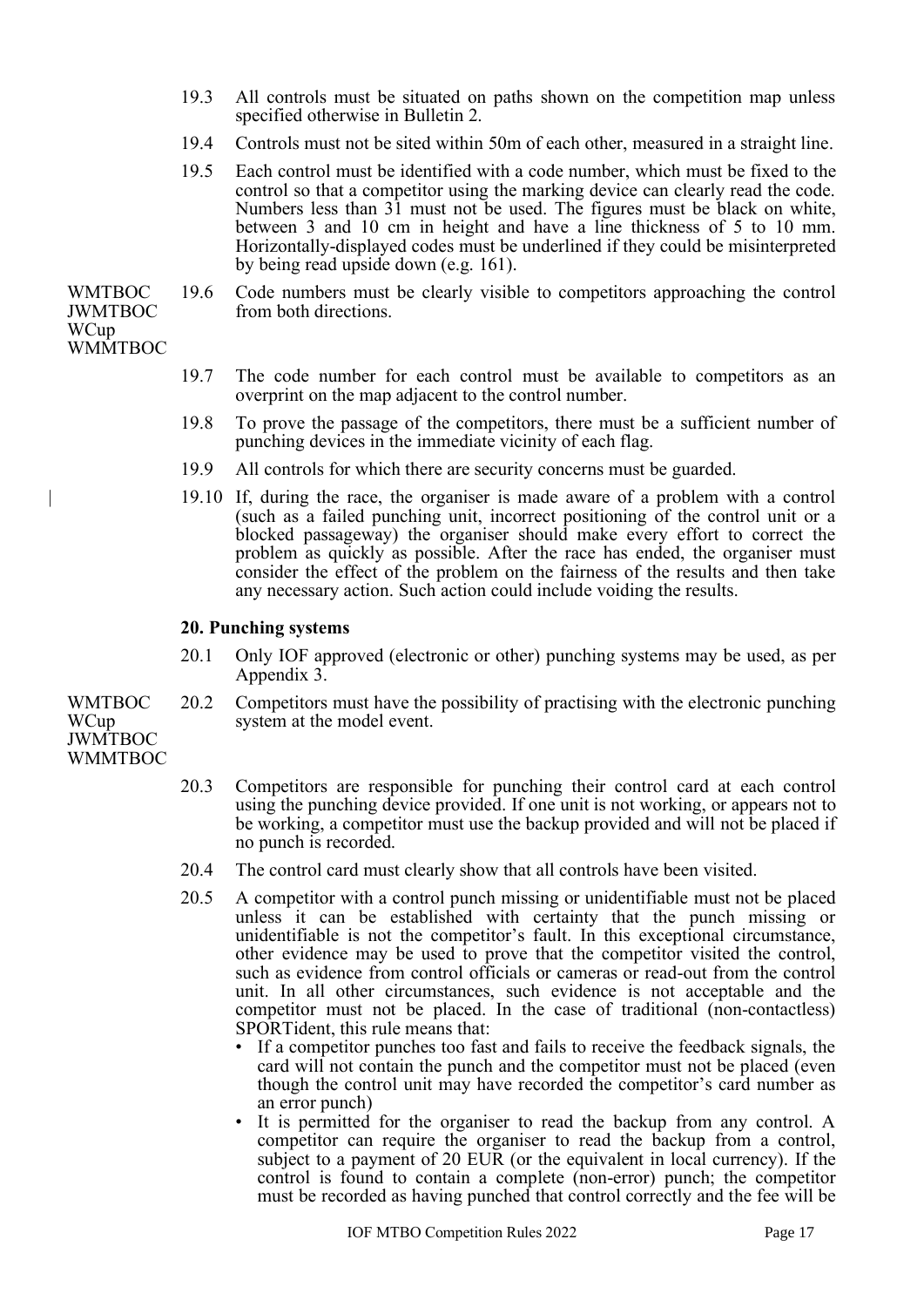returned; otherwise the fee is retained by the organiser.

- 20.6 Competitors who lose their control card, omit a control or visit controls in the wrong order must not be placed.
- 20.7 A back-up punching method must be provided to allow a competitor to record their visit in the case of a failure of either a control card or of a punching device.

#### <span id="page-17-0"></span>**21. Equipment**

- 21.1 Wearing a rigid safety helmet is compulsory during competitions and training sessions.
- 21.2 The bicycle must be designed to be propelled solely through a chain set, by the legs moving in a circular movement, without electric or other assistance. The organiser has the right to inspect the competitors' bikes at any time to ensure compliance.
- 21.3 All competitors must ensure that their equipment (bicycle with accessories and other devices fitted, headgear, clothing, etc.) does not, by virtue of its quality, materials or design, constitute any danger to themselves or to others.
- 21.4 As long as the rules of the organising Federation do not specify otherwise, the choice of clothing and footwear is free.
- 21.5 Start numbers must reflect the starting order in each race. Start numbers must be clearly visible and fixed as prescribed by the organiser. The bibs must not be larger than 25 cm  $\times$  25 cm with figures at least 7 cm high. The number bibs must not be folded or cut.
	- 21.6 During the competition the only navigational aids that competitors may use are the map provided by the organiser, and a compass.
	- 21.7 Riders must stay with their bike throughout a race from start to finish, whether they ride, push or carry it.
	- 21.8 The organiser may define a zone where teams may place equipment such as spare parts and tools before the first start or at a time specified by the organiser. No assistance (e.g. from a coach) is permitted in the equipment zone or during the competition.
	- 21.9 Competitors may carry tools and spare parts during the competition, but must not (except in an equipment zone) use spares or tools other than carried by themselves or another competitor.
	- 21.10 Competitors must finish the competition with the same cycle frame with which they started.
	- | 21.11 Competitors must not use or carry devices that can transmit or receive information, to or from a remote source, between entering the quarantine zone (or the start area if there is no quarantine zone) and reaching the finish in a race, unless the equipment is approved by the organiser. GPS-enabled devices (watches, cycle computers etc.) can be carried provided that
		- they have no map display
		- they have no communication ability other than receiving GPS data
		- they are not used for navigation purposes.

However, the organiser has the right to specifically forbid the use of such equipment. The organiser may require competitors to carry a tracking device and/or a GPS data logger.

WMTBOC 21.12 Competitors must wear the team clothing of their Federation.

**WCup** JWMTBOC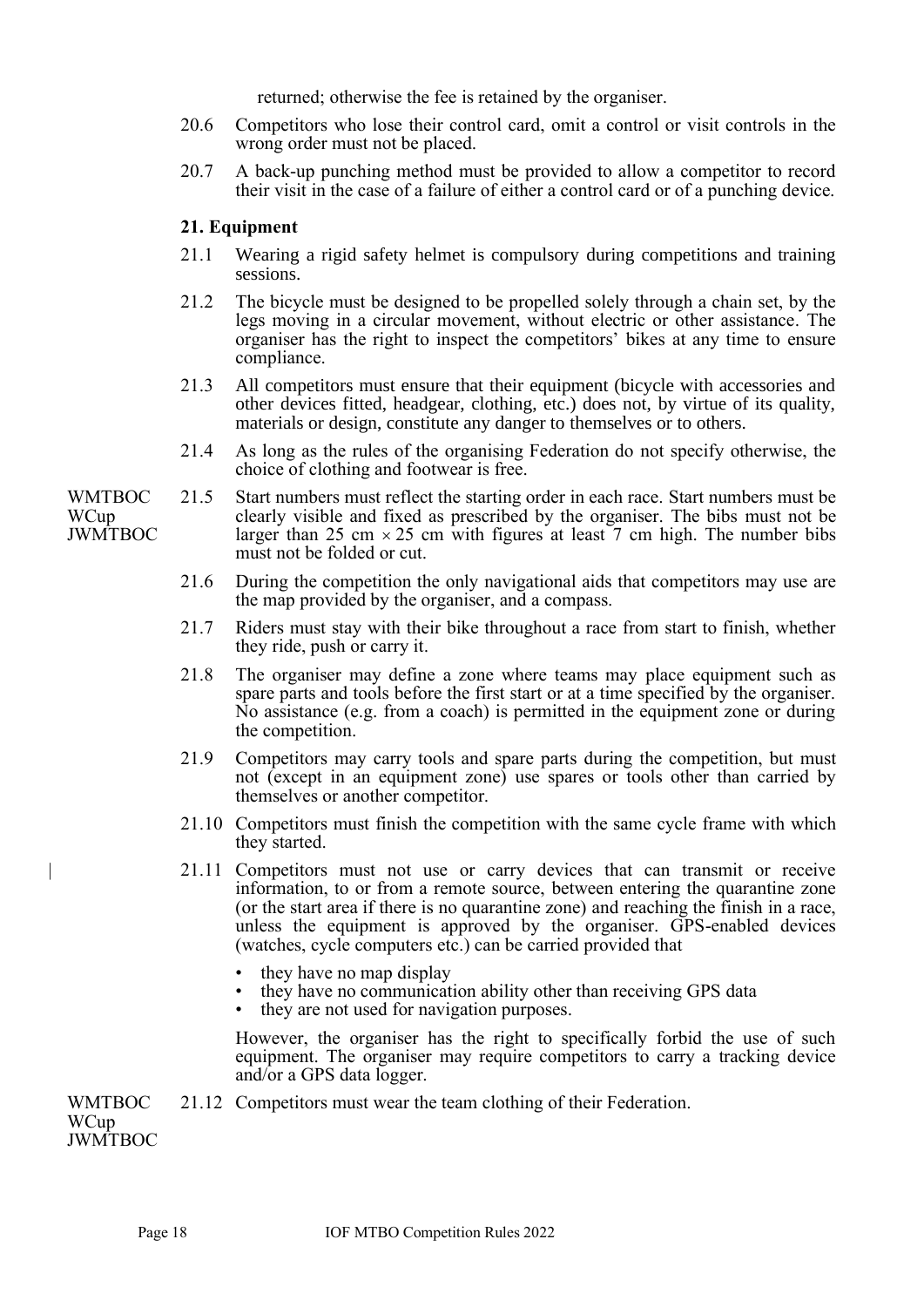#### <span id="page-18-0"></span>**22. Start**

- 22.1 In individual competitions, the start is normally an interval start. In relay competitions, the start is normally a mass start.
- WMTBOC **WCup** JWMTBOC 22.2 All competitors must have at least 30 minutes for undisturbed preparation and warm-up at the start area. Only competitors who have not started and team officials must be allowed into the warm-up area.
	- 22.3 The start may be organised with a pre-start before the time start. If there is a pre-start, a clock showing the call-up time to team officials and competitors must be displayed there, and the competitors' names must be called or displayed. Beyond the pre-start, only starting competitors and media representatives guided by the organiser are allowed.
	- 22.4 At the start, a clock showing the competition time to the competitors must be displayed. If there is no pre-start, competitors' names must be called or displayed.
	- 22.5 The start must be organised so that later competitors and other persons cannot see the map, courses, route choices or the direction to the first control. If necessary, there must be a marked route from the time start to the point where orienteering begins.
	- 22.6 In an interval start race, competitors take their map one minute before their start time. In a chasing start race, competitors take their map at their start time. The competitor is responsible for taking the right map. The competitor's start number or name or course must be indicated on or near the map so as to be visible to the competitor before he/she starts. The bike must be stationary with the whole bike behind the start line and competitors must keep at least one foot on the ground at the moment of the start signal.
	- 22.7 The point where orienteering begins must be shown on the map with the start triangle and, if it is not at the time start, marked in the terrain by a control flag but no marking device.
	- 22.8 Competitors who are late for their start time must be permitted to start. Their new start time must be recorded.
		- In a mass or chasing start, the competitor must be started as soon as possible.
		- In an interval start, if the competitor is at the start line less than half the start interval after their start time, they must start immediately.
		- In an interval start, if the competitor is at the start line more than half the start interval after their start time, they must start at the next available half start interval.
	- 22.9 Competitors who are late for their start time through their own fault must be timed as if they had started at their original start time. Competitors who are late for their start time through the fault of the organiser must be timed from their new start time.
	- 22.10 The changeover between the members of each relay team takes place by touch. Maps for outgoing riders must be placed at least 50 m after the changeover zone.
	- 22.11 Correct and timely relay changeover is the responsibility of the competitors, even when the organiser arranges an advanced warning of incoming teams.
	- 22.12 With the approval of the IOF Event Adviser the organiser may arrange mass starts for the later legs for relay teams that have not changed over.
	- | 22.13 Further members of relay teams with (a) missing or wrong punch/es are allowed to start following instructions from the organiser. The organiser must ensure that they start in a way that will not affect the outcome of the relay.
- WMTBOC WCup
	- 22.14 In the changeover area, outgoing team members must have some advance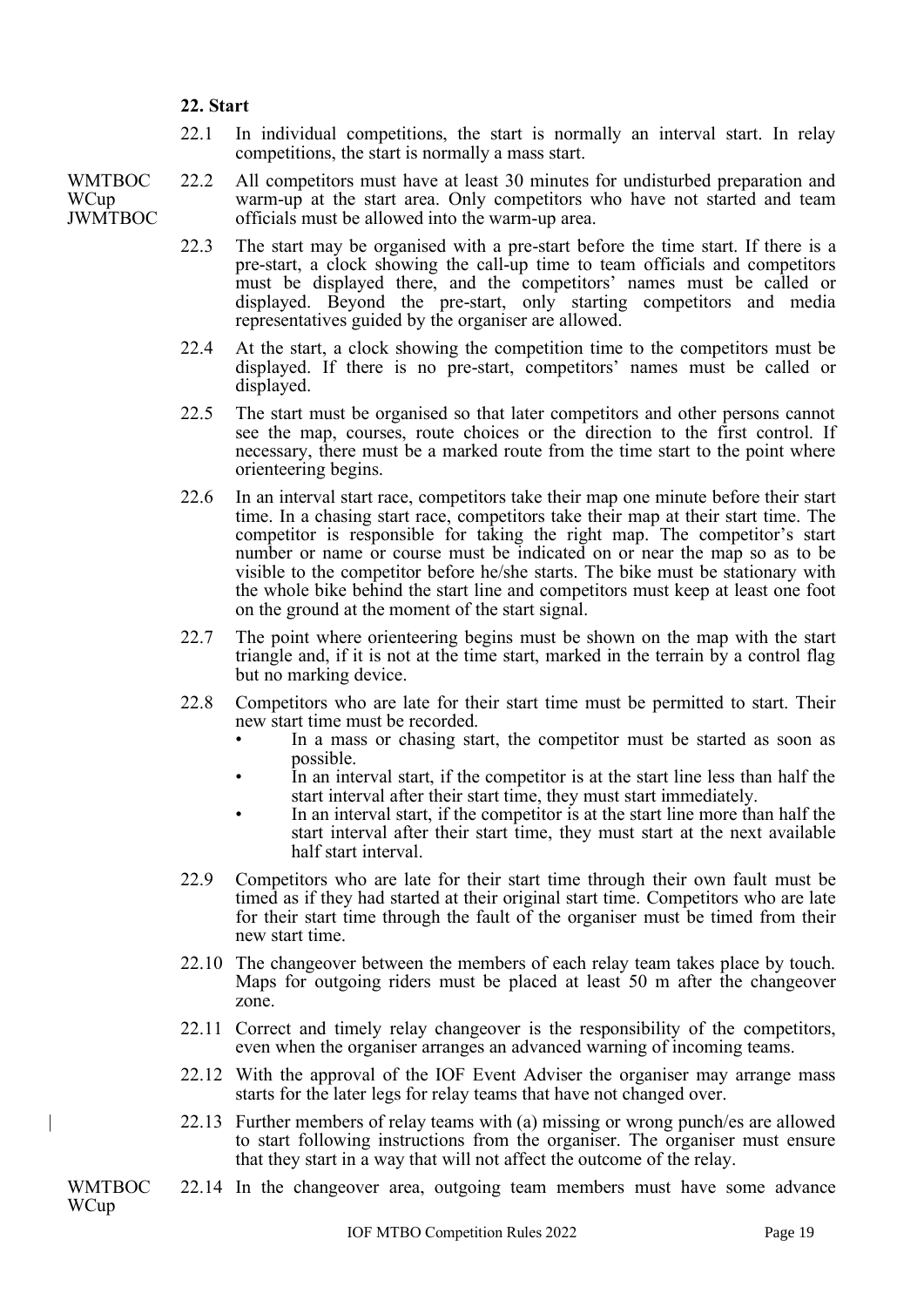JWMTBOC warning of the arrival of their preceding team members

- 22.15 In a mass start race the start area must be sufficiently wide and long to provide a fair and safe start for riders. Competitors at the mass start will line up standing over their bikes in rows of 4 to 10, as allowed by the start area. They receive their maps at their bikes 15 seconds before the start. The bike must be stationary and competitors must keep at least one foot on the ground until the start signal.
- | 22.16 The organiser may define one or more quarantine zones to prevent those who have not started gaining information about the courses. A quarantine zone is defined as a secure area where communication with the outside world by any person in the quarantine zone is forbidden, except for officials authorised to do so by the event organiser. The organiser defines times when competitors and team officials must be inside the quarantine zone. The organiser must provide adequate facilities (toilets, refreshment, shelter etc.) for those waiting in the quarantine zone. If a person attempts to enter the quarantine zone after the deadline, they may be refused entry. Competitors and team officials must not take communication devices that can transmit or receive information into a quarantine zone, other than a GPS device as set out in rule 21.11.

#### <span id="page-19-0"></span>**23. Finish and time-keeping**

- 23.1 The competition ends for a competitor when crossing the finishing line.
- 23.2 The route to the finish from the last control must be bounded by tape or by rope. The last 50 m of the course before the finish, and before the changeover zone in relays, should be as straight as possible and at least 5m wide.
- 23.3 The finish line must be at right angles to the direction of the finish lanes. The exact position of the finish line must be obvious to approaching competitors.
- 23.4 After crossing the finish line, completing the changeover or retiring, competitors must hand in the control card or download recorded data. If required by the organiser, they must hand in their competition map.
- 23.5 The finishing time must be measured at one of the following times:
	- when the competitor's front tyre crosses the finish line
	- when the competitor punches at the finish line
	- if a light beam is used for timing, when the competitor breaks the beam which must be mounted at a height of 30 cm above the ground
	- when a transponder, carried by the competitor, crosses the finish line.
- 23.6 Times must be rounded down to whole seconds. So 89 minutes 13.98 seconds becomes 89 minutes 13 seconds. Times must be given in hours, minutes and seconds or in minutes and seconds only.
- 23.7 Two independent timekeeping systems, a primary and a secondary, must be used continuously throughout the competition. The timekeeping systems must measure times of competitors in the same class, relative to each other, with an accuracy of 0.5 seconds.
- 23.8 In competitions with mass or chasing starts, finish judges must rule on the final placings and a jury member must be present at the finish line.
- 23.9 With the approval of the IOF Event Adviser, the organiser may set maximum times for each class.
- 23.10 There must be medical facilities and personnel at the finish, who are also equipped to work in the forest.

#### <span id="page-19-1"></span>**24. Results**

| 24.1 Competitors who correctly complete the course are placed in order in the results. Those who fail to correctly complete the course are shown at the end of the results with no placing and with a reason (e.g. mispunched, retired, disqualified).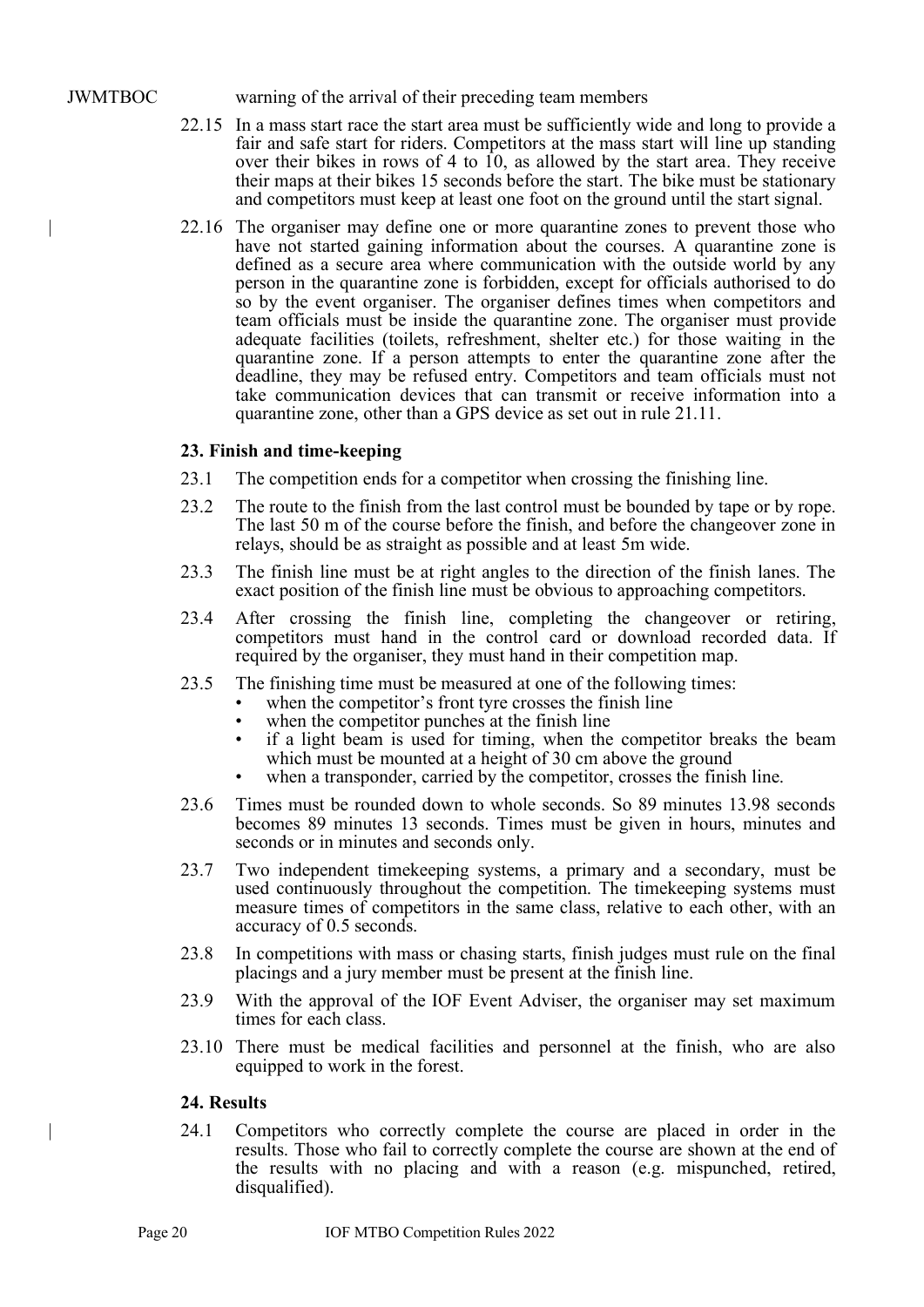- 24.2 Provisional results must be announced and published in the finish area or the assembly area during the competition.
- 24.3 The official results must be published no more than 4 hours after the latest allowable finishing time of the last starter. They must be handed out on the day of the competition to each team manager and to accredited media representatives.
- 24.4 The official results must include all participating competitors. In relays, the results must include the competitors' names in cycling order and times for their legs as well as the course combinations that each cycled.
- 24.5 If an interval start is used, two or more competitors having the same time must be given the same placing in the results list. The position(s) following the tie must remain vacant.
- 24.6 If a mass start or chasing start is used, the placings are determined by the order in which the competitors finish. In relays this will be the team member cycling the last relay leg.
- 24.7 In relays where there are mass starts for later legs, the sum of the individual times of the team members determines the placings of the teams that have taken part in such mass starts. Teams taking part in mass starts for later legs are placed after all teams which have changed over and finished in the ordinary way.
- 24.8 Competitors or teams who exceed the maximum time (if set) must not be placed.
- 24.9 The results must be based on competitors' times for the whole course. No changes may be made to these times on the basis of split times.
- | WMTBOC WCup 24.10 If a Federation is represented by two or more teams in a relay class, only the team with the best result is considered in determining the placings.

JWMTBOC

WMTBOC WCup 24.11 Every team official and accredited media representative must be offered an official results list and a competition map

JWMTBOC

- 24.12 Results must be published on the internet and electronically submitted to the IOF on the day of the race.
- WCup 24.13 The IOF Office produces the official total score lists for the Individual World Cup (Women/Men and U23) and Team World Cup after every round and publishes them on the IOF website.

#### <span id="page-20-0"></span>**25. Prizes**

- 25.1 The organiser must arrange a dignified prize-giving ceremony.
- 25.2 Prizes for men and women must be equivalent.
- 25.3 If two or more competitors have the same placing, they must each receive the appropriate medal and/or diploma.

# WMTBOC 25.4 The title of World Champion is awarded in the following ten separate competitions:

- 
- women, Sprint men, Sprint
- women, Middle distance men, Middle distance
- 
- - women, Mass Start men, Mass Start
	- women, Long distance men, Long distance
		-
- women, Relay men, Relay
	-

# JWMTBOC 25.5 The title of Junior World Champion is awarded in the following eight separate competitions:

women, Sprint • men, Sprint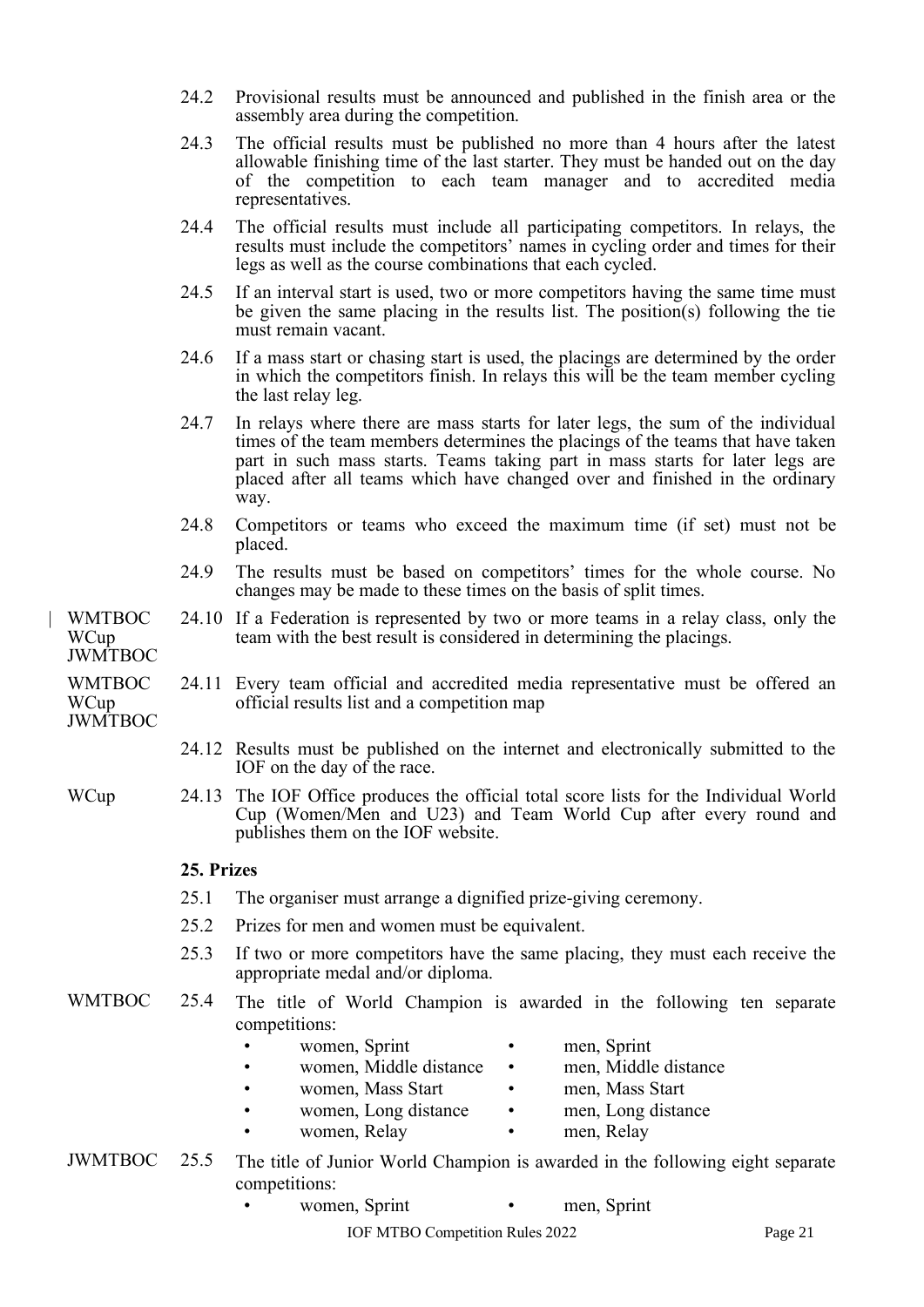|                                         |      | women, Middle distance<br>men, Middle distance<br>women, Mass Start<br>men, Mass Start<br>women, Long distance<br>men, Long distance<br>women, Relay<br>men, Relay                                                                                                                                                                                                                                                                                                                                                       |
|-----------------------------------------|------|--------------------------------------------------------------------------------------------------------------------------------------------------------------------------------------------------------------------------------------------------------------------------------------------------------------------------------------------------------------------------------------------------------------------------------------------------------------------------------------------------------------------------|
| <b>ROC</b>                              | 25.6 | The title of Regional Champion may be awarded in the following separate<br>competitions:<br>women, Sprint<br>men, Sprint<br>women, Middle distance<br>men, Middle distance<br>men, Mass Start<br>women, Mass Start<br>women, Long distance<br>men, Long distance<br>$\bullet$<br>Mixed Relay                                                                                                                                                                                                                             |
| <b>WMTBOC</b><br><b>JWMTBOC</b>         | 25.7 | The following prizes are awarded in all competitions:<br>1st place<br>Gold medal (plated) and diploma<br>Silver medal (plated) and diploma<br>2nd place<br>3rd place<br>Bronze medal and diploma<br>4th-6th place<br>diploma<br>Medals and diplomas are supplied by the IOF.                                                                                                                                                                                                                                             |
| <b>WMTBOC</b><br>WCup<br><b>JWMTBOC</b> | 25.8 | The prize-giving ceremonies must be performed by the representatives of the<br>organising Federation and a representative of the IOF.                                                                                                                                                                                                                                                                                                                                                                                    |
| <b>WMTBOC</b><br>WCup<br><b>JWMTBOC</b> | 25.9 | In the relay, each individual member of the team must receive the appropriate<br>medal and/or diploma.                                                                                                                                                                                                                                                                                                                                                                                                                   |
| <b>WMTBOC</b><br>WCup<br><b>JWMTBOC</b> |      | 25.10 During the prize-giving ceremony, the national flags of the first 3 competitors<br>or teams must be flown and the national anthem of the winner must be played.                                                                                                                                                                                                                                                                                                                                                    |
| WCup                                    |      | 25.11 In each individual competition the first 3 women and men and in each relay<br>competition the first 3 teams receive prizes provided by the organiser. The first<br>6 competitors and the first 6 teams receive diplomas provided by the IOF.                                                                                                                                                                                                                                                                       |
| WCup                                    |      | 25.12 The first competitors in the Women and Men, classes in the overall Individual<br>World Cup score lists after the last event receive trophies provided by the IOF.<br>The first 3 competitors in the Women and Men classes and the Women U23 and<br>Men U23 classes receive medals provided by the IOF. The first 6 competitors<br>receive diplomas provided by the IOF. The winning Federation of the Team<br>World Cup receives a trophy provided by the IOF.                                                     |
| WCup                                    |      | 25.13 In the World Cup Special rules, two individual competitions are selected as<br>World Championships for U23 competitors. The titles of Women U23 World<br>Champion and Men U23 World Champion for the format are awarded in those<br>two competitions.<br>The following prizes are supplied by the IOF and awarded in these<br>competitions:<br>1st place<br>Gold medal (plated) and diploma<br>Silver medal (plated) and diploma<br>2nd place<br>3rd place<br>Bronze medal and diploma<br>4th-6th place<br>diploma |
|                                         |      | WMMTBOC 25.14 The first 3 competitors in each class in each competition receive medals<br>provided by the IOF.                                                                                                                                                                                                                                                                                                                                                                                                           |
|                                         |      | 26. Fair play                                                                                                                                                                                                                                                                                                                                                                                                                                                                                                            |

<span id="page-21-0"></span>| 26.1 All persons taking part in an orienteering event must behave with fairness, honesty and a spirit of friendship. Competitors must show respect for each other, for officials, media, spectators and the inhabitants of the competition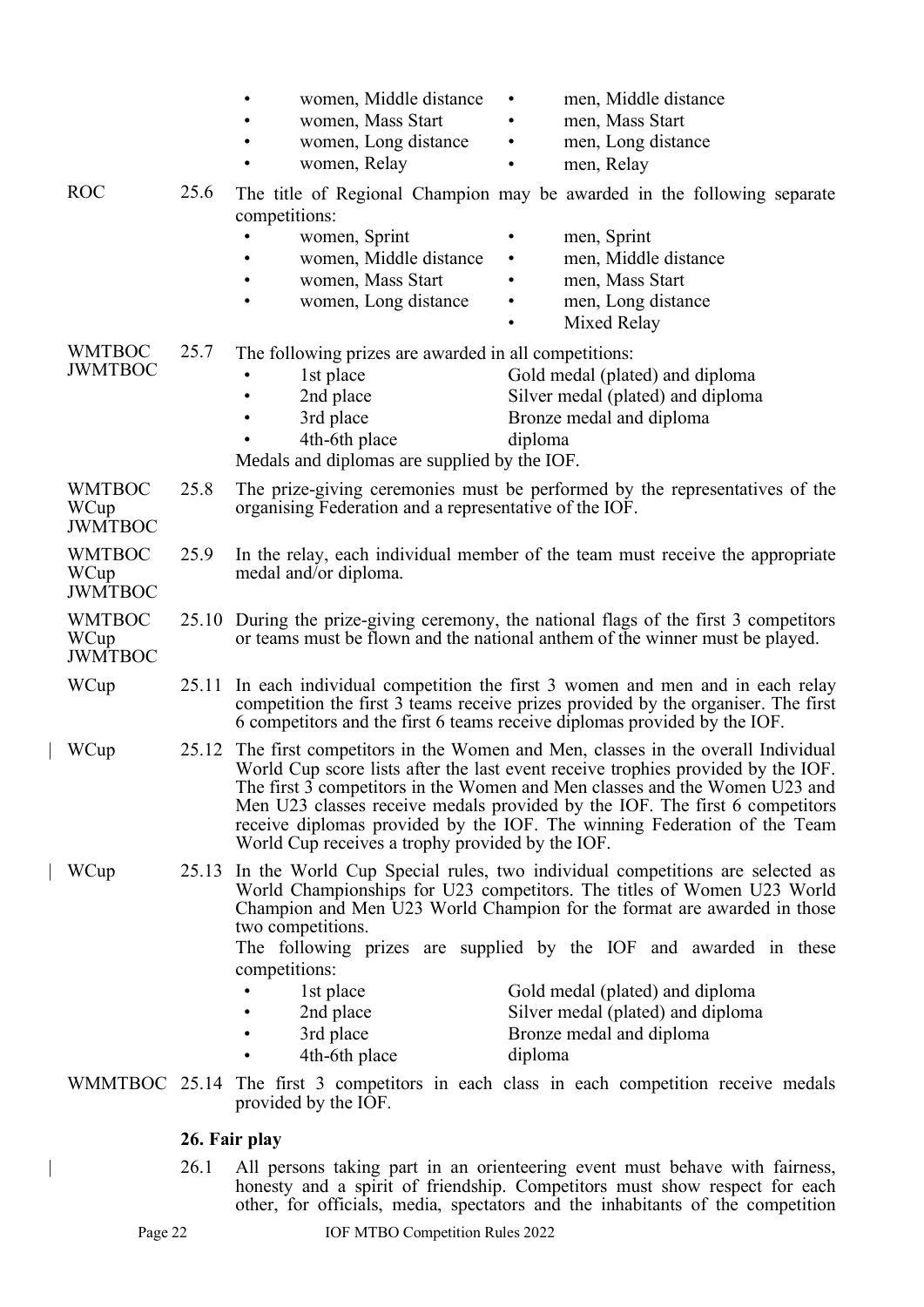area. The competitors must be as quiet as possible in the terrain.

- 26.2 Except in the case of an accident or mechanical failure, seeking to obtain or obtaining assistance from other riders or providing assistance to other competitors during a competition is forbidden. It is the duty of all competitors to help injured riders.
- 26.3 The provision of mechanical (spares or repairs) assistance between competitors during a competition is permitted but is not compulsory. No outside mechanical assistance is permitted.
- 26.4 Doping is forbidden. The *IOF Anti-Doping Rules* apply to all IOF events and the IOF Council may require doping control procedures to be conducted. It is the responsibility of competitors to obtain any required TUE (therapeutic use exemption) certificate.
- 26.5 All officials must maintain strict secrecy about the competition area and terrain before they are published. Strict secrecy about the courses must be maintained.
- 26.6 Any attempt to survey or train in the competition terrain is forbidden, unless explicitly permitted by the organiser. Attempts to gain any information related to the courses, beyond that provided by the organiser, is forbidden before and during the competition.
- 26.7 The organiser must bar from the competition any competitor who is so well acquainted with the terrain or the map, that the competitor would have a substantial advantage over other competitors. Such cases must be discussed and decided after consultation with the IOF Event Adviser.
- 26.8 Team officials, competitors, media representatives and spectators must remain in the areas assigned to them.
- 26.9 Control officials must neither disturb nor detain any competitor, nor supply any information whatsoever. They must remain quiet, wear inconspicuous clothing and must not help competitors approaching controls. This also applies to all other persons in the terrain, e.g. media representatives.
- 26.10 Having crossed the finish line, a competitor must not re-enter the competition terrain without the permission of the organiser. A competitor who retires must announce this at the finish immediately and hand in the map and control card. That competitor must in no way influence the competition nor help other competitors.
- | 26.11 A competitor who breaks any rule, or who benefits from the breaking of any rule, may be sanctioned.

The sanctions that may be applied are:

- A time penalty for jumping the start in a mass start format race
- Disqualification
- Suspension from competition for a defined period (only by the Disciplinary Panel)

The event organiser, or (as a result of a Protest) the jury, has responsibility for imposing sanctions during an event, defined as the event programme in the event bulletin. Outside of an event, the Disciplinary Panel has responsibility for imposing sanctions.

- 26.12 Non-competitors who break any rule are liable to disciplinary action.
- 26.13 The organiser must stop, and postpone or cancel a race if at any point it becomes clear that circumstances have arisen which make the race dangerous for the competitor, officials or spectators.
- 26.14 The organiser must void a race if circumstances have arisen which make the race significantly unfair.
- 26.15 Participation in betting relating to an orienteering event is prohibited for competitors in the event, the team officials and the event officials. They are also prohibited from supporting or promoting betting relating to the event.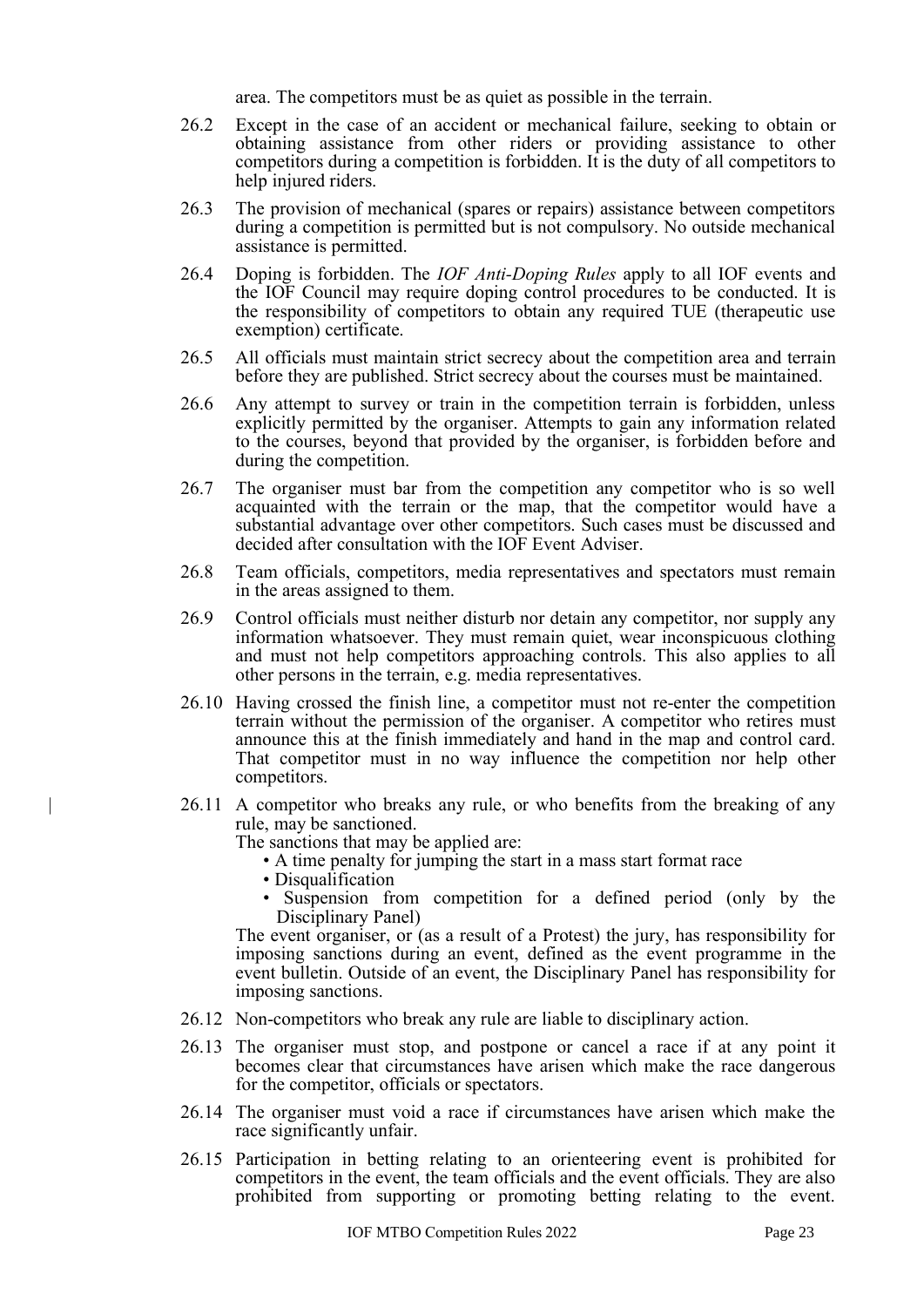Additionally, they must not participate in any corrupt practices related to betting. Such practices include fixing the result, manipulating any aspect of the results, failing to perform in order to benefit, accepting or offering bribes and passing on inside information.

#### <span id="page-23-0"></span>**27. Complaints**

- 27.1 A Complaint may be made about infringements of these rules or the organiser's directions.
- 27.2 Complaints may only be made by team officials or competitors.
- 27.3 Any Complaint must be made in writing to the organiser as soon as possible. A Complaint is decided by the organiser. The complainant must be informed about the decision immediately. If the organiser is unable to make the decision, the Event Adviser must decide in their place.
- 27.4 There is no fee for a Complaint.
- 27.5 The organiser may set a time limit for Complaints. Complaints received after this time limit will only be considered if there are valid exceptional circumstances which must be explained in the Complaint.

#### <span id="page-23-1"></span>**28. Protests**

- 28.1 A Protest may be made against the organiser's decision about a Complaint.
- 28.2 Protests may only be made by team officials or competitors.
- 28.3 Any Protest must be made in writing to the organiser no later than 15 minutes after the organiser has informed the complainant of the decision about the Complaint. Protests received after this time limit may be considered at the discretion of the jury if there are valid exceptional circumstances which must be explained in the Protest.

WMTBOC WCup JWMTBOC WMMTBOC 28.4 A Protest fee of 50 EUR (or the equivalent in local currency) must be paid to the IOF Senior Event Adviser in cash when making a Protest. The fee will be returned if the Protest is accepted by the jury, otherwise the fee must be sent to the IOF.

ROC

WRE 28.5 There is no fee for a Protest.

#### <span id="page-23-2"></span>**29. Jury**

- 29.1 A jury must be appointed to rule on Protests.
- 29.2 The IOF Council decides for which events it must appoint the jury. If the IOF is not appointing the jury, the Federation of the organiser must appoint the jury.
- 29.3 The IOF Event Adviser leads the jury but has no vote.
- 29.4 A representative of the organiser may participate in jury meetings but may be asked to leave before the jury makes its decision. The representative of the organiser has no vote.
- 29.5 The organiser must act according to the jury's decisions, e.g. to reinstate a competitor disqualified by the organiser, to disqualify a competitor approved by the organiser, to void the results in a class approved by the organiser or to approve results declared invalid by the organiser.
- 29.6 The jury is competent to rule only if all members are present. In urgent cases preliminary decisions may be taken if a majority of the jury members agree on the decision.
- 29.7 If a jury member declares him- or herself prejudiced or if a jury member is unable to fulfil his or her task, the IOF Event Adviser must nominate a substitute. The IOF Event Adviser must make the final decision regarding any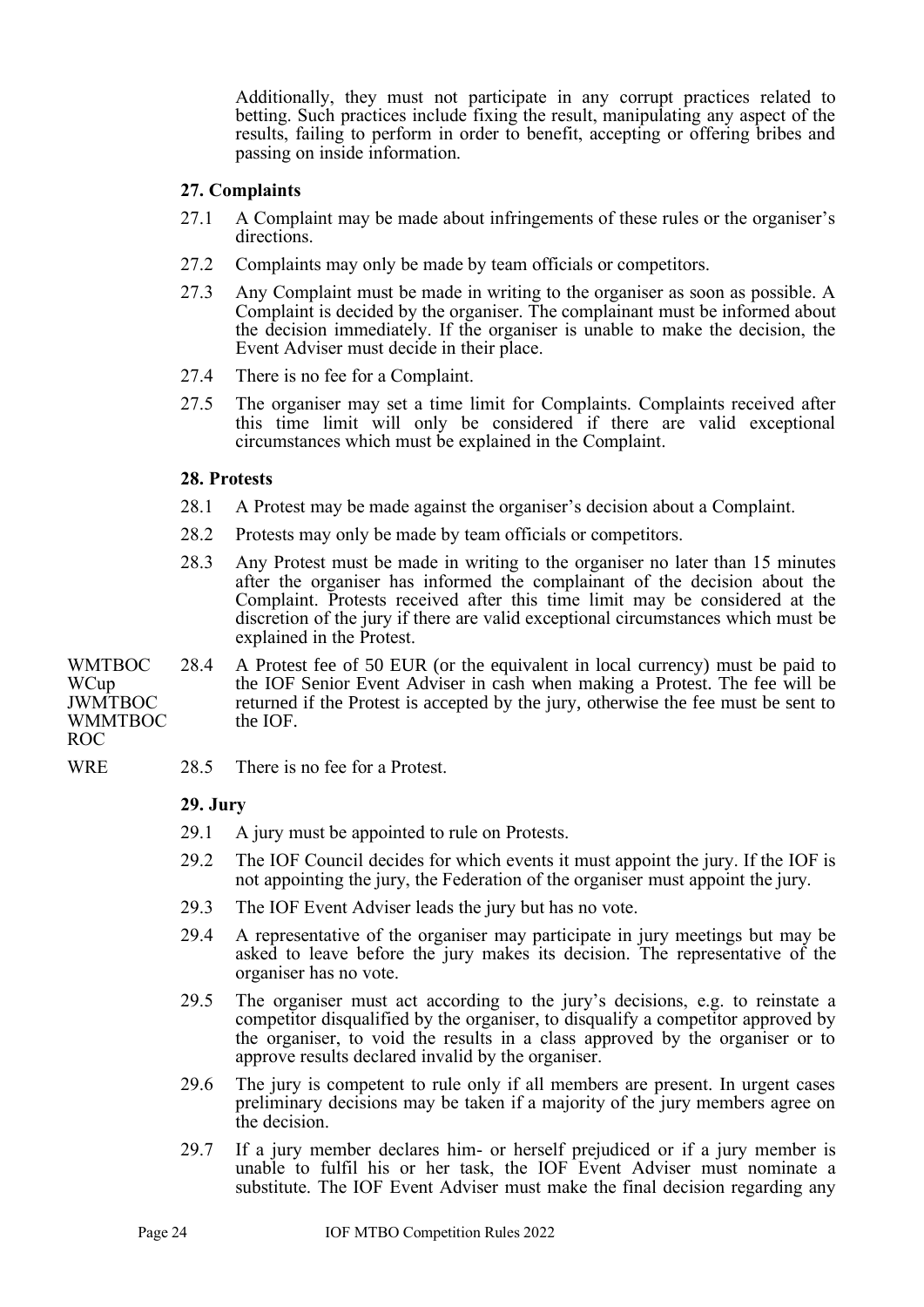potential conflict-of-interest.

- 29.8 Arising from its ruling on a Protest, the jury in addition to instructing the organiser — may recommend that the IOF Council excludes a person from some or all future IOF events in the case of a major violation of the rules.
- 29.9 Decisions of the jury are final.

**WMTROC WCup** JWMTBOC 29.10 The jury consists of 3 voting members from different Federations. Two members are appointed by the IOF Council. One member is appointed by the Federation of the organiser.

**WMMTBOC** 

WRE 29.11 The jury consists of 3 voting members, if possible from different Federations.

#### <span id="page-24-0"></span>**30. Appeals**

- 30.1 An appeal may be made against infringements of these rules if a jury is not yet set up, or if the event is over and the jury has dispersed. An appeal may only be made against a jury decision if there has been a serious procedural error in the operation of the jury.
- 30.2 An appeal may only be made by Federations.
- | 30.3 An appeal must be made in writing to the IOF Disciplinary Panel as soon as possible.
- 30.4 There is no fee for an appeal.
- 30.5 Decisions about an appeal are final.
- | 30.6 The IOF Disciplinary Panel deals with the appeal.

#### <span id="page-24-1"></span>**31. Event control**

- 31.1 All events, for which these rules are binding, must be controlled by an *IOF Event Adviser*. The IOF Event Adviser must be appointed within 3 months of the appointment of an organiser.
- 31.2 The IOF Council decides for which events it will itself appoint the IOF Event Adviser.
- 31.3 If the IOF Event Adviser is appointed by the IOF, he or she is the official representative of the IOF to the organiser, is subordinate to the IOF Council and communicates with the IOF Office.
- 31.4 The Federation of the organiser must always appoint an independent national controller. This controller must assist the IOF Event Adviser appointed by the IOF. If the IOF does not appoint an IOF Event Adviser for the event in question, the controller appointed by the Federation will be the IOF Event Adviser. The controller appointed by the Federation need not come from the same Federation.
- 31.5 All IOF Event Advisers must hold the IOF MTBO Event Adviser's licence. No IOF Event Adviser or IOF Event Adviser's Assistant may have any responsibility for a participating team.
- 31.6 The IOF Event Adviser must ensure that rules are followed, mistakes are avoided and that fairness is paramount. The IOF Event Adviser has the authority to require adjustments to be made if he or she deems them necessary to satisfy the requirements of the event.
- 31.7 The IOF Event Adviser must work in close collaboration with the organiser, and must be given all relevant information. All official information sent to the Federations, such as bulletins, must be approved by the IOF Event Adviser.
- 31.8 As a minimum, the following tasks must be carried out under the authority of the IOF Event Adviser:
	- to approve the venue and the terrain for the event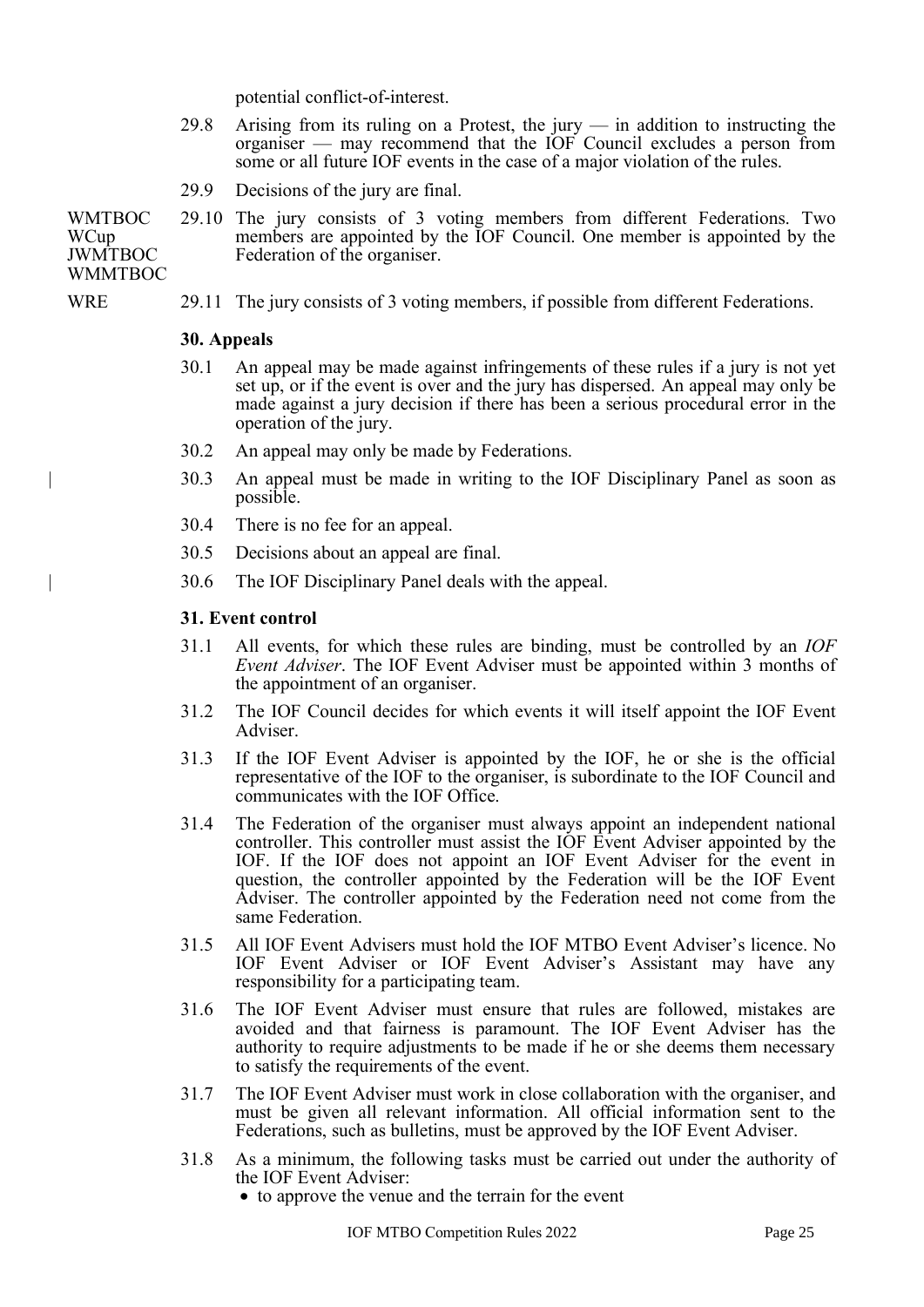- to look into the event organisation and assess the suitability of the proposed accommodation, food, transport, programme, budget and training possibilities
- to assess any planned ceremonies
- to approve the organisation and layout of start, finish and changeover areas
- to assess the reliability and accuracy of the time-keeping and results producing systems
- to check that the map conforms with the IOF standards
- to approve the courses after assessing their quality, including degree of difficulty, control sitings and equipment, chance factors and map correctness
- to check any course splitting method and course combinations
- to assess arrangements and facilities for the media
- to assess arrangements and facilities for doping tests
- to approve the official results
- 31.9 The IOF Event Adviser must make as many controlling visits as he or she deems necessary. The visits must be planned in agreement with the appointing authority and the organiser. Immediately after each visit, the IOF Event Adviser must send a brief, written report to the IOF Event Adviser appointing body with a copy to the organiser.
- 31.10 One or more assistants may be appointed by the IOF Event Adviser appointing body to help the IOF Event Adviser, particularly in the fields of mapping, courses, financing, sponsoring and media.
- 31.11 The IOF Event Adviser appointing body has the authority to revoke the appointment of the IOF Event Adviser.
- WMTBOC 31.12 The IOF Event Adviser must make 3 visits as a minimum: one at an early stage, one a year before the championships and one 3-4 months before the championships.

#### <span id="page-25-0"></span>**32. Event reports**

- 32.1 No more than 4 weeks after the event, the IOF Event Adviser must send a report to the IOF Event Adviser appointing body. The report should include any significant features of the event and details of any Complaints or Protests.
- WMTBOC WCup 32.2 No more than 3 weeks after the event, the organiser must forward a short report and two sets of maps with course details to the IOF Office.

JWMTBOC ROC

- WMTBOC 32.3 A comprehensive report and a final statement of accounts must be sent to the IOF Office for the archives no more than 6 months after the event.
- WMMTBOC 32.4 No more than 3 weeks after the event, the organiser must forward at least one copy of each map with course details to the IOF Office.

#### <span id="page-25-1"></span>**33. Advertising and sponsorship**

- 33.1 Advertising of tobacco and hard liquor is not permitted.
- 33.2 Advertising on track suits or other clothing which are worn by team members during the official ceremonies must not exceed 300 cm<sup>2</sup>. There is no restriction to the amount of advertising on the cyclists' competition clothing or equipment except for the start number bibs.

#### <span id="page-25-2"></span>**34. Media service**

- 34.1 The organiser must offer the media representatives attractive working conditions and favourable opportunities to observe and report on the event.
- WMTBOC WCup JWMTBOC 34.2 As a minimum, the organiser must make available to media representatives the following:
	- hotel accommodation of medium standard, to be paid for by the users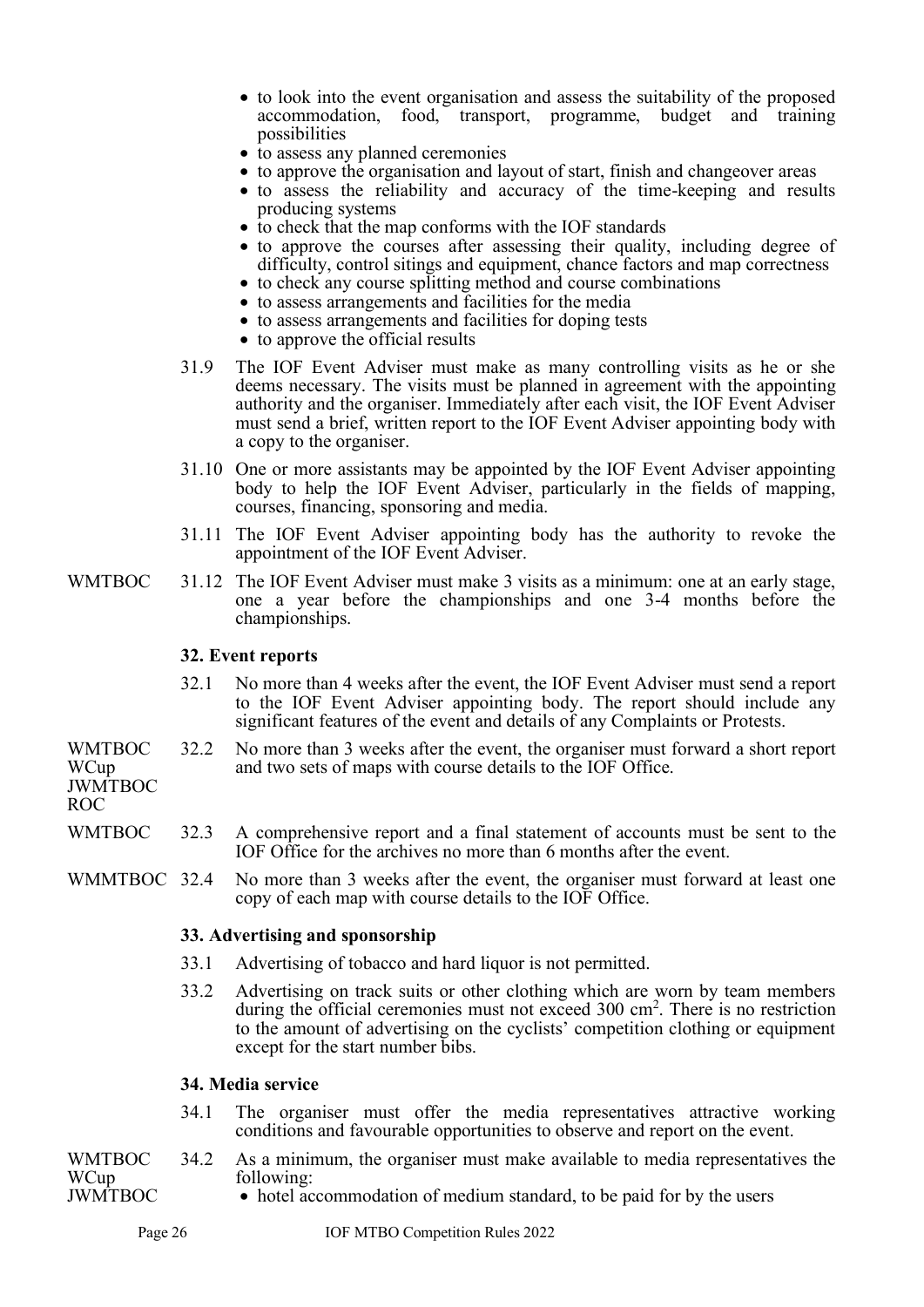- WMMTBOC start lists, programme booklet and other information on the day prior to the competition
	- opportunity to take part in the model event
	- weather-protected, quiet working space in the finish area
	- result lists and maps with courses immediately after the competition
	- internet access to be paid for by the users.
	- 34.3 The organiser must make every effort to maximise media coverage as long as this does not jeopardise the fairness of the event.

#### <span id="page-26-0"></span>**35. Environmental Mandate**

35.1 MTBO events take place using tracks and trails. Riding off the track or trail will normally be disallowed unless specifically agreed by the organiser and event controller.

Event organisers, in liaison with the IOF MTBO Commission, will:

- Strive to apply the principles of sustainable use, to meet the needs of the present, without compromising the needs of future generations.
- Aim to achieve the highest environment standards in the organisation of events, through informing and educating both organisers and competitors.
- Aim to minimise both the use and the waste of materials, using renewable or recycled materials when appropriate.
- Be committed to consulting with, and respect the wishes of the rural community in whose areas we hold events.
- Take into account public transport links when locating event centres, and encourage car sharing by competitors.
- Assess on a continuous basis, the environmental impact of MTBO activities on the countryside, and adopt systems and techniques which will minimise or eliminate any unacceptable adverse impacts.
- Identify and avoid if possible sensitive habitats through discussion with landowners and environmental agencies.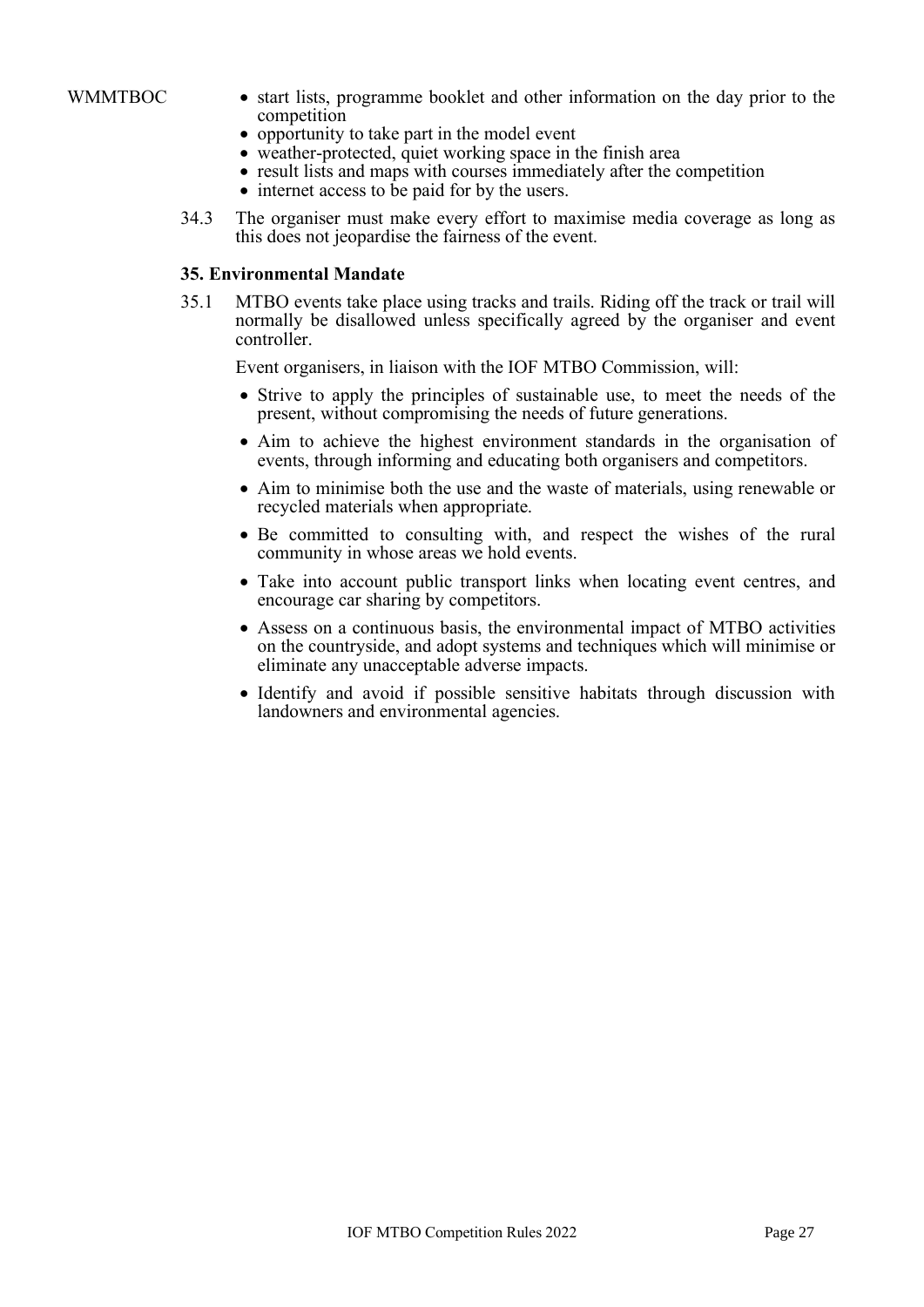#### <span id="page-27-0"></span>**Appendix 1: General competition classes**

#### **Age classes**

- 1. Competitors are divided into classes according to their gender and age. Women may compete in men's classes.
- 2. Competitors aged 20 or younger belong to each class up to the end of the calendar year in which they reach the given age. They are entitled to compete in older classes up to and including 21.
- 3. Competitors aged 21 or older belong to each class from the beginning of the calendar year in which they reach the given age. They are entitled to compete in younger classes down to and including 21.
- 4. The main competition classes are called W21 and M21, for women and men respectively.
- 5. For competitors younger than 21, the classes W20 and M20, W17 and M17 are used. For older competitors, the classes W40 and M40, W45 and M45 and so on with intervals of 5 years are used.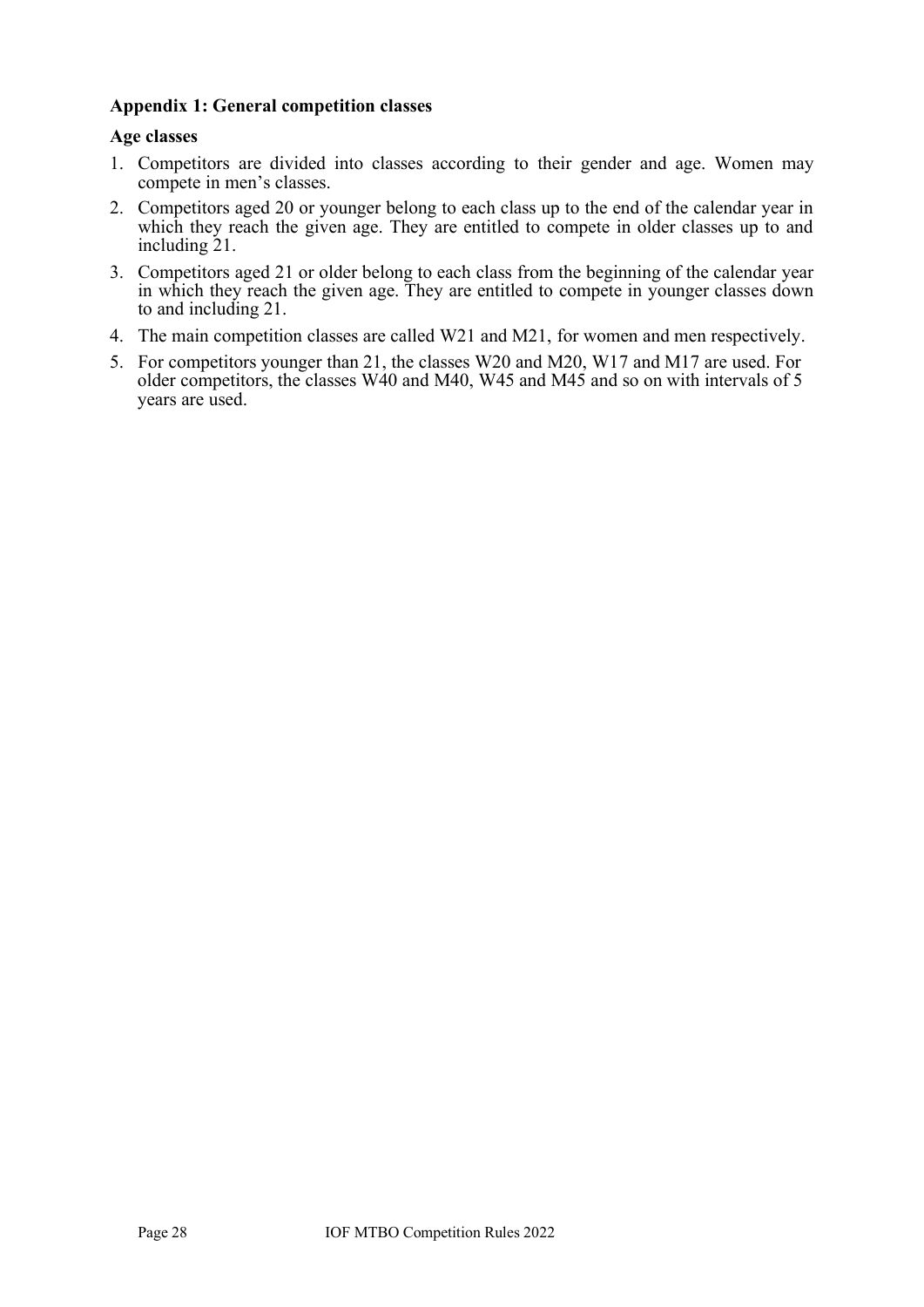#### <span id="page-28-0"></span>**Appendix 2: IOF resolution on good environmental practice**

At its meeting on 12/14 April 1996, the Council of the International Orienteering Federation, acknowledging the importance of maintaining the environmentally friendly nature of orienteering, and in accordance with the GAISF Resolution on the Environment of 26 October 1995, adopted the following principles:

- to continue to be aware of the need to preserve a healthy environment and to integrate this principle into the fundamental conduct of orienteering
- to ensure that the rules of competition and best practice in the organisation of events are consistent with the principle of respect for the environment and the protection of flora and fauna
- to co-operate with landowners, government authorities and environmental organisations so that best practice may be defined
- to take particular care to observe local regulations for environmental protection, to maintain the litter-free nature of orienteering and to take proper measures to avoid pollution
- to include environmental good practice in the education and training of orienteers and officials
- to heighten the national Federations' awareness of worldwide environmental problems so that they may adopt, apply and popularise principles to safeguard orienteering's sensitive use of the countryside
- to recommend that the national Federations prepare environmental good practice guidelines specific to their own countries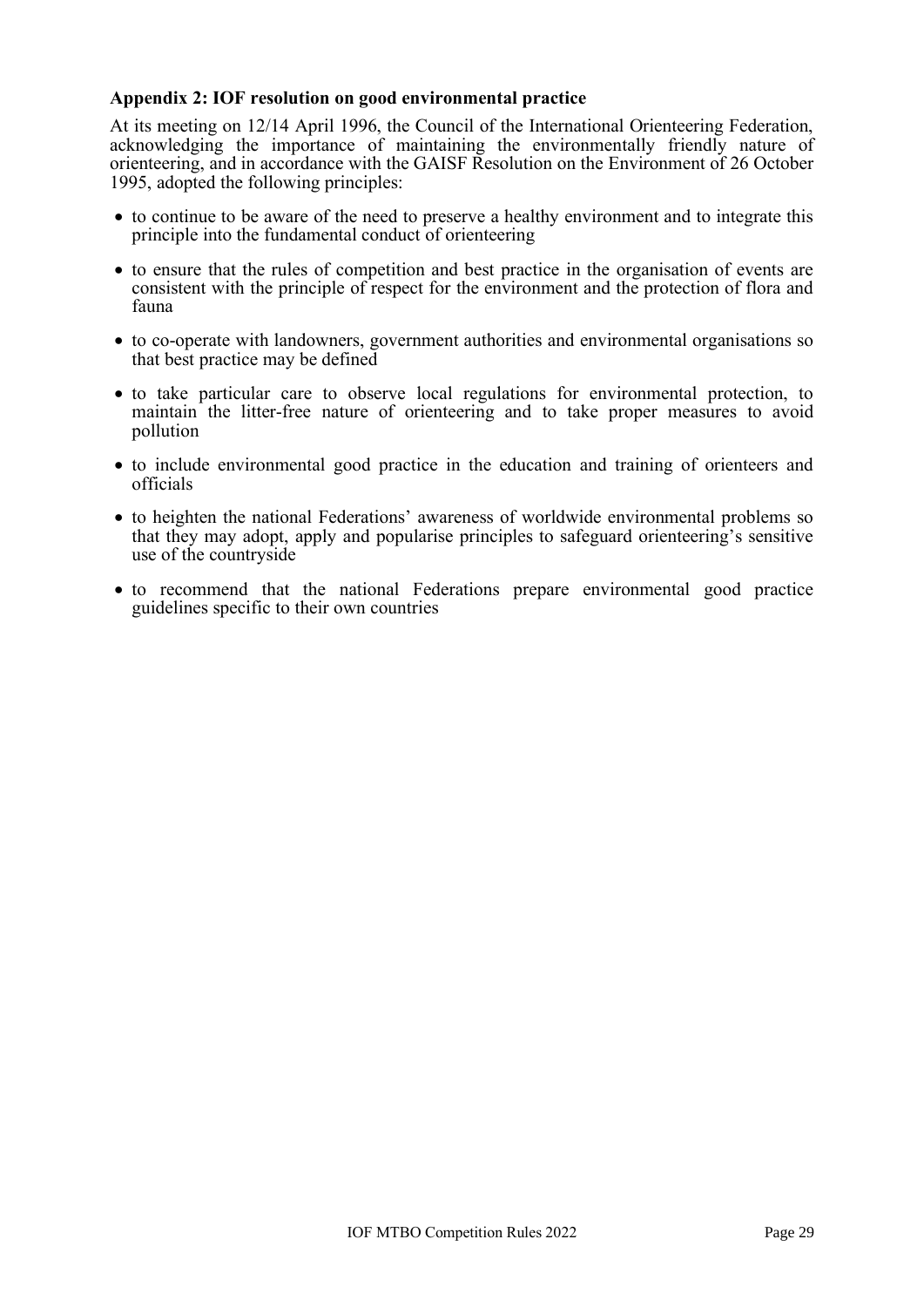## <span id="page-29-0"></span>**Appendix 3: Approved punching systems**

[Competition Rule 20.1 states that 'Only IOF approved electronic punching systems may be used'.]

- The only approved control punching systems (January 2022) are:
	- the *Emit* Electronic Punching and Timing system
	- the *Emit* Touch-Free Punching system
	- the *SPORTident* system
	- the SPORT*ident* AIR+ system
- Details of the currently approved versions are shown on the IOF web pages
- The use of any other control punching system requires prior approval of the IOF Rules Commission.
- With respect to the *Emit* system, the label attached to the competitor's electronic control card for back-up marking must be such that it will survive the conditions likely to be encountered during a competition (including immersion in water). It is the competitor's responsibility to ensure that the back-up card is marked so that it can be used if the electronic punch is missing.
- With respect to the traditional (non-contactless) *SPORTident* system, a backup needle punch must be present at each control. It is the competitor's responsibility to ensure that the electronic punch is in the e-card by not removing the e-card until the feedback signal has been received. If, and only if, no feedback signal is received, the competitor must use the backup punch.
- The control card must clearly show that all controls have been visited. A competitor with a control punch missing or unidentifiable must be disqualified unless it can be established with certainty that the punch missing or unidentifiable is not the competitor's fault. In this exceptional circumstance, other evidence may be used to prove that the competitor visited the control, such as evidence from control officials or cameras or read-out from the control unit. In all other circumstances, such evidence is not acceptable and the competitor must not be placed . In the case of *SPORTident*, this rule means that:
	- If one unit is not working, a competitor must use the backup provided and will not be placed if no punch is recorded.
	- If a competitor punches too fast and fails to receive the feedback signals, the card will not contain the punch and the competitor must not be placed (even though the control unit may have recorded the competitor's card number as an error punch).
	- It is permitted for the organiser to read the backup from any control. A competitor can require the organiser to read the backup from a control, subject to a payment of 20 EUR (or the equivalent in local currency). If the control is found to contain a complete (non-error) punch; the competitor must be recorded as having punched that control correctly and the fee will be returned; otherwise the fee is retained by the organiser.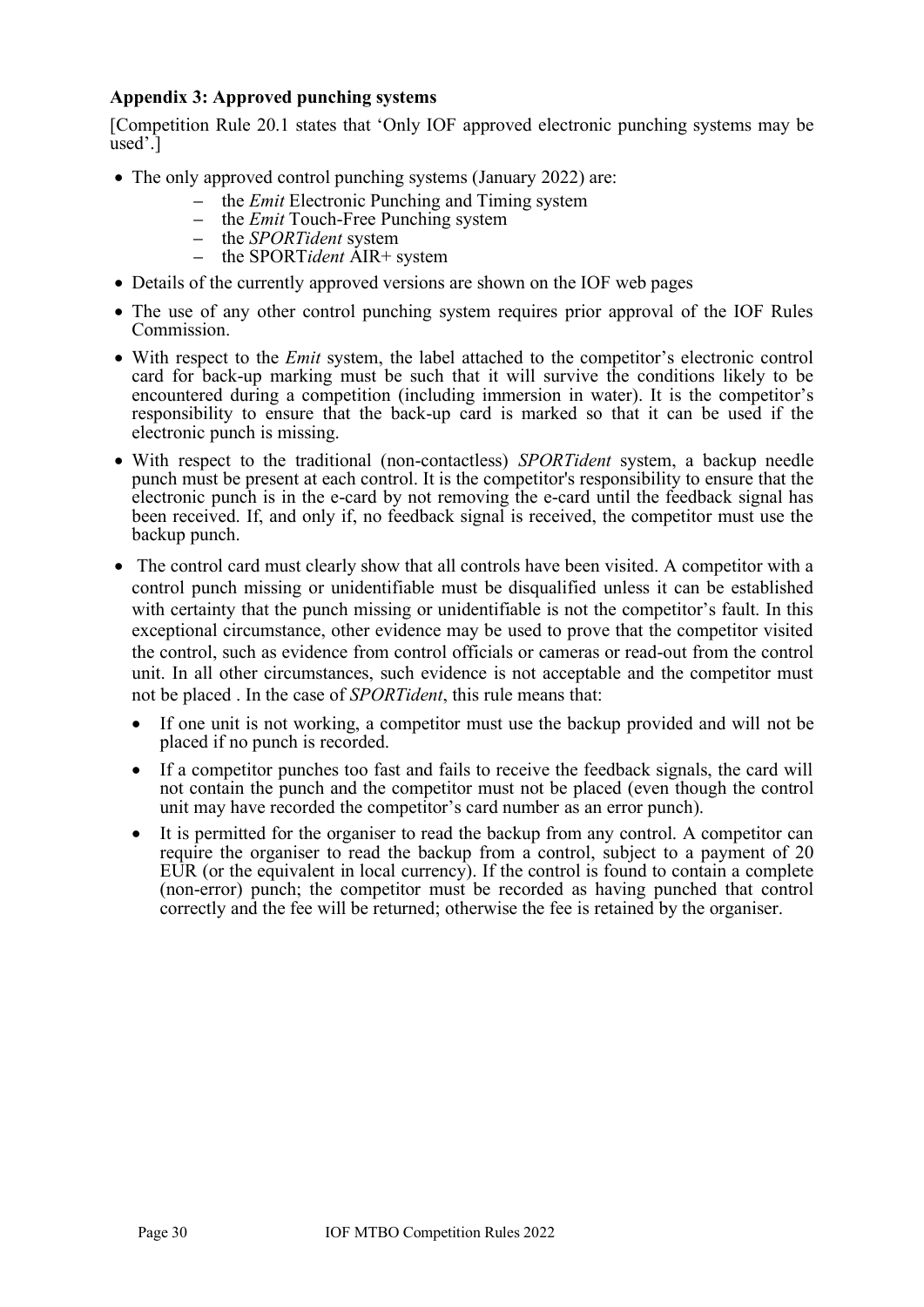#### <span id="page-30-0"></span>**Appendix 4: The Leibnitz Convention**

We, the Members of the IOF, attending the 20th IOF General Assembly in Leibnitz, Austria, on the 4 August 2000, hereby declare that

"It is of decisive importance to raise the profile of the sport to further the spread of orienteering to more people and new areas, and to get orienteering into the Olympic Games.

The main vehicles to achieve this are:

- to organise attractive and exciting orienteering events which are of high quality for competitors, officials, media, spectators, sponsors, and external partners
- to make IOF events attractive for TV and Internet

We shall aim to:

- increase the visibility of our sport by organising our events closer to where people are
- make our event centres more attractive by giving increased attention to the design and quality of installations
- improve the event centre atmosphere, and the excitement, by having both start and finish at the centre
- increase television and other media coverage by ensuring that our events provide more and better opportunities for producing thrilling sports programmes
- improve media service by better catering for the needs of media representatives (in terms of communication facilities, access to runners at start/finish and in the forest, continuous intermediate time information, food and beverages, etc)
- pay more attention to promoting our sponsors and external partners in connection with our IOF events

We, the Members of the IOF, expect that these measures must be considered by all future organisers of IOF events."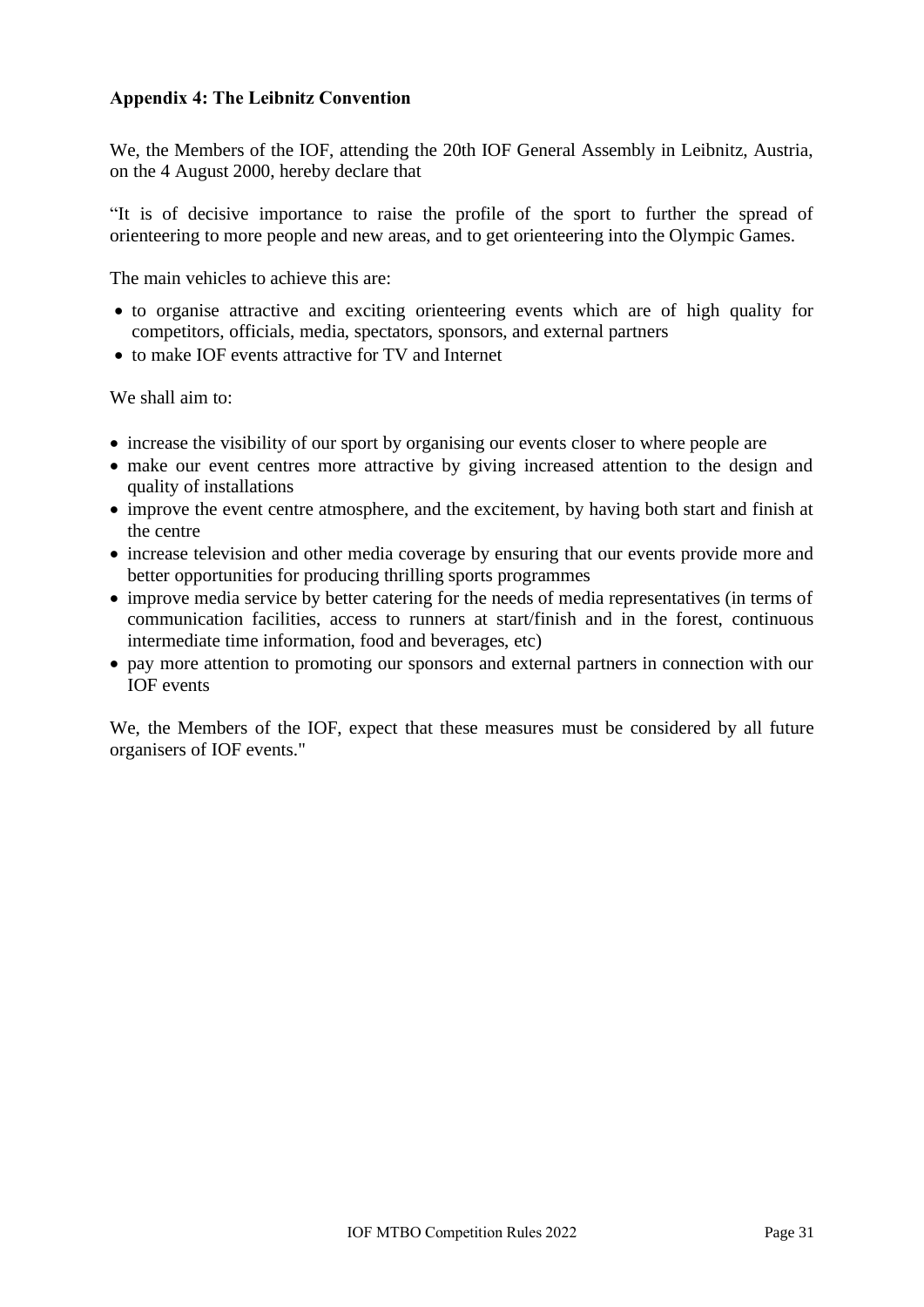# <span id="page-31-0"></span>**Appendix 5: Agenda for team officials' meeting**

As much information as possible should be put in Bulletin 4, leaving the minimum of information to be transmitted verbally at the team officials' meeting.

- 1 Opening
- 2 Roll-call: max two representatives per federation
- 3 Presentation of officials
	- Organiser's officials
		- Jury members
- 4 Time schedule
	- If not according to programme
- 5 Transport to competition centre
- 6 Competition centre
	- Parking
	- Change facilities and showers
	- Secure cycle storage arrangements
	- Bike wash facilities
	- Bike repair facilities
	- Pre-start
	- Prohibited areas
	- Team bags to be delivered: where, when
	- Maybe: bottles with refreshment to be delivered: where, when
- 7 Courses
	- Length (shortest sensible route choice)
	- Number of controls
	- Total climb
	- Estimated winning times
	- Refreshment controls
- 8 Map type
	- Scale and contour interval
	- Size, trimmed down
	- Special symbols
	- When are they returned?
- 9 Control card or electronic punching
	- Example of use
	- Format for use of electronic punches
	- Only control cards handed out by the organiser are allowed!
- 10 Start procedure
	- Start method
	- Starting commands
	- Taking maps, when?
	- Distance time start to start point (where orienteering begins)
- 11 Map change procedure
	- Single maps or double-sided map
	- Place of map change:
		- at the arena: handing in used map, taking new map
		- during the competition (i.e. competitors get all maps at start): what to do with used map?
	- How is first control on next map shown (circle, triangle)?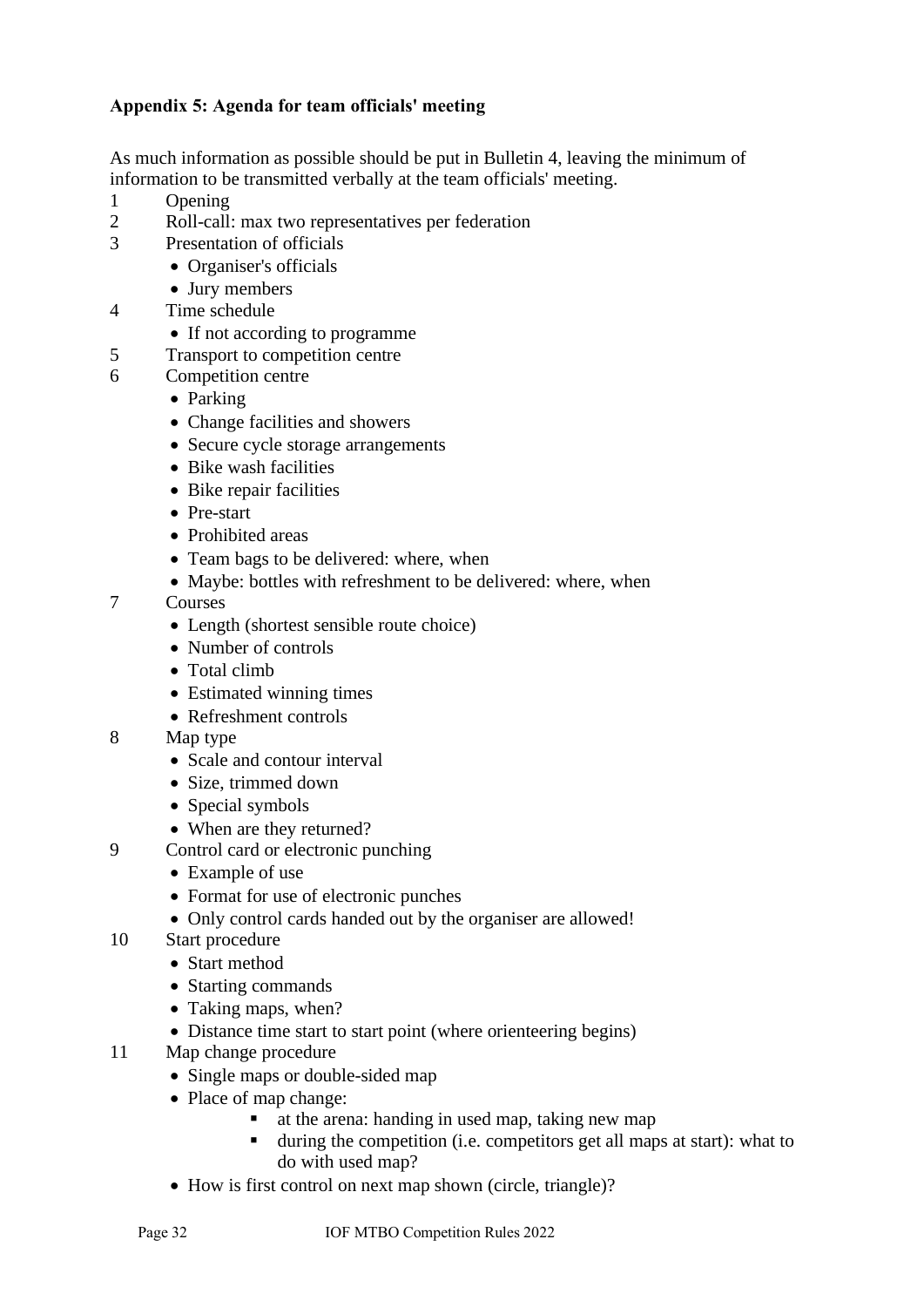- 12 Start draw: Latest time for handing in form with allocation to starting groups for competition on next day: where, when?
- 13 Closing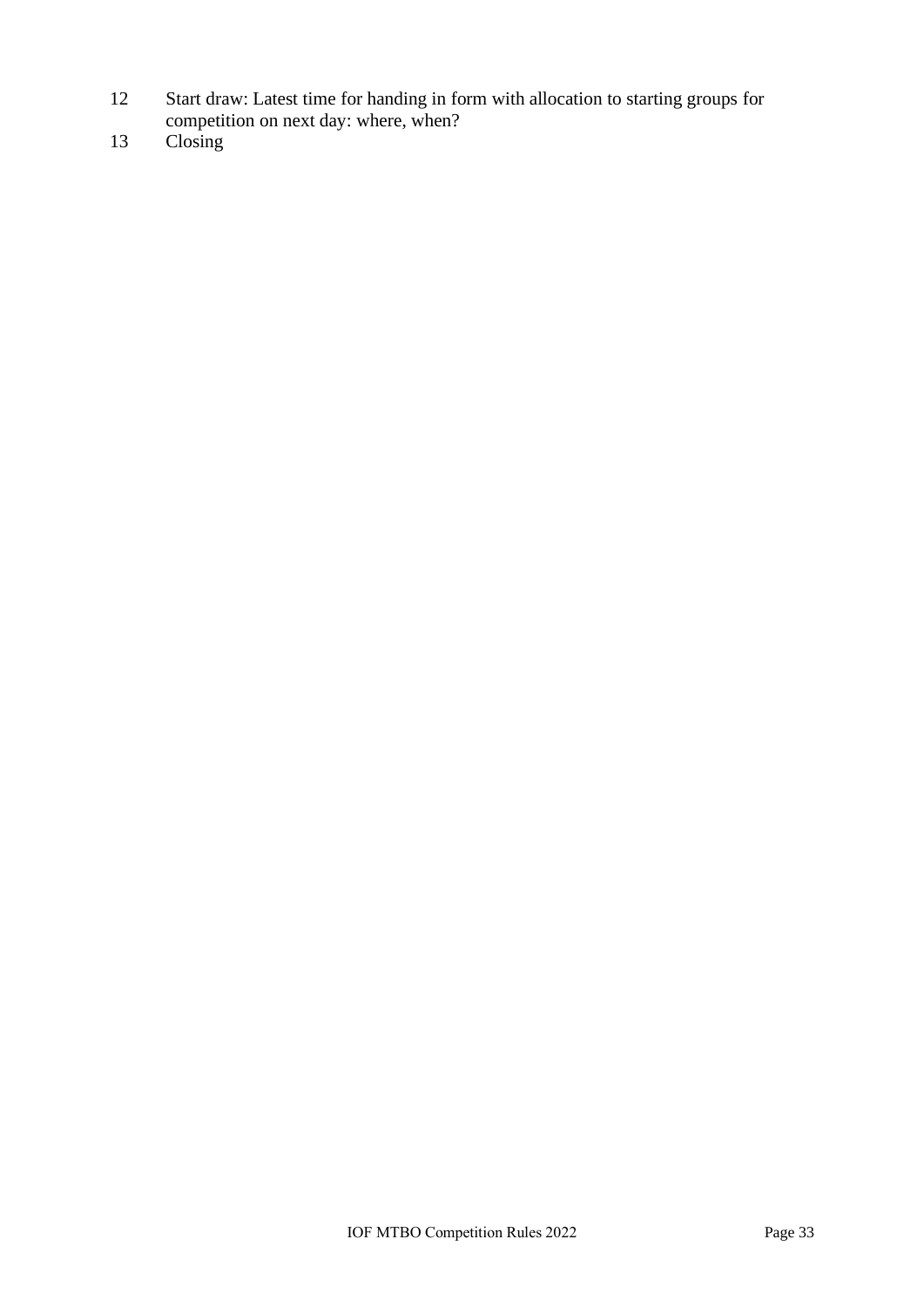# <span id="page-33-0"></span>**Appendix 6: The MTBO Competitors Code**

- 1. Slow right down when passing members of the public on foot or on horseback.
- 2. Avoid damaging the path through aggressive riding such as skidding.
- 3. When two riders converge: (i). riders should normally pass with their left shoulders (ii). any rider travelling uphill must be given priority (iii). at an intersection, the rider on the smaller path should give way to any rider on the larger path.
- 4. Generally, riders should overtake on the left. If necessary, overtaking riders should call out to say whether they want to overtake on the left or the right.
- 5. Slower riders should give way to overtaking riders.
- 6. When riding on public roads the traffic rules of the country must be observed

The Event Adviser may approve additions or changes to the above code to improve safety.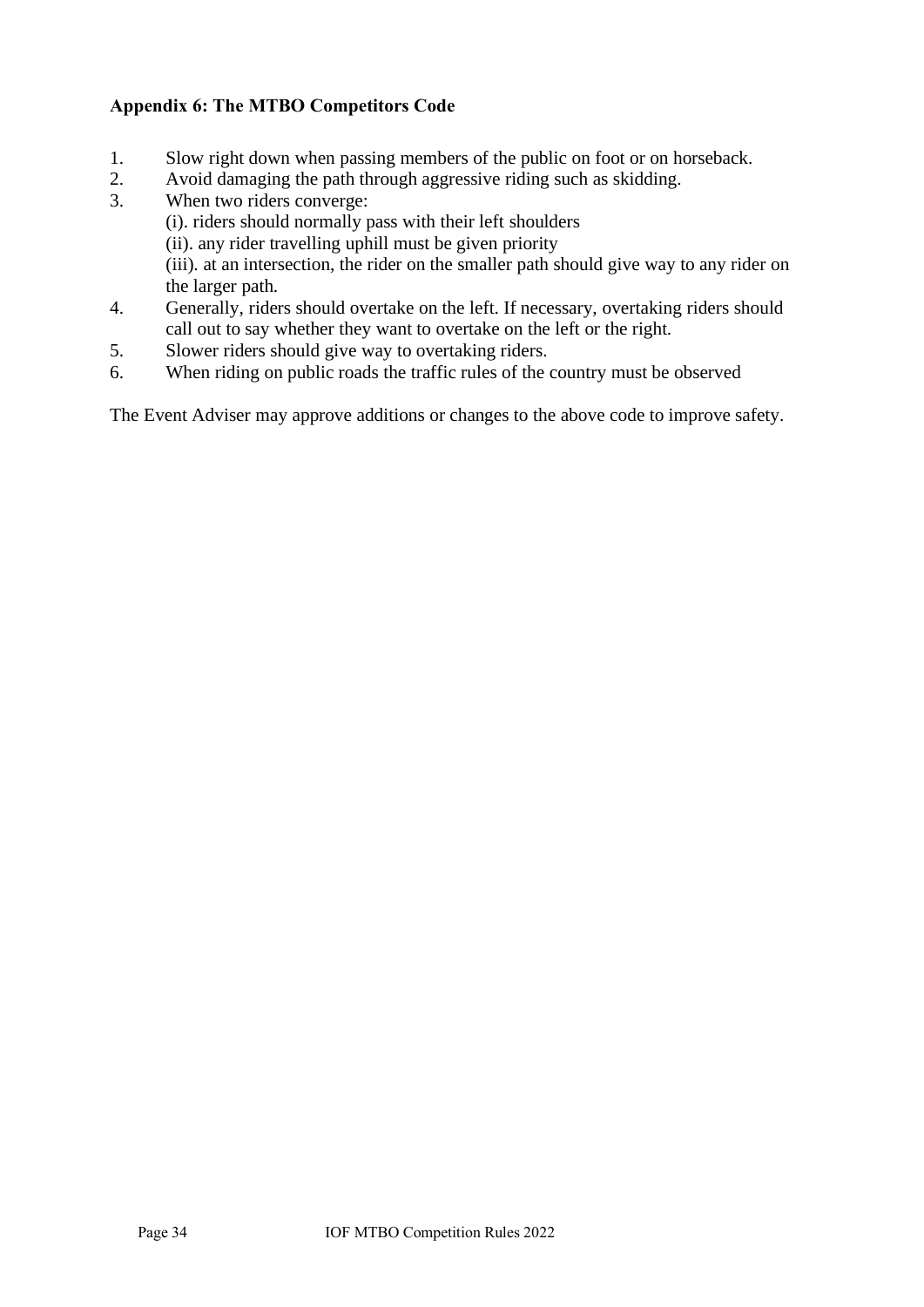# **Appendix 7: Competition Formats**

<span id="page-34-0"></span>

| <b>SUMMARY TABLE</b>                         |               | <b>Sprint</b>                                                                | <b>Middle</b>                                                  | <b>Mass Start</b>                                                             | Long                                                                                              | Relay                                                                                                  |
|----------------------------------------------|---------------|------------------------------------------------------------------------------|----------------------------------------------------------------|-------------------------------------------------------------------------------|---------------------------------------------------------------------------------------------------|--------------------------------------------------------------------------------------------------------|
| Legs (all legs<br>should have<br>two or more | long<br>legs  | 1–2 long leg/s $(0.8-2)$<br>km)                                              | $2-4$ long legs $(1-3)$<br>km)                                 | 4-6 long legs $(1-3)$<br>km)                                                  | majority $(1-4 \text{ km})$                                                                       | all legs between sprint<br>and middle                                                                  |
| options on<br>the tracks)                    | short<br>legs | majority                                                                     | majority                                                       | majority                                                                      | 3–5 short legs                                                                                    |                                                                                                        |
| Profile                                      |               | high speed, requires<br>athletes' full<br>concentration                      | technically demanding                                          | - Physically and<br>technically<br>demanding<br>- head to head<br>competition | physical endurance<br>- tests athletes' ability<br>to make and plan<br>efficient route<br>choices | - team competition<br>- format more similar to<br>Middle than Long<br>distance<br>- spectator-friendly |
| Terrain                                      |               | - very dense track<br>network<br>- forested area and/or<br>urban area/ parks | - dense track network<br>- non-urban (mostly<br>forested) area | dense track<br>network<br>- non-urban<br>(mostly)<br>forested) area           | - non-urban (mostly<br>forested) area<br>- rough, demanding<br>- preferably hilly                 | dense track network with<br>different track categories                                                 |
| Route choice difficulty                      |               | low - medium                                                                 | medium - high                                                  | medium - high                                                                 | high                                                                                              | high and medium                                                                                        |
| Navigation difficulty<br>(map reading)       |               | high (constant contact<br>with map is required)                              | - medium - high<br>- technically<br>demanding<br>orienteering  | - $medium - high$<br>technically<br>demanding<br>orienteering                 | low - medium                                                                                      | medium - high                                                                                          |
| Map<br>scale<br>size                         |               | 1:5000, 1:7500 or<br>1:10000<br>max. 25 x 30 cm                              | 1:7500, 1:10000 or<br>1:15000<br>max. 30 x 42 cm               | 1:7500, 1:10000 or<br>1:15000<br>max. 30 x 42 cm                              | $1:15000$ or<br>exceptionally 1:20000<br>max. 35 x 42 cm                                          | 1:7500, 1:10000 or<br>1:15000<br>max. 30 x 30 cm                                                       |
| Start intervals                              |               | 2 minutes (could be<br>reduced to 1' subject<br>to approval by the EA)       | 2 minutes                                                      | mass start                                                                    | 3 minutes                                                                                         | mass start                                                                                             |
| Winning times M/W21                          |               | 20-25 minutes                                                                | 50-55 min.                                                     | 75-85 min.                                                                    | 105-115 min.                                                                                      | 40-45 min.                                                                                             |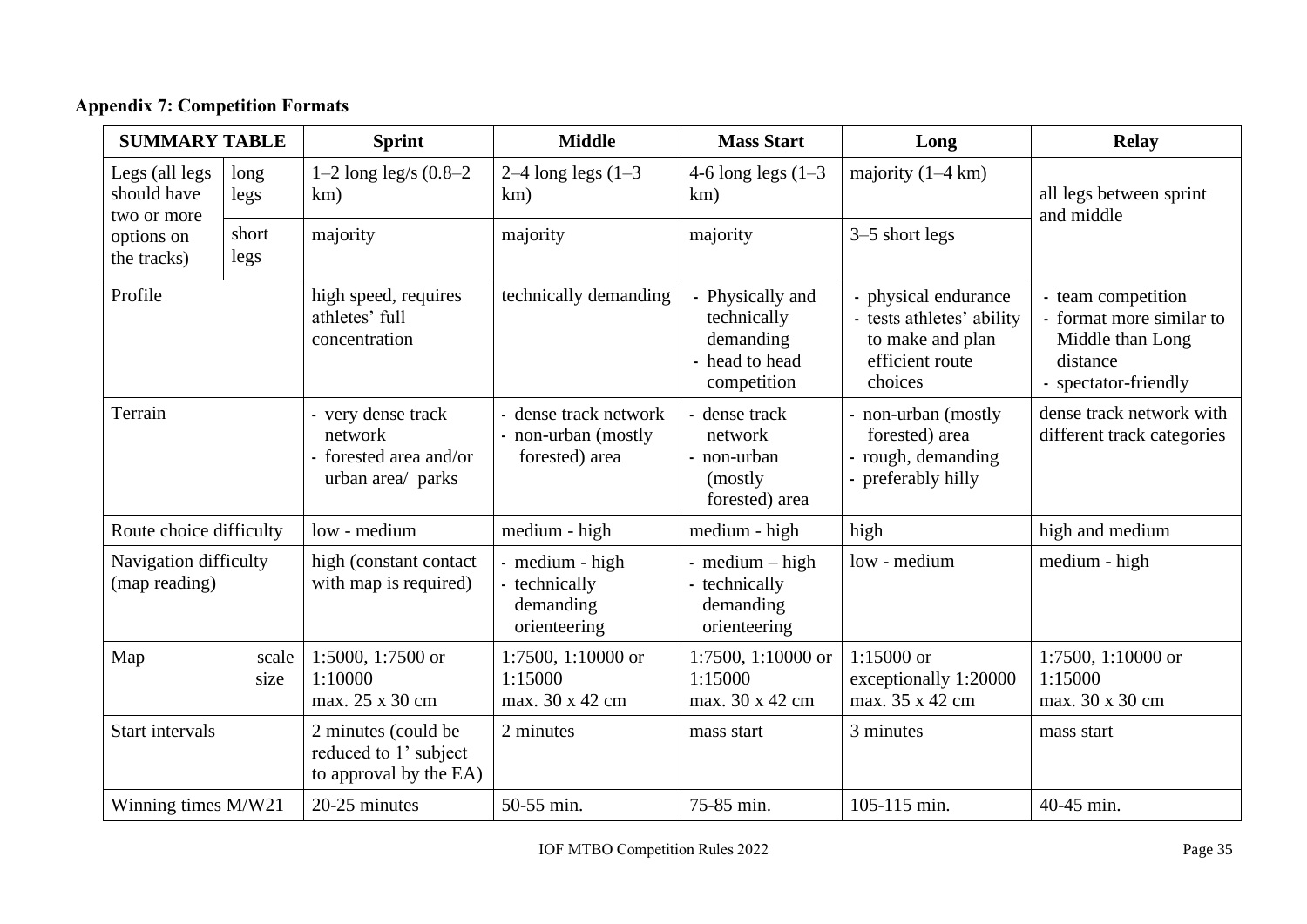| and older | 16-20 minutes | 40-44 minutes | 60-68 minutes | 84-92 minutes | 35-40 minutes        |
|-----------|---------------|---------------|---------------|---------------|----------------------|
| M/W20     | 15-20 minutes | 32-37 minutes |               | 70-75 minutes | 30-35 minutes        |
| M/W17     |               |               |               |               | average for each leg |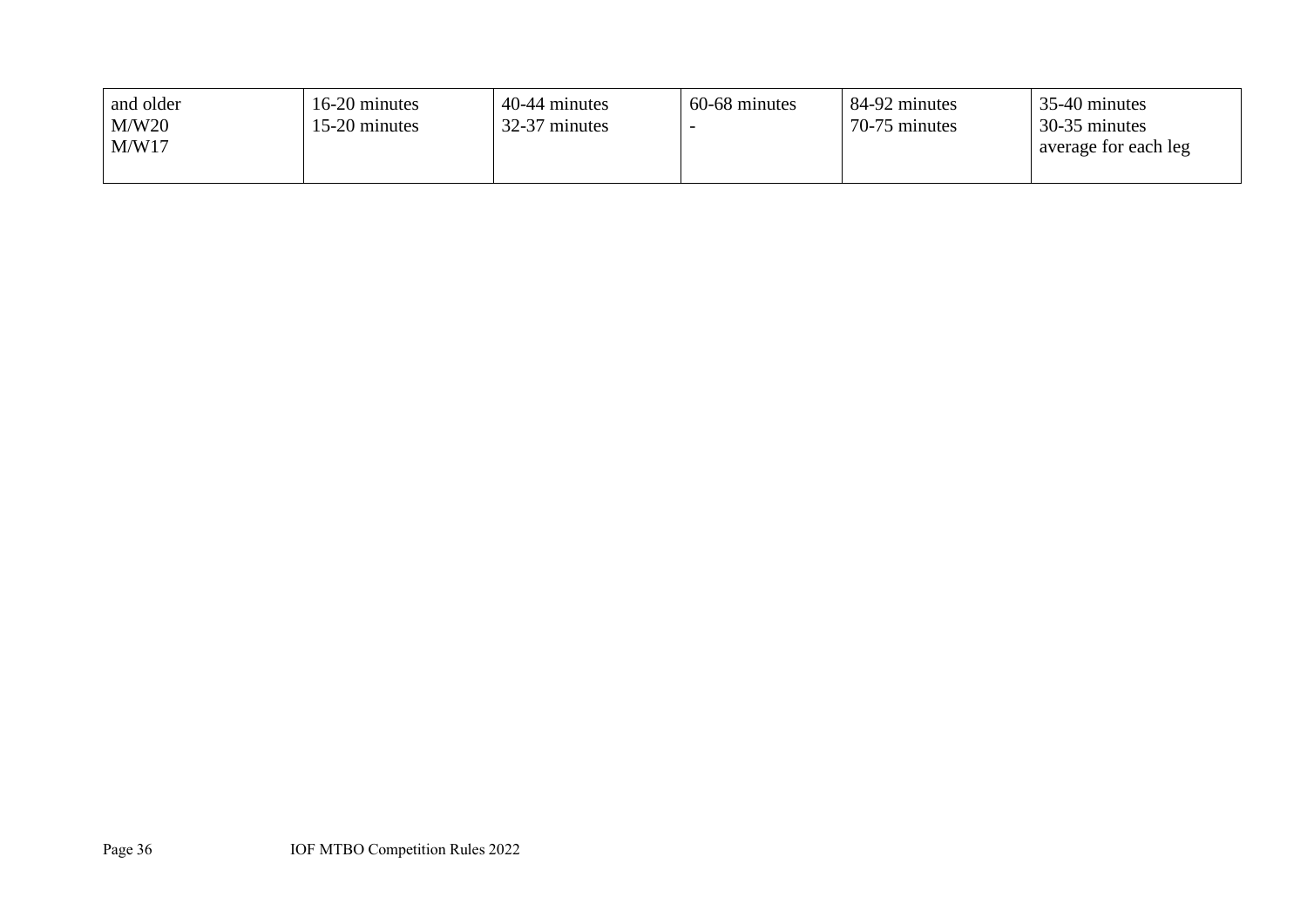## **1. SPRINT**

#### **1.1 The profile**

The Sprint profile is high speed. It tests the athletes' ability to read and translate the map in complex environments, and to plan and carry out route choices riding at high speed. At best it takes place in a mixed urban and forested area. The course must be planned so that the element of speed is maintained throughout the race. Finding the controls should not be the challenge; rather the ability to choose and complete the best route to them. For example, the most obvious way out from a control should not necessarily be the most favourable one. The course should be set to require the athletes' full concentration throughout the race.

#### **1.2 Course planning considerations**

In Sprint spectators are allowed along the course. The course planning must consider this, and all controls must be easy to find (not hidden). It may also be necessary to have guards at critical passages alerting spectators of approaching competitors and making sure that competitors are not hindered. The start should be at the Arena and spectator sites may be arranged along the course. The spectator value could be enhanced by building temporary stands and by having an on-course announcer. Both spectator sites and sites for media/photographers must be announced at the Arena. Special elements of the sprint distance are short legs between control points. But the course should also include some long legs between control points to give some route choice legs. These longer legs may be from 0.8 km to 2.0 km depending on the terrain type. A maximum of two long legs should form part of the course. If courses are planned across urban areas, the local population and local government need to be informed of the dates and times when the competitions will be organised.

#### **1.3 The map**

The IOF *International Specification for MTB Orienteering Maps* must be followed and the map must be drawn at an appropriate scale, normally 1:5000 or 1:7500. The map size should not exceed 25 x 30 cm.

## **1.4 Winning time, start interval and timing**

The winning time, for both women and men, must be 20-25 minutes. The preferred start interval is 2 minutes; however the interval can be 1 minute subject to the approval of the Event Adviser. At WMTBOC it is desirable for women and men to have alternate start times (man, woman, man, woman…). Timing is normally to an accuracy of 1 second, preferably using electronic timing with start gates and a beam finish line. The competitors are given the map one minute before their start time.

#### **2 MIDDLE DISTANCE**

#### **2.1 The profile**

The Middle distance profile is technical with an emphasis on navigation. It takes place in a nonurban (mostly forested) environment with a dense track network and tracks of different categories. It requires constant concentration on map reading with occasional changes in riding direction out from controls. The element of route choice is essential but should not be at the expense of technically demanding orienteering. The route in itself must involve demanding navigation. The course must require speed-shifts e.g. with legs through different types of tracks.

#### **2.2 Course planning considerations**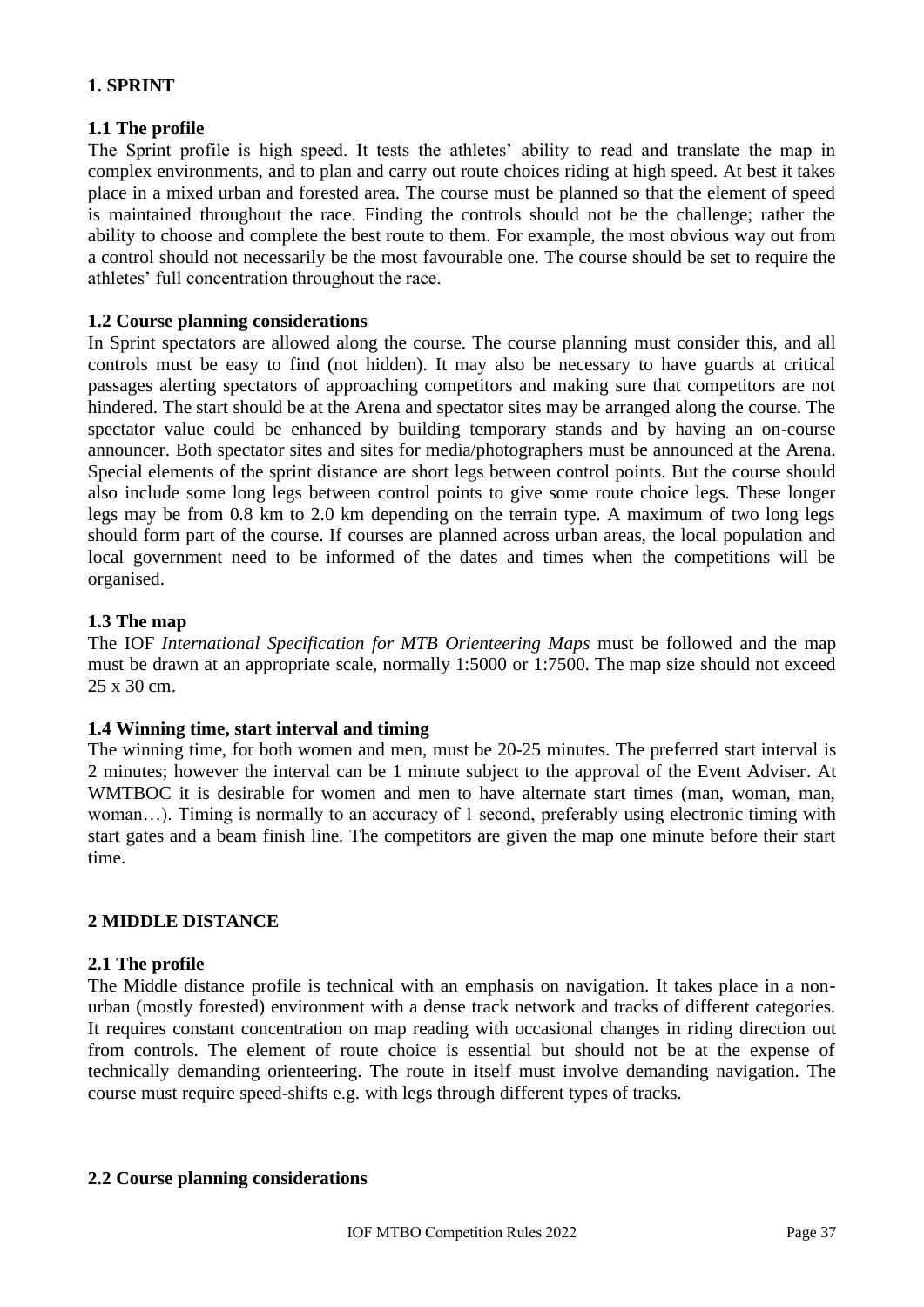The course should be set to allow competitors to be seen by spectators during the course of the race as well as when finishing. The start should be at the Arena and the course should preferably make riders pass the Arena during the competition. The demand on the selection of the Arena is consequently high, providing both suitable terrain and good possibilities to make riders visible to spectators. Spectators are not allowed along the course except for parts passing the Arena (including controls at the Arena). Special elements of the middle distance are short legs between control points. But the course should also include some long legs between control points to give some route choice legs. These longer legs may be from 1 km to 3 km depending on the terrain type. Two, or a maximum of four, long legs should form part of the course. Another important element of the middle distance is to use course planning techniques which break up the grouping of riders (e.g. butterflies).

## **2.3 The map**

The IOF *International Specification for MTB Orienteering Maps* must be followed and the map must be drawn at an appropriate scale (normally 1:7500 or 1:10000. The map size should not exceed 30 x 42 cm.

#### **2.4 Winning time, start interval and timing**

The winning time must be 50 - 55 minutes. The preferred start interval is 2 minutes. Timing is normally to an accuracy of 1 second, preferably using electronic timing with start gates and a beam finish line. The competitors are given the map one minute before their start time.

#### **3 MASS START**

#### **3.1 The profile**

The Mass Start profile is a head to head competition. The course is expected to be physically and technically challenging. It takes place in a non-urban (mostly forested) environment with a relatively dense track network and tracks of different categories to allow for multiple route choices. The format is built on a technically demanding concept, more similar to that of Middle than the Long distance. Some elements characteristic of the Long distance, such as longer route-choice legs, should occur allowing competitors to pass each other without having visual contact. Good Mass Start terrain has the characteristics that make riders lose eye contact with each other, (e.g. a dense track network with tracks of different categories). The element of route choice is essential, though the route in itself must not necessarily involve demanding navigation.

#### **3.2 Course planning considerations**

The Mass Start is a spectator-friendly event in offering a competition between riders, head-to-head, and with the first to finish being the winner. A special element of the Mass Start is a long leg to the first control(s) to allow rider separation before the control. The Arena layout and the course setting must consider this (e.g. when forking is used, the time difference between alternatives should be small). The competitors should pass the Arena and, if possible, riders should be visible from the Arena while approaching the last control. An appropriate number of intermediate times (possibly with in-forest commentators) should be provided (as well as TV-controls shown on a screen in the Arena). The Mass Start format requires a course planning technique separating riders from each other (e.g. forking). The best riders should be carefully allocated to different forking combinations. For fairness reasons the very last part of the course must be the same for all riders. Spectators are not allowed along the course except for parts passing the Arena (including controls at the Arena).

## **3.3 The map**

The IOF *International Specification for MTB Orienteering Maps* must be followed and the map must be drawn at an appropriate scale (normally 1:7500 or 1:10000. The map size should not exceed 30 x 42 cm.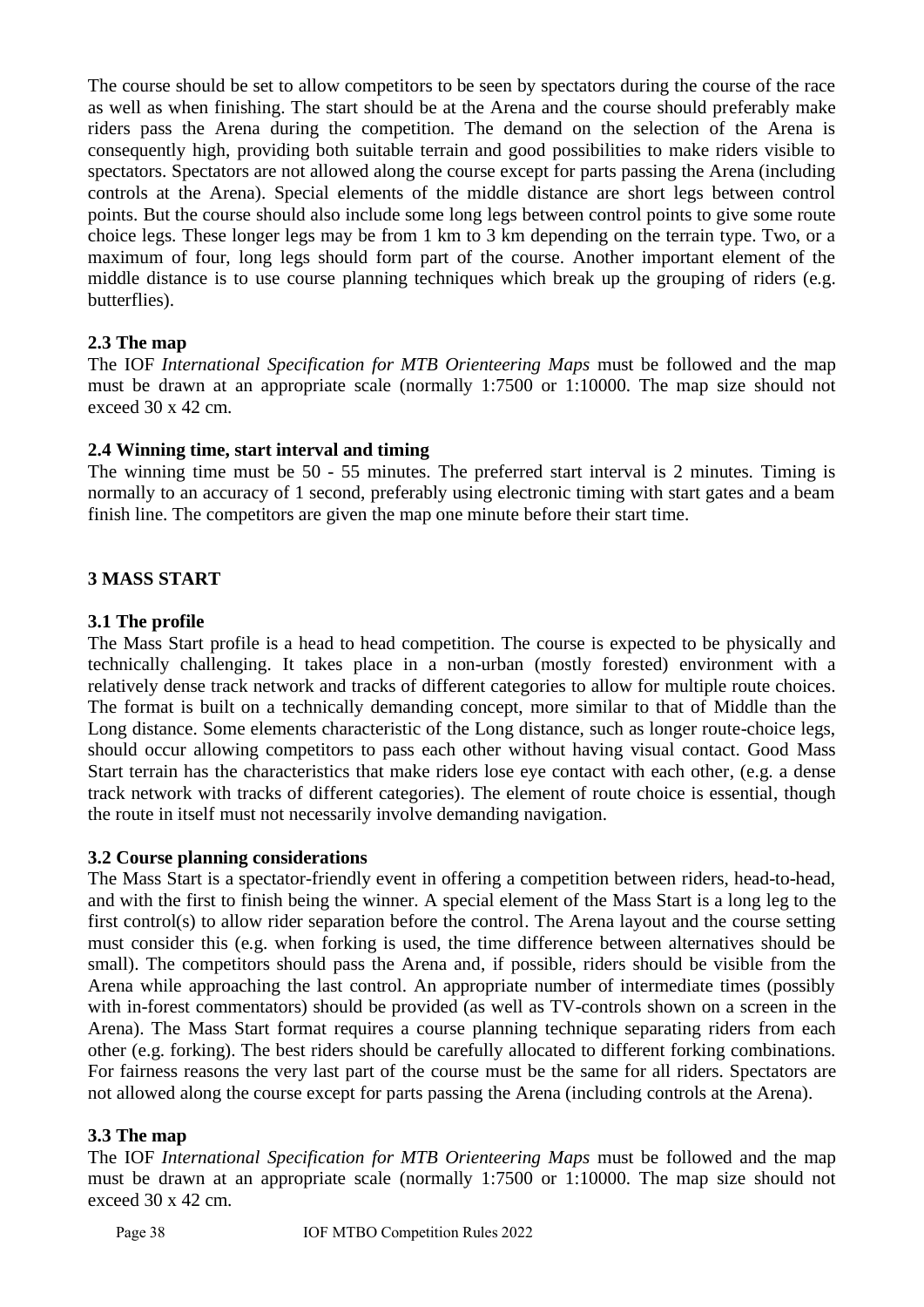#### **3.4 Winning time, start and timing**

The winning time must be 75 - 85 minutes. The start is a mass start for all competitors in the same class. Timing is normally to an accuracy of 1 second. There must be photo-finish equipment on the finish line to assist in judging the correct placings.

## **4 LONG DISTANCE**

#### **4.1 The profile**

The Long distance profile is physical endurance. It takes place in a non-urban (mostly forested) environment, and aims at testing the athletes' ability to make efficient route choices, to read and interpret the map and plan the race for endurance during a long and physically demanding exercise. The format emphasises route choices and navigation in rough, demanding terrain, preferably hilly. The control is the end-point of a long leg with demanding route choices and is not necessarily in itself difficult to find. The Long distance may in parts include elements characteristic of the middle distance with the course suddenly breaking the pattern of route choice orienteering to introduce a section with more technically demanding legs.

#### **4.2 Course planning considerations**

The course should be set to allow competitors to be seen by spectators during the course of the race as well as when finishing. Preferably, the start should be at the Arena and the course should make riders pass the Arena during the competition. Special elements of the long distance are long legs, considerably longer than the average leg length. These longer legs may be from 3.5 to 6.5 km depending on the terrain type. Two or more such long legs should form part of the course (still requiring full concentration on map reading along the route chosen). Another important element of the Long distance is to use course setting techniques, which break up the grouping of riders, (e.g. 'one man relay' for mass starts, butterflies). Spectators are not allowed along the course except for parts passing the Arena (including controls at the Arena).

#### **4.3 The map**

The IOF *International Specification for MTB Orienteering Maps* must be followed and the map must be drawn at an appropriate scale (normally1:10000, 1:12500 or 1:15000. The map size should not exceed 35 x 42 cm.

#### **4.4 Winning time, start interval and timing**

The winning time must be 105 - 115 minutes. The preferred start interval is 3 minutes. Timing is normally to an accuracy of 1 second, preferably using electronic timing with start gates and a beam finish line. The competitors are given the map one minute before their start time.

#### **5 RELAY**

#### **5.1 The profile**

The Relay profile is a team competition. It takes place in a non-urban (mostly forested) environment. The format is built on a technically demanding concept, more similar to that of the Middle than the Long distance. Some elements characteristic of the Long distance, such as longer route-choice legs, should occur allowing competitors to pass each other without having visual contact. Good Relay terrain has the characteristics that make riders lose eye contact with each other, (e.g. a dense track network with tracks of different categories).

#### **5.2 Course planning considerations**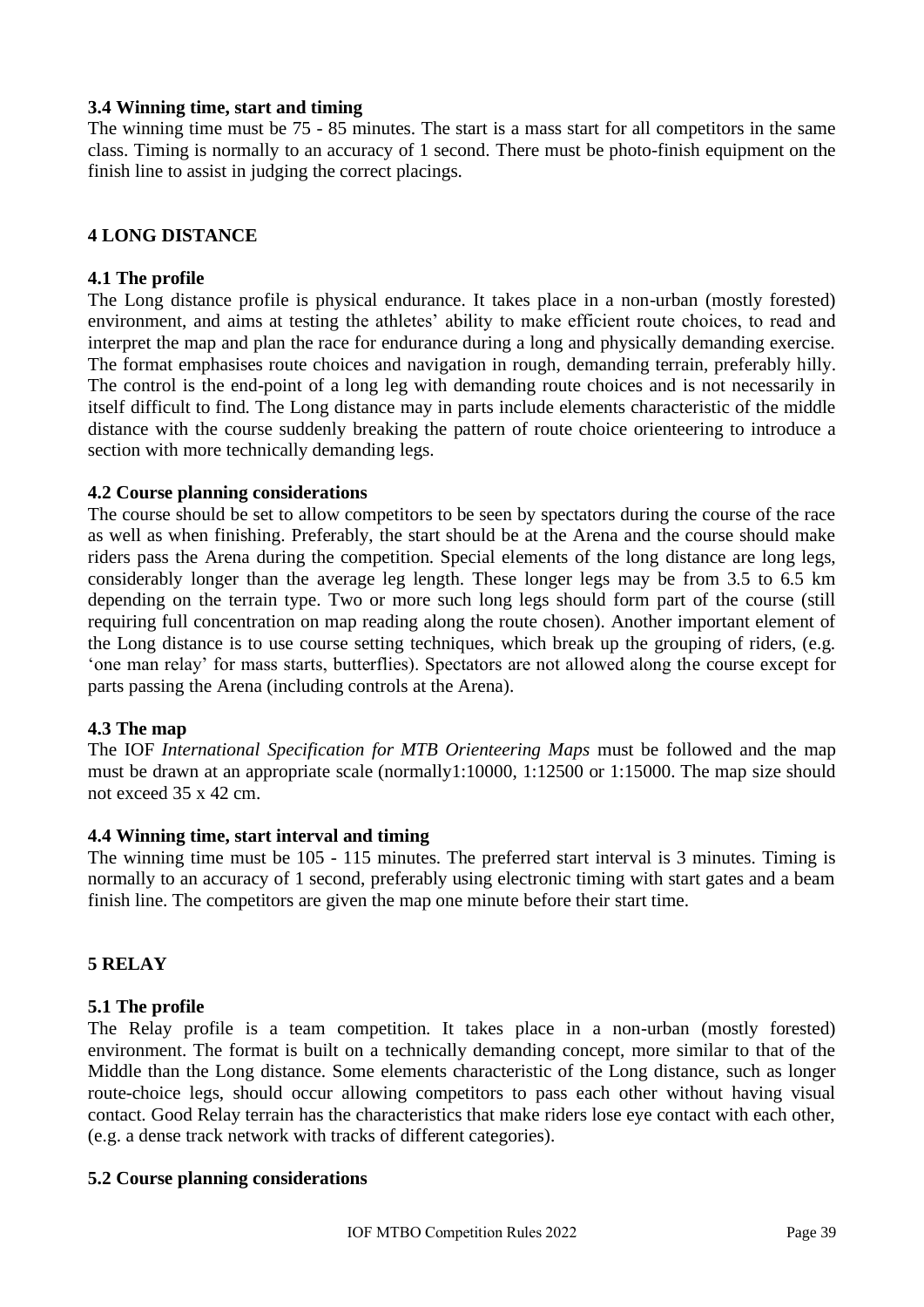The Relay is a spectator-friendly event in offering a competition between teams, head-to-head, and with the first to finish being the winner. The Arena layout and the course setting must consider this (e.g. when forking is used, the time difference between alternatives should be small). The competitors should, on each leg, pass the Arena, and if possible riders should be visible from the Arena while approaching the last control. An appropriate number of intermediate times (possibly with in-forest commentators) should be provided (as well as TV-controls shown on screen in the Arena). The mass start format requires a course planning technique separating riders from each other (e.g. forking). The best teams should be carefully allocated to different forking combinations. For fairness reasons the very last part of the last leg must be the same for all riders. Spectators are not allowed along the course except for parts passing the Arena (including controls at the Arena).

# **5.3 The map**

The IOF *International Specification for MTB Orienteering Maps* must be followed and the map must be drawn at an appropriate scale (normally 1:7500 or 1:10 000. The map size should not exceed 30 x 30 cm.

## **5.4 Winning time, start interval and timing**

The winning time (the total time for the winning team) must be 120-135 minutes. Within the total time, the time for different legs may vary. No leg should be longer than 50 minutes or shorter than 40 minutes. The Relay is a mass start format and consists of three legs. In WMTBOC timing must preferably be made by electronic means, but manual systems may be used. There must be photofinish equipment on the finish line to assist in judging the correct placings.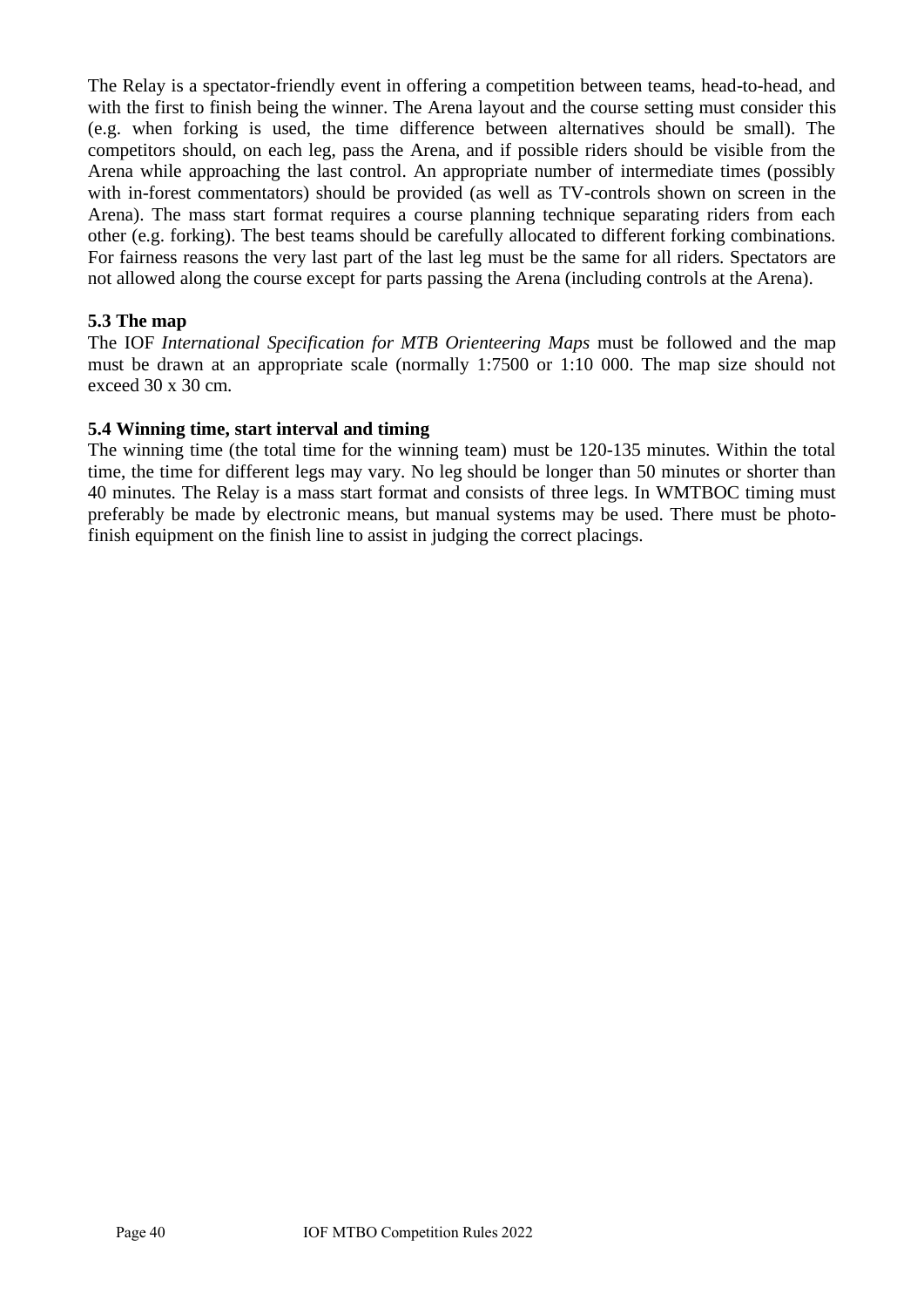## <span id="page-40-0"></span>**Appendix 8: MTBO Embargo Guidelines**

This Guideline must be followed by all major event (WMTBOC, World Cup, JWMTBOC, WMMTBOC, ROC) organisers, athletes, teams etc. and is recommended for WREs.

- 1. At the time of event application, any and all possible competition terrains that form part of the application must be embargoed.
	- a. All terrains must be drawn onto an interactive internet document, such as Google Maps.
	- b. This document will then be freely available
- 2. As possible terrains are added or removed, the interactive document must be updated immediately.
- 3. Four years must be the minimum period of time for a terrain to remain unused for competition. This means a terrain should be unused for 1-2 years prior to application.
- 4. The embargo rule must specify what is permitted or forbidden.
	- a. Travel on public roads by private or public transport; including by foot or by bike.
	- b. Use of public transport eg train
	- c. While forest terrains may be entirely forbidden, urban areas may be partially open. This must be shown on the interactive document accordingly (eg separate colours; red = forbidden, blue = open to travel through/along, green = open without restrictions.)
	- d. Drone use: the use of drones to film in or above an embargo is strictly forbidden.
	- e. No map survey in the terrain may be carried out but anyone except the event mapper and/or organising team.
- 5. Once a terrain is embargoed, no potential competitor, team, coach, manager or anyone associated with the team/individual may enter.
	- a. If a major domestic event is scheduled to be held in the terrain by another discipline after the MTBO embargo, this must be publicised to the MTBO community. Foreign athletes may wish to participate.
	- b. Events such as XCO (and similar) which do not require use of the map, may be part of an embargo exception providing: the person remains solely on the race track and event arena and only enters the embargo on race day. These events must also be publicised to the MTBO community. Foreign athletes may wish to participate.
	- c. Maps and results of such event must be published and easily available as soon as possible.
- 6. If the embargo needs to be broken by a competitor, team, coach etc., PRIOR permission must be sought from the organiser, detailing the reason for the proposed infraction e.g., medical, accommodation, domestic event, travel, XCO race etc.
	- a. If a competitor or team leader/coach lives locally the organiser must pass their situation to the MTBO Commission to evaluate the eligibility of the competitor to compete/participate.
	- b. Details of those who have sought prior permission to enter an embargo must be provided and accessible publicly: name, date(s), reason (private, appointment, travel to work, accommodation etc.).
	- c. Athletes/coaches who will not compete in a race due to prior knowledge, should respect the embargo and not train there without prior permission. This is in the interest of fairness, and reducing information transfer.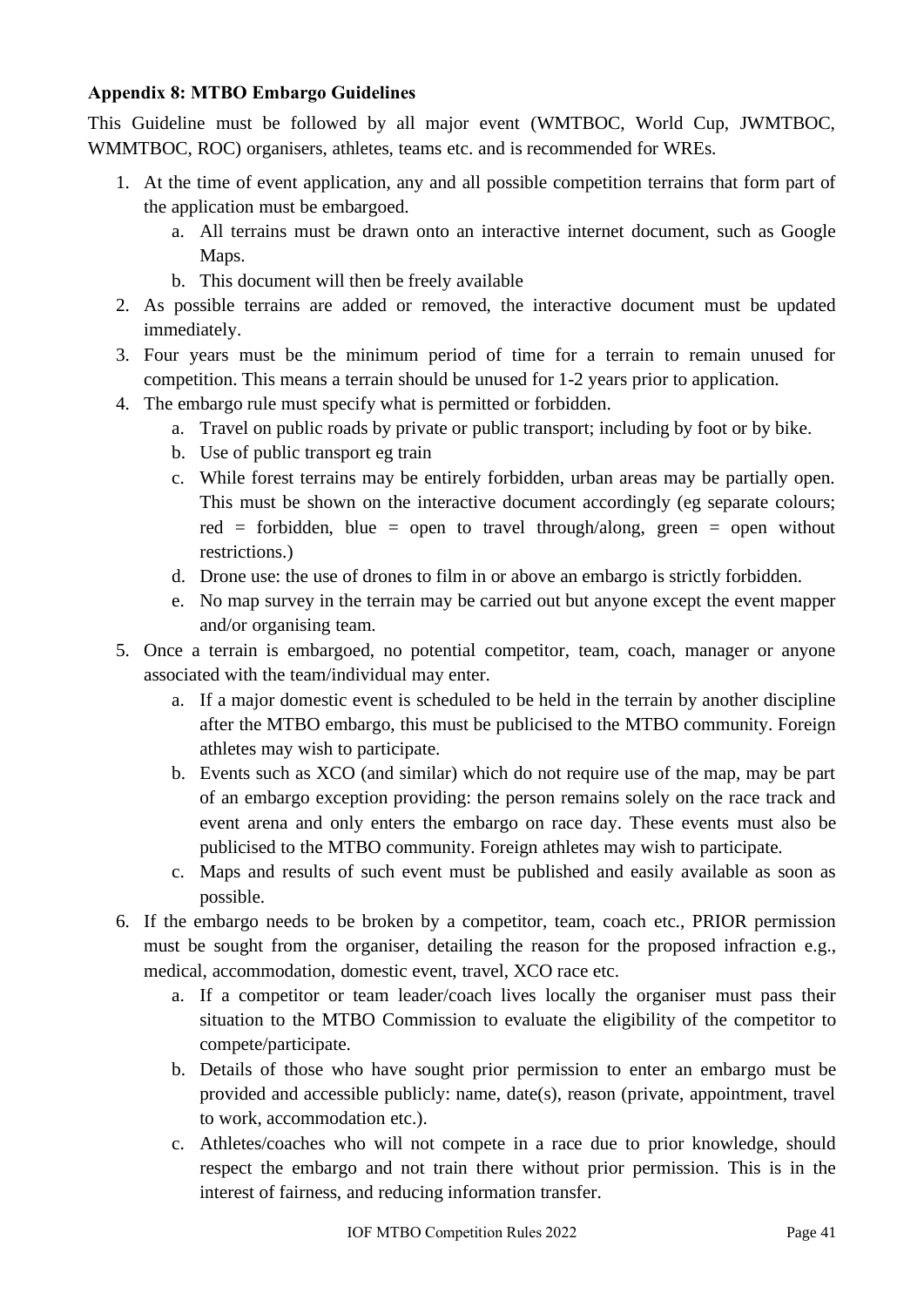- d. Coaches should also abide by the embargo rule when training/travelling. A coach/team leader may also have prior knowledge that can be passed onto a team and effect the competition result.
- 7. Any competitor caught breaking the embargo without permission must be disqualified or barred from competing. Their team may also be disqualified.
- 8. A competitor, team leader, or coach must not be both part of the national team, and the organising team.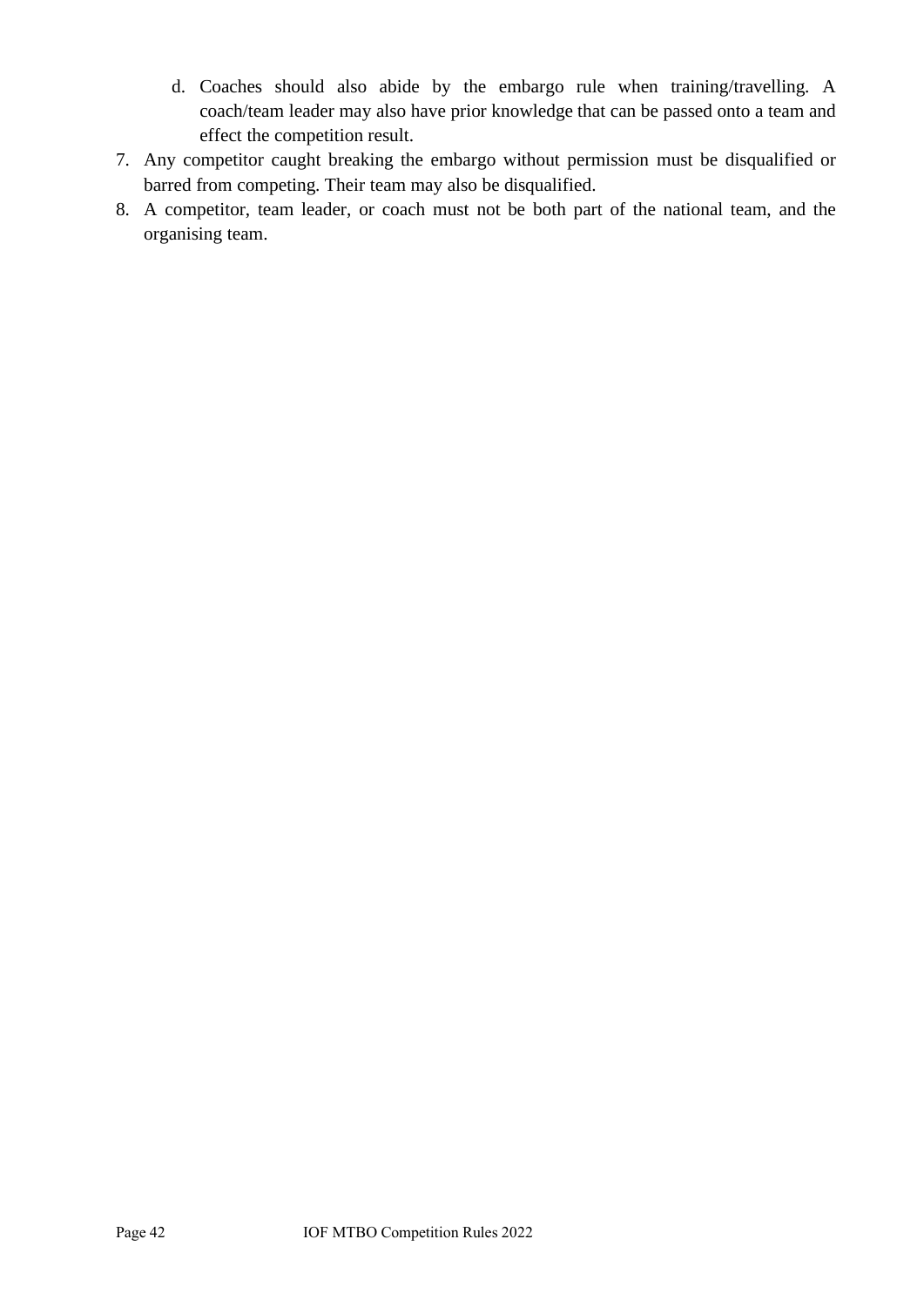# <span id="page-42-0"></span>**Appendix 9: The European Mountain Bike Orienteering Championships**

The European Mountain Bike Orienteering Championship (in short EMTBOC) is the official event to award the titles of European Champions in Mountain Bike Orienteering. It is organised under the authority of the IOF and the appointed Federation.

The event must follow the IOF Competition Rules for the World Mountain Bike Orienteering Championships (WMTBOC) unless otherwise stated in these Rules.

# **1. Principles for the EMTBOC**

The championship must be organised in accordance with the following principles:

- The participants must be offered competitions of the highest technical quality.
- The organiser must follow the design of a compact championship model in order to minimise transport time and cost and give competitors, leaders and other representatives of orienteering a possibility to meet.
- The cost of participation must be kept low and accommodation of different standards and prices must be offered.
- The event is organised every year as part of a World Cup Round

## **2. Event programme (rule 3.8 and deviation from rule 3.2)**

The programme consists of 3 days and include the following competitions: Sprint or Middle distance, Long or Mass Start, and Mixed Relay. The Mixed Relay must be carried out as follows:

- There must be 3 legs;
- Relay teams must include at least one woman:
- The 3 legs must be approximately of equal length requiring a riding time of 40 to 45 minutes each;
- A Federation can be represented by up to 4 teams.

The dates of the EMTBOC must be co-ordinated with other international events and finally approved by the IOF.

## **3. Event application and appointment of organiser (deviation from rule 4.5)**

Any European Federation that is a member of IOF may apply to organise EMTBOC.

Applications must reach the IOF Office before 1 January two years prior to the year of the event. The provisional appointment of organisers or organising Federations is made by the IOF Council no later than 31 October the same year. Each appointment must be confirmed by the signing, within 6 months, of a contract to organise the event, else Council may make an alternative appointment. The Senior Event Adviser is appointed by the IOF.

## **4. Participation (deviation from rules 6.5, 6.6 and 6.8)**

Competitors representing member Federations of the IOF, defined by the International Olympic Committee as belonging to the European continent, can compete in the EMTBOC.

Competitors representing other member Federations of the IOF can participate in EMTBOC but will not be eligible for European titles, medals or diplomas.

In the individual competitions a Federation may enter a maximum of 6 riders in each class. In each competition format the current World Champion and European Champion must be given a wild card in addition to the entries from his/her Federation. If an individual competition is also a World Cup competition, then additionally, each Federation may enter up to a further 2 women and 2 men, who qualify for the Women U23 and Men U23 classes respectively*.*

In the relay a Federation may enter 4 teams each consisting of 3 riders. Only the best-placed team will count in the prize list. Incomplete teams and teams with cyclists from more than one Federation are not allowed. Under no circumstances may persons other than entered competitors participate in the competition.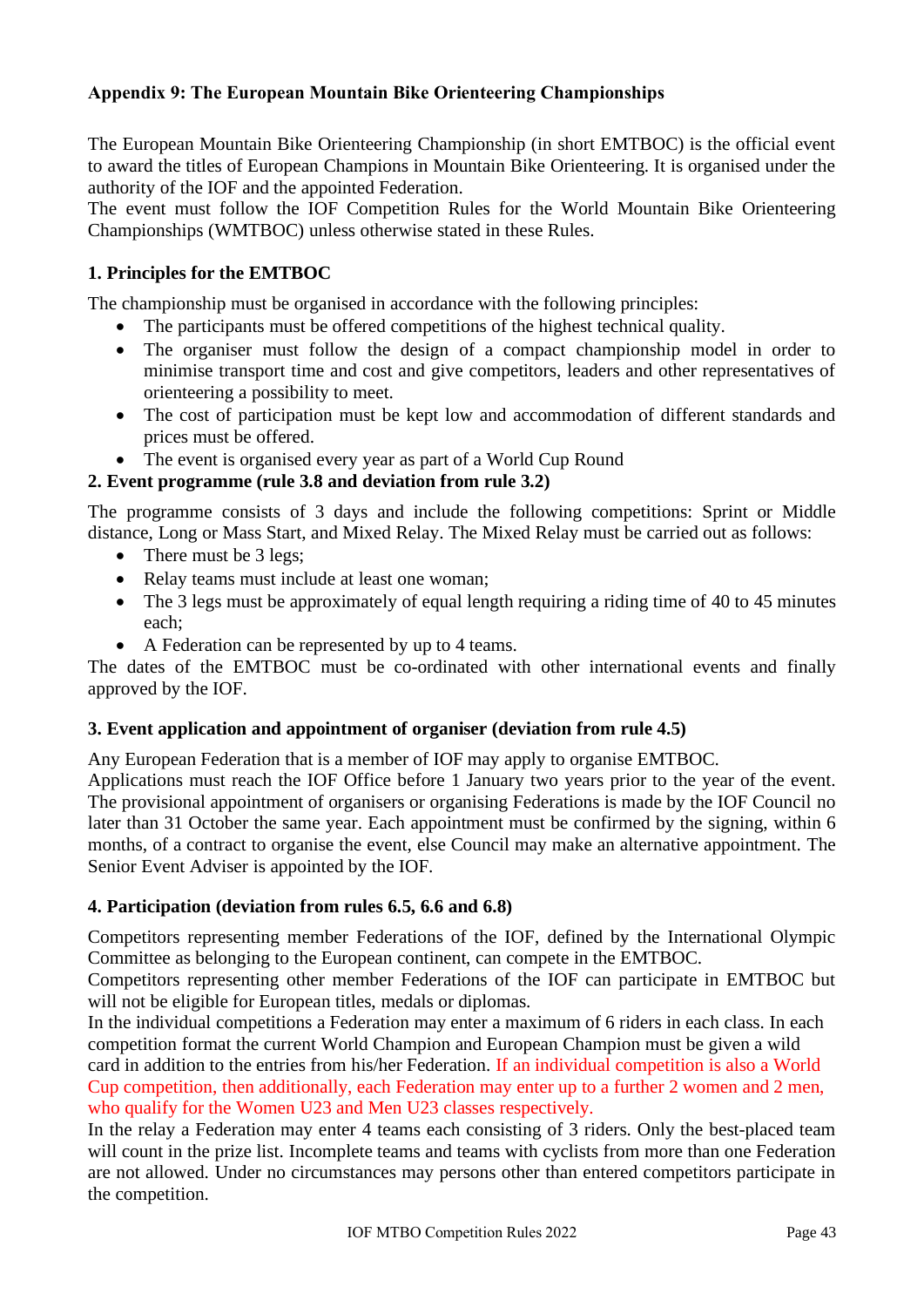# **5. Starting order**

The rules for World Championships apply.

# **6. Results lists (deviation from rule 24.4)**

If any non-European riders participate in the competition two separate results lists must be published. One results list showing the results of the European Orienteering Championships excluding any non-European riders and a second showing the results of the competition including non-European riders.

## **7. Prizes (deviation from rule 25.4)**

The title of European Champion may be awarded in the following separate competitions:

- women, Sprint men, Sprint
	-
- women, Middle distance men, Middle distance
- women, Mass Start men, Mass Start
	-
- women, Long distance men, Long distance
	- Mixed Relay

**8. Jury**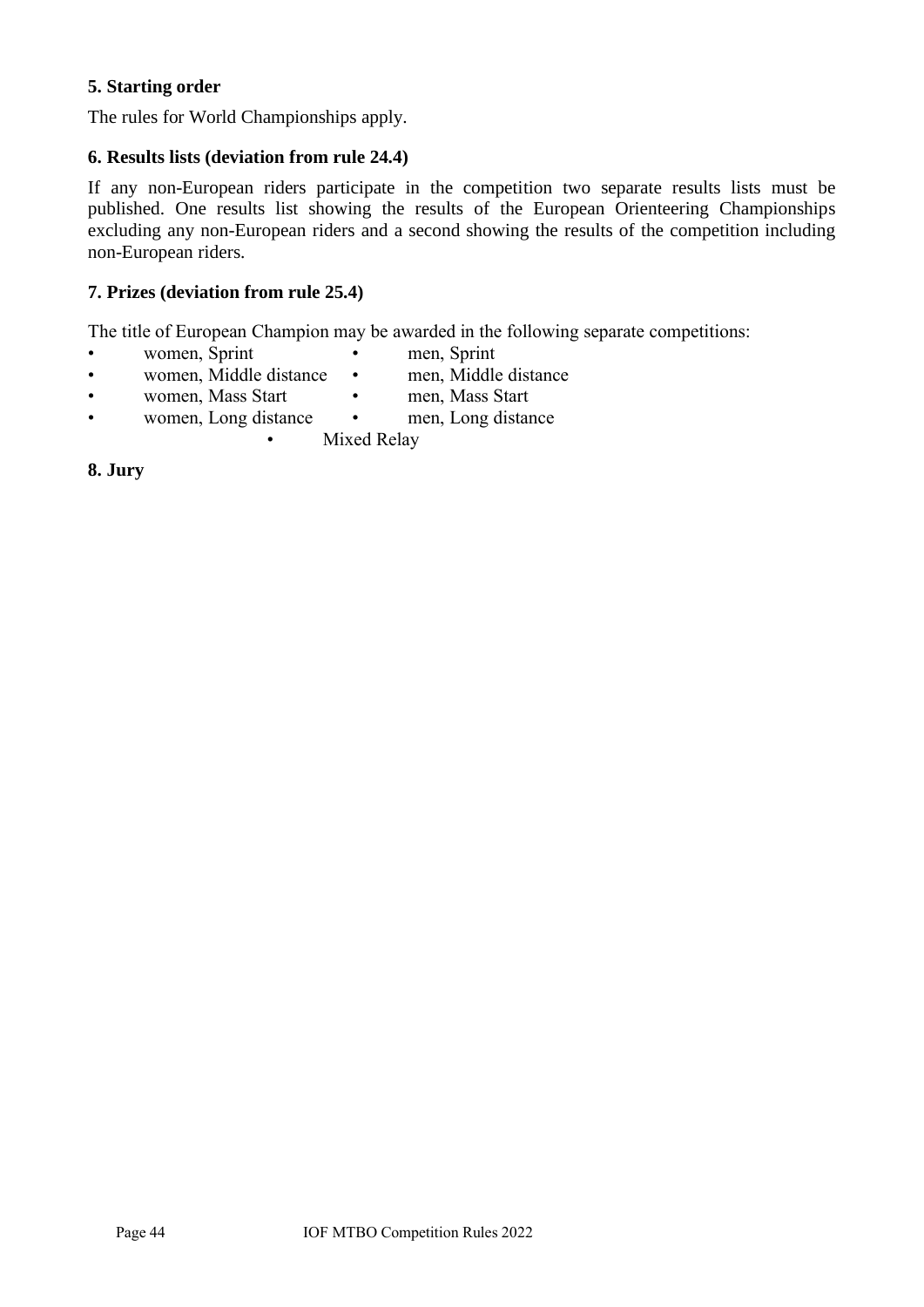#### <span id="page-44-0"></span>**The jury consists of 3 voting members from different Federations. Two members are appointed by the IOF Council. One member is appointed by the Federation of the organiser.Appendix 10: The European Junior Mountain Bike Orienteering Championships**

The European Junior Mountain Bike Orienteering Championship (in short EJMTBOC) is the official event to award the titles of European Junior Champion in Mountain Bike Orienteering in the classes M20 and W20. It is organised under the authority of the IOF and the appointed Federation. The event must follow the IOF Competition Rules for the Junior World Mountain Bike Orienteering Championship (JWMTBOC) unless otherwise stated in these Rules.

# **1. Principles for the EJMTBOC**

The championship must be organised in accordance with the following principles:

- The best junior Mountain Bike orienteers of each European Federation must be offered competitions of the highest technical quality in M20 and W20.
- The event must have a social, rather than a competitive atmosphere, letting young people exchange experience and find new friends.
- The event is organised annually. The EJMTBOC in M/W20 should be arranged in conjunction with another major International Mountain Bike Orienteering event.
- The costs of participation must be kept low.

## **2. Event programme**

The programme normally includes Sprint, Middle, Long distance competitions and a Relay for national teams with 3 legs, as well as an opening ceremony, a closing ceremony and adequate model events. The Sprint, Middle and Long distance competitions are single race competitions. The programme for the EJMTBOC races must be kept within 6 days.

## **3. Event application and appointment of organiser**

There is no separate application for the EJMTBOC: EMTBOC or WMMTBOC candidates are asked to express their interest to organise the EJMTBOC in the respective application form. Organisers of other major international MTBO events are asked to inform the IOF Office and/or the IOF MTBO Commission about their interest to organise the EJMTBOC. The deadline for EJMTBOC applications is 1 January two years prior to the event year. The provisional appointment of organisers or organising Federations is made by the IOF Council no later than 31 October the same year. Each appointment must be confirmed by the signing, within 6 months, of a contract to organise the event, else Council may make an alternative appointment. The Senior Event Adviser is appointed by the IOF.

## **4. Participation and Classes**

Competitors representing member Federations of the IOF, defined by the International Olympic Committee as belonging to the European continent, can compete in EJMTBOC.

Competitors representing other member Federations of the IOF can participate in EJMTBOC but will not be eligible for European titles, medals or diplomas.

For each individual competition a Federation may enter a maximum of 6 competitors in each class. The organising Federation may have two additional competitors as official EJMTBOC competitors in the individual competitions. These competitors must start in the lowest ranked start group. A Federation may enter 2 teams in the Relay. If a Federation is represented by two teams in a relay class, only the team with the better result is considered in determining the placings. The EJMTBOC is divided into 2 classes for the following age categories: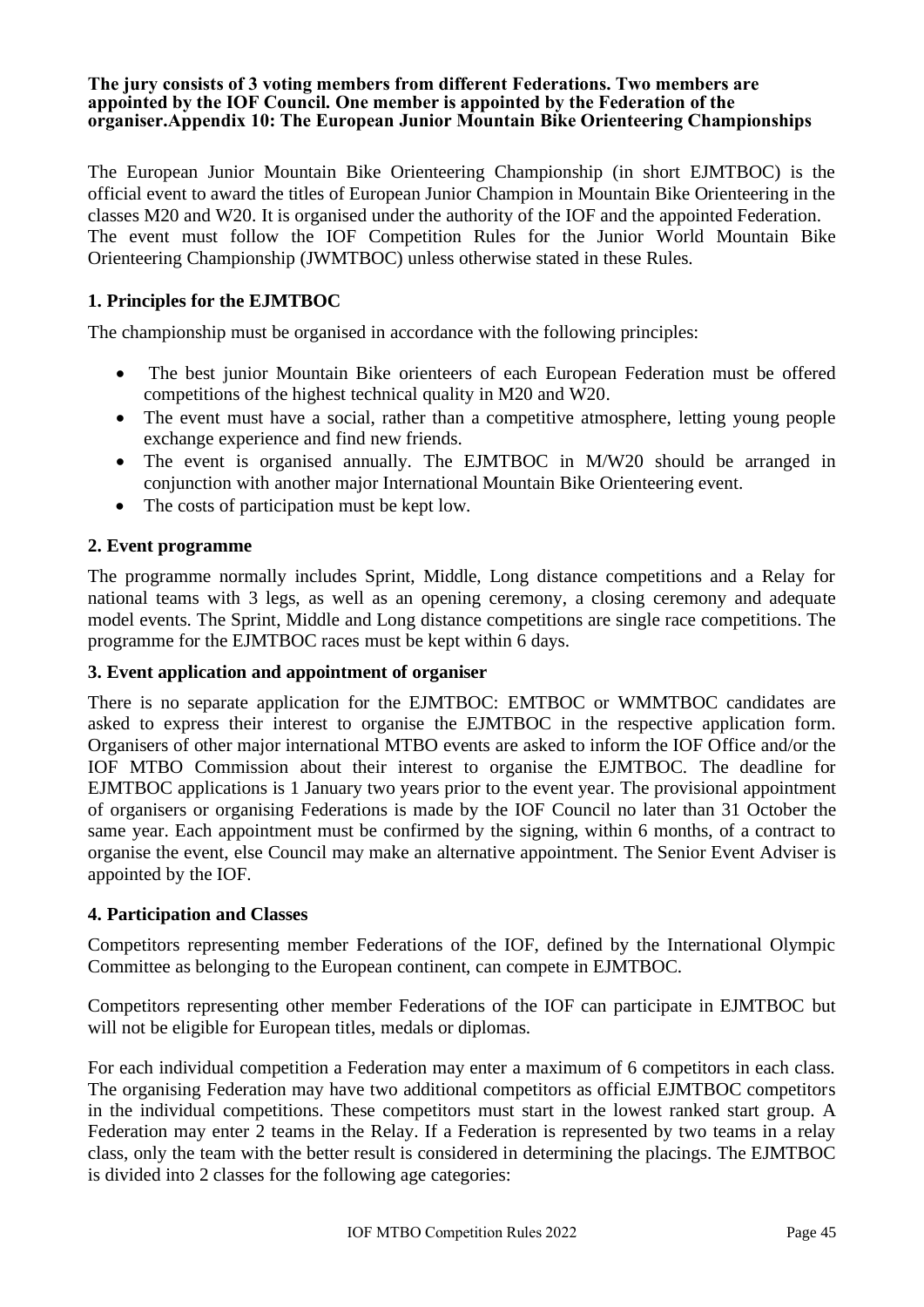- **W20** for female athletes who are no more than 20 years old on 31 December of the year of the competition.
- **M20** for male athletes who are no more than 20 years old on 31 December of the year of the competition.

#### **5. Starting order, winning times**

The start draw must be made with 3 starting groups, each starting group being drawn at random. Competitors from the same Federation must not start consecutively. In each individual competition each Federation must allocate its competitors to specified starting groups. A Federation must allocate one competitor to each group first (before allocating second competitor to the same group). If a Federation fails to allocate its competitors to starting groups, the organiser must decide the allocation.

Winning times:

|                 | Middle      | Long      | Sprint      | Relay           |
|-----------------|-------------|-----------|-------------|-----------------|
| W <sub>20</sub> | $40-44$ min | 84-92 min | $16-20$ min | $35-40$ min/leg |
| M20             | $40-44$ min | 84-92 min | $16-20$ min | $35-40$ min/leg |

#### **6. Jury**

The jury is the same as for the event with which EJMTBOC is combined.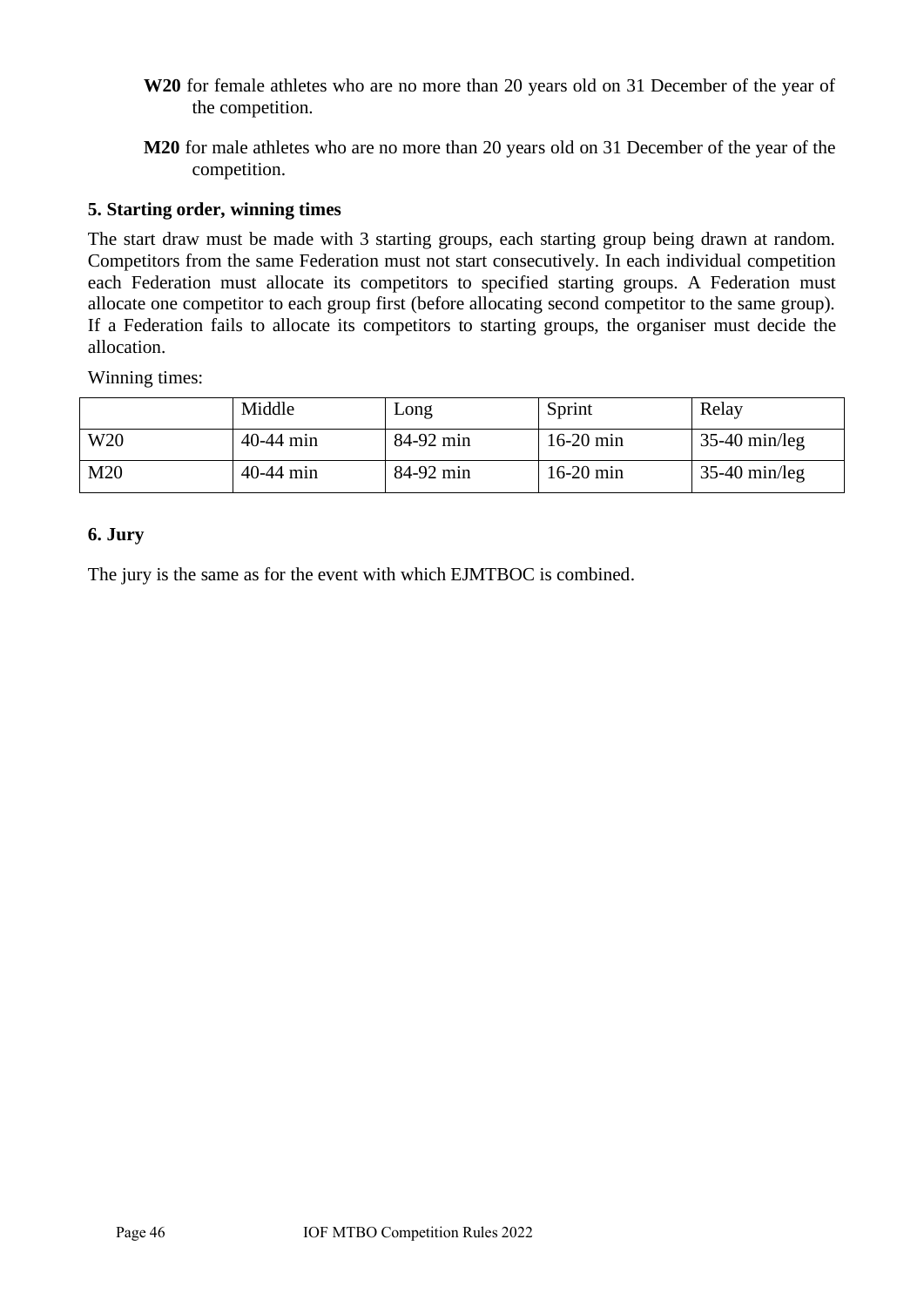# <span id="page-46-0"></span>**Appendix 11: The European Youth Mountain Bike Orienteering Championships**

The European Youth Mountain Bike Orienteering Championship (in short EYMTBOC) is the official event to award the titles of European Youth Champion in Mountain Bike Orienteering in the classes M17 and W17. It is organised under the authority of the IOF and the appointed Federation. The event must follow the IOF Competition Rules for the Junior World Mountain Bike Orienteering Championship (JWMTBOC) unless otherwise stated in these Rules.

# **1. Principles for EYMTBOC**

The championship must be organised in accordance with the following principles:

- The best youth Mountain Bike orienteers of each European Federation must be offered competitions of the highest technical quality in M17 and W17.
- The event must have a social, rather than a competitive atmosphere, letting young people exchange experience and find new friends.
- The event is organised annually. The EYMTBOC in M/W17 should be arranged in conjunction with another major International Mountain Bike Orienteering events.
- The costs of participation must be kept low.

#### **2. Event programme**

The programme normally includes Sprint, Middle, Long distance competitions and a Relay for national teams with 3 legs, as well as an opening ceremony, a closing ceremony and adequate model events. The Sprint, Middle and Long distance competitions are single race competitions. The programme for the EYMTBOC races must be kept within 6 days.

#### **3. Event application and appointment of organiser**

There is no separate application for the EYMTBOC: EMTBOC or WMMTBOC candidates are asked to express their interest to organise the EYMTBOC in the respective application form. Organisers of other major international MTBO events are asked to inform the IOF Office and/or the IOF MTBO Commission about their interest to organise the EYMTBOC. The deadline for EYMTBOC applications is 1 January two years prior to the event year. The provisional appointment of organisers or organising Federations is made by the IOF Council no later than 31 October the same year. Each appointment must be confirmed by the signing, within 6 months, of a contract to organise the event, else Council may make an alternative appointment. The Senior Event Adviser is appointed by the IOF.

#### **4. Participation and Classes**

Competitors representing member Federations of the IOF, defined by the International Olympic Committee as belonging to the European continent, can compete in EYMTBOC.

Competitors representing other member Federations of the IOF can participate in EYMTBOC but will not be eligible for European titles, medals or diplomas.

For each individual competition a Federation may enter a maximum of 6 competitors in each class. The organising Federation may have two additional competitors as official EYMTBOC competitors in the individual competitions. These competitors must start in the lowest ranked start group. A Federation may enter 2 teams in the Relay. If a Federation is represented by two teams in a relay class, only the team with the better result is considered in determining the placings. The EYMTBOC is divided into 2 classes for the following age categories:

**W17** for female athletes who are no more than 17 years old on 31 December of the year of the competition.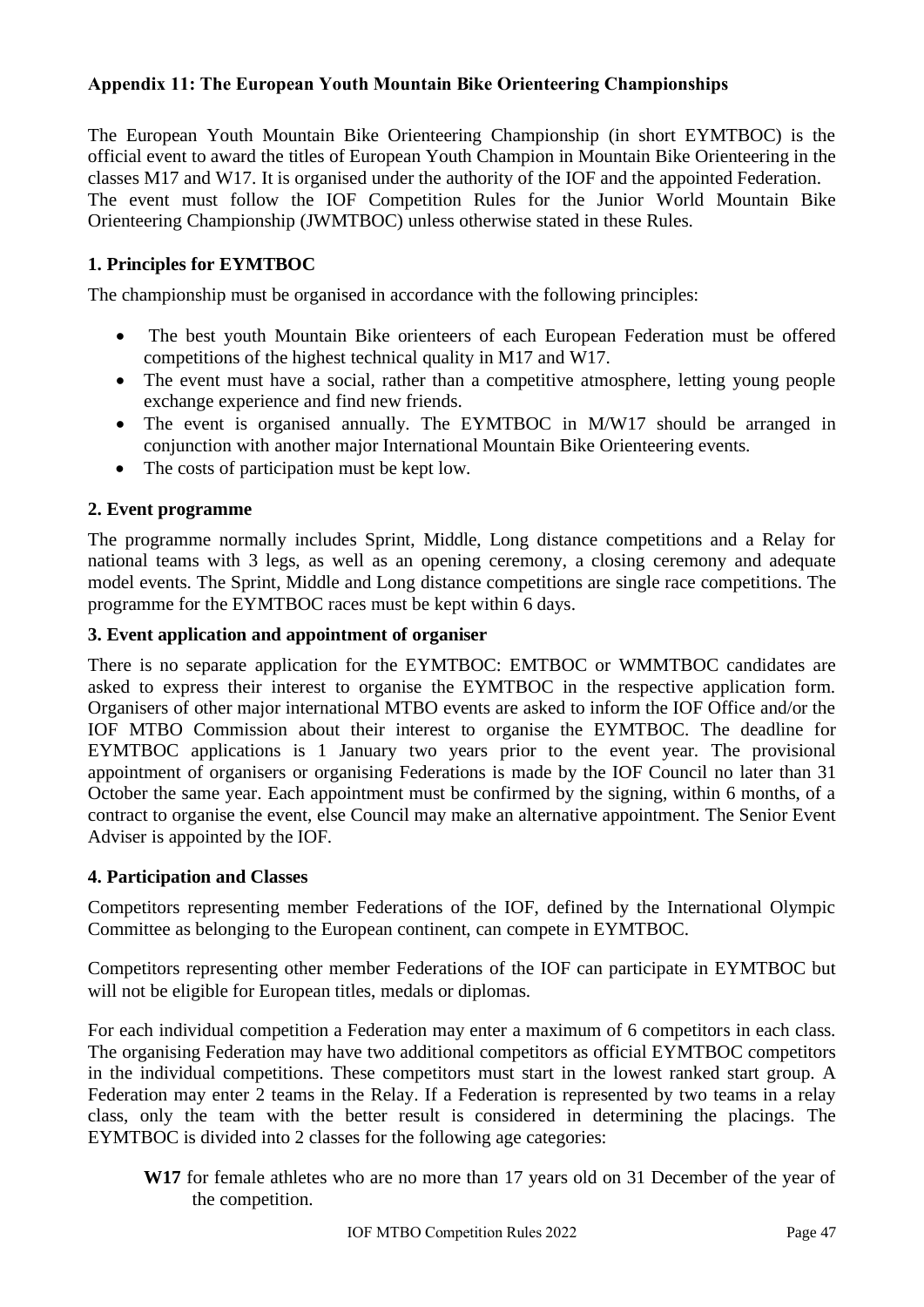#### **M17** for male athletes who are no more than 17 years old on 31 December of the year of the competition.

# **5. Starting order, winning times**

The start draw must be made with 3 starting groups, each starting group being drawn at random. Competitors from the same Federation must not start consecutively. In each individual competition each Federation must allocate its competitors to specified starting groups. A Federation must allocate one competitor to each group first (before allocating second competitor to the same group). If a Federation fails to allocate its competitors to starting groups, the organiser must decide the allocation.

Winning times:

|     | Middle      | Long        | Sprint      | Relay           |
|-----|-------------|-------------|-------------|-----------------|
| W17 | $32-37$ min | $70-75$ min | $15-20$ min | $30-35$ min/leg |
| M17 | $32-37$ min | $70-75$ min | $15-20$ min | $30-35$ min/leg |

## **6. Jury**

The jury is the same as for the event with which EYMTBOC is combined.